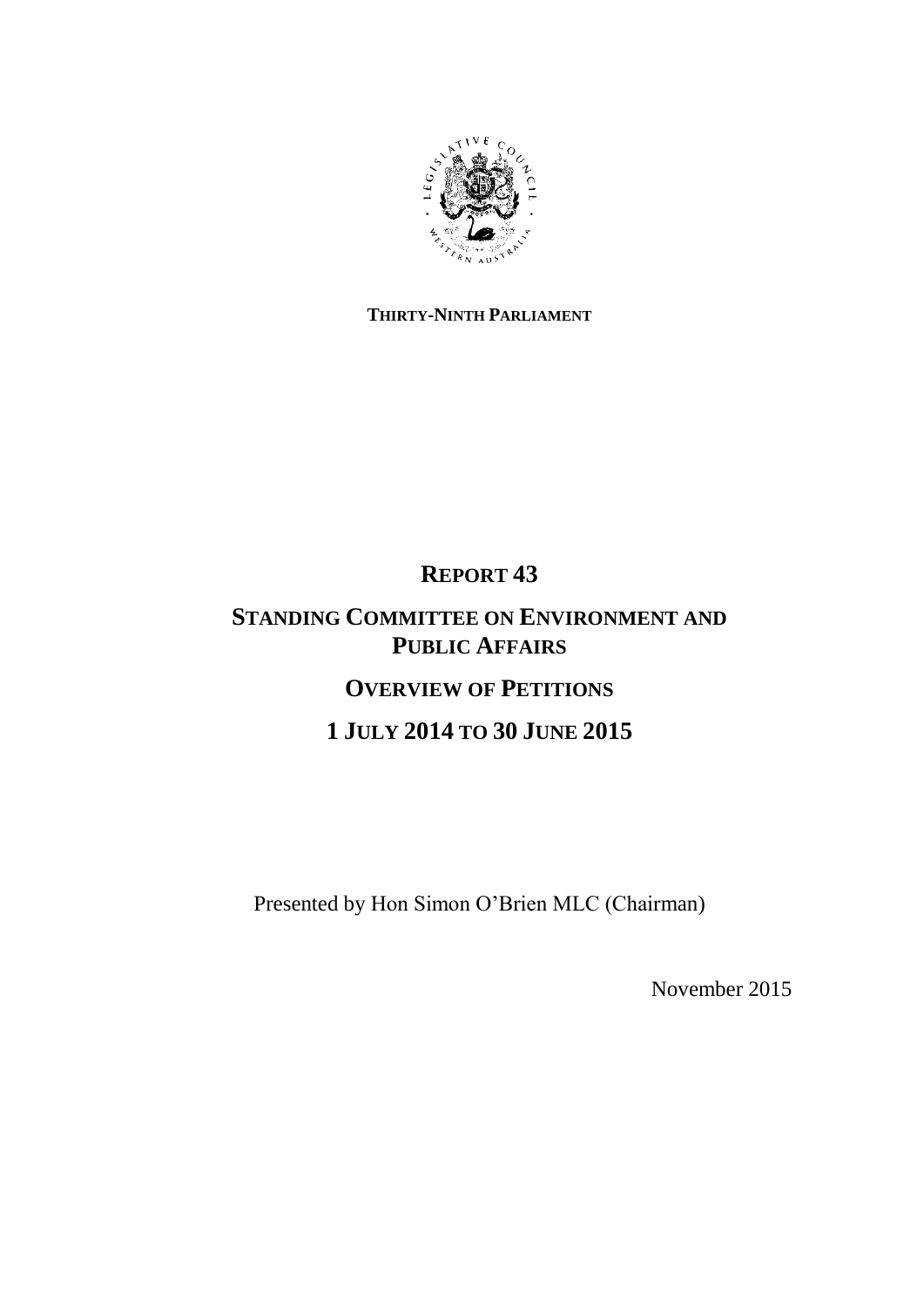# **STANDING COMMITTEE ON ENVIRONMENT AND PUBLIC AFFAIRS**

### **Date first appointed:**

17 August 2005

### **Terms of Reference:**

The following is an extract from Schedule 1 of the Legislative Council Standing Orders:

### ―**2. Environment and Public Affairs Committee**

- 2.1 An *Environment and Public Affairs Committee* is established.
- 2.2 The Committee consists of 5 Members.
- 2.3 The functions of the Committee are to inquire into and report on
	- (a) any public or private policy, practice, scheme, arrangement, or project whose implementation, or intended implementation, within the limits of the State is affecting, or may affect, the environment;
	- (b) any bill referred by the Council; and
	- (c) petitions.
- 2.4 The Committee, where relevant and appropriate, is to assess the merit of matters or issues arising from an inquiry in accordance with the principles of ecologically sustainable development and the minimisation of harm to the environment.
- 2.5 The Committee may refer a petition to another Committee where the subject matter of the petition is within the competence of that Committee.
- 2.6 In this order **"environment"** has the meaning assigned to it under section 3(1), (2) of the *Environmental Protection Act 1986*."

# **Members:**

Hon Simon O'Brien MLC (Chairman) Hon Stephen Dawson MLC (Deputy Chair) Hon Brian Ellis MLC Hon Paul Brown MLC Hon Samantha Rowe MLC

**Staff:**

| Irina Lobeto-Ortega (Advisory Officer) | Amanda Gillingham (A/Advisory Officer) |
|----------------------------------------|----------------------------------------|
| Denise Wong (Advisory Officer)         | Margaret Liveris (Committee Clerk)     |

# **Address:**

Parliament House, Perth WA 6000, Telephone (08) 9222 7222 lcco@parliament.wa.gov.au Website: http://www.parliament.wa.gov.au **ISBN 978-1-925149-40-1**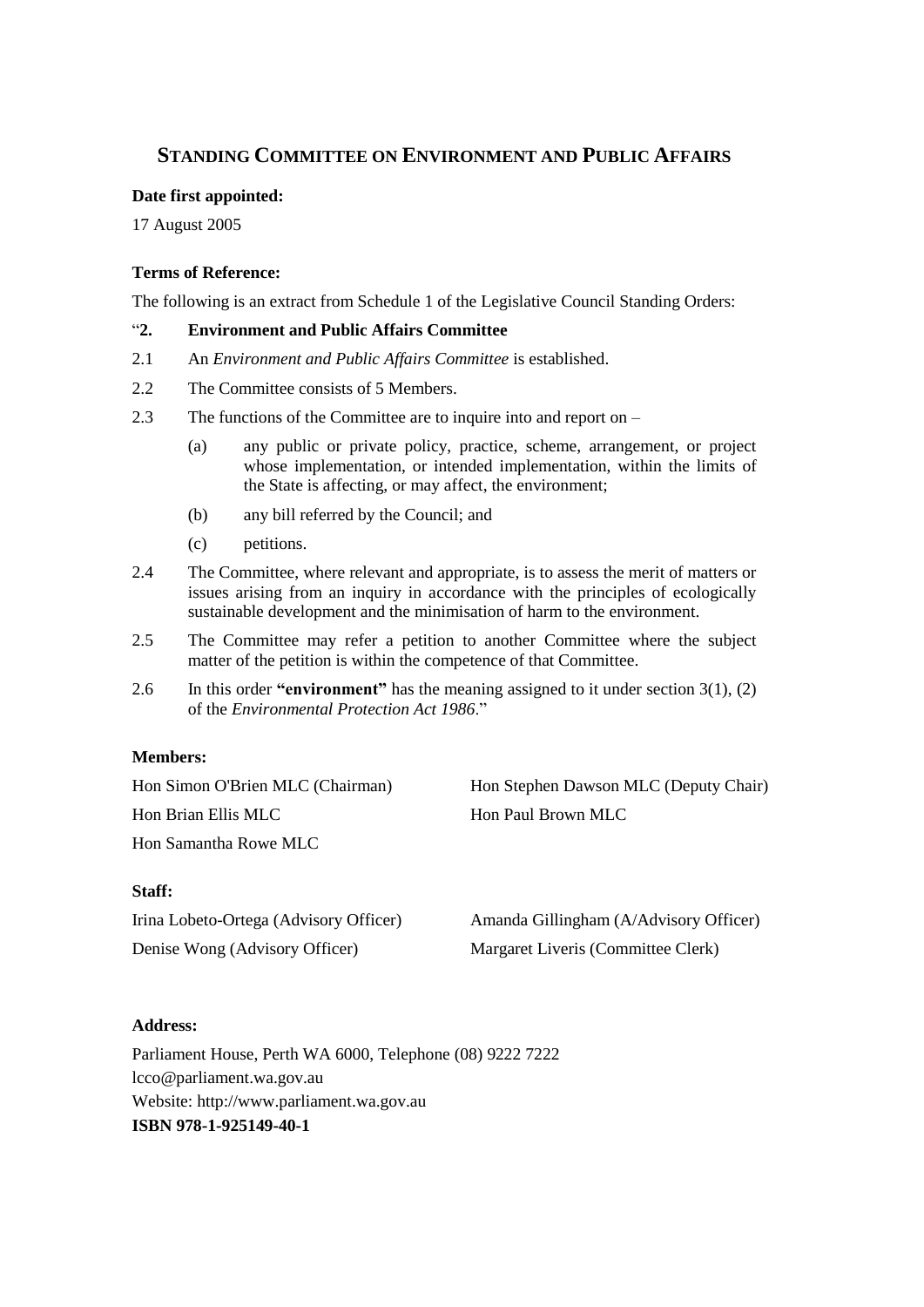# **Glossary**

| <b>AER</b>               | Annual environmental report                          |
|--------------------------|------------------------------------------------------|
| Auditor General's report | Ensuring Compliance with Conditions on Mining, 2011  |
| <b>CCC</b>               | Corruption and Crime Commission                      |
| Chevron                  | Chevron Australia Pty Ltd                            |
| <b>CMO</b>               | Chief Medical Officer (Department of Health)         |
| Committee                | Standing Committee on Environment and Public Affairs |
| <b>CPSU</b>              | Community and Public Sector Union                    |
| <b>DAA</b>               | Department of Aboriginal Affairs                     |
| <b>DAP</b>               | Development Assessment Panel                         |
| <b>DER</b>               | Department of Environment Regulation                 |
| <b>DLGC</b>              | Department of Local Government and Communities       |
| <b>DMP</b>               | Department of Mines and Petroleum                    |
| <b>DOC</b>               | Department of Commerce                               |
| <b>DOH</b>               | Department of Housing                                |
| <b>DOP</b>               | Department of Planning                               |
| <b>DOT</b>               | Department of Transport                              |
| <b>DOTAG</b>             | Department of the Attorney General                   |
| <b>DSD</b>               | Department of State Development                      |
| <b>DSC</b>               | <b>Disability Services Commission</b>                |
| <b>EPA</b>               | <b>Environmental Protection Authority</b>            |
| <b>FPC</b>               | <b>Forest Products Commission</b>                    |
| FMP                      | Forest Management Plan 2014-23                       |
| <b>JDAP</b>              | Joint Development Assessment Panel                   |
| JP                       | Justice of the Peace                                 |
| <b>MRA</b>               | Metropolitan Redevelopment Authority                 |
| <b>MRS</b>               | Metropolitan Region Scheme                           |
| <b>NGOs</b>              | Non-government organisations                         |
| <b>OGRA</b>              | Ocean Gardens Residents Association                  |
| OSH Act                  | Occupational Safety and Health Act 1984              |
| PD Act                   | Planning and Development Act 2005                    |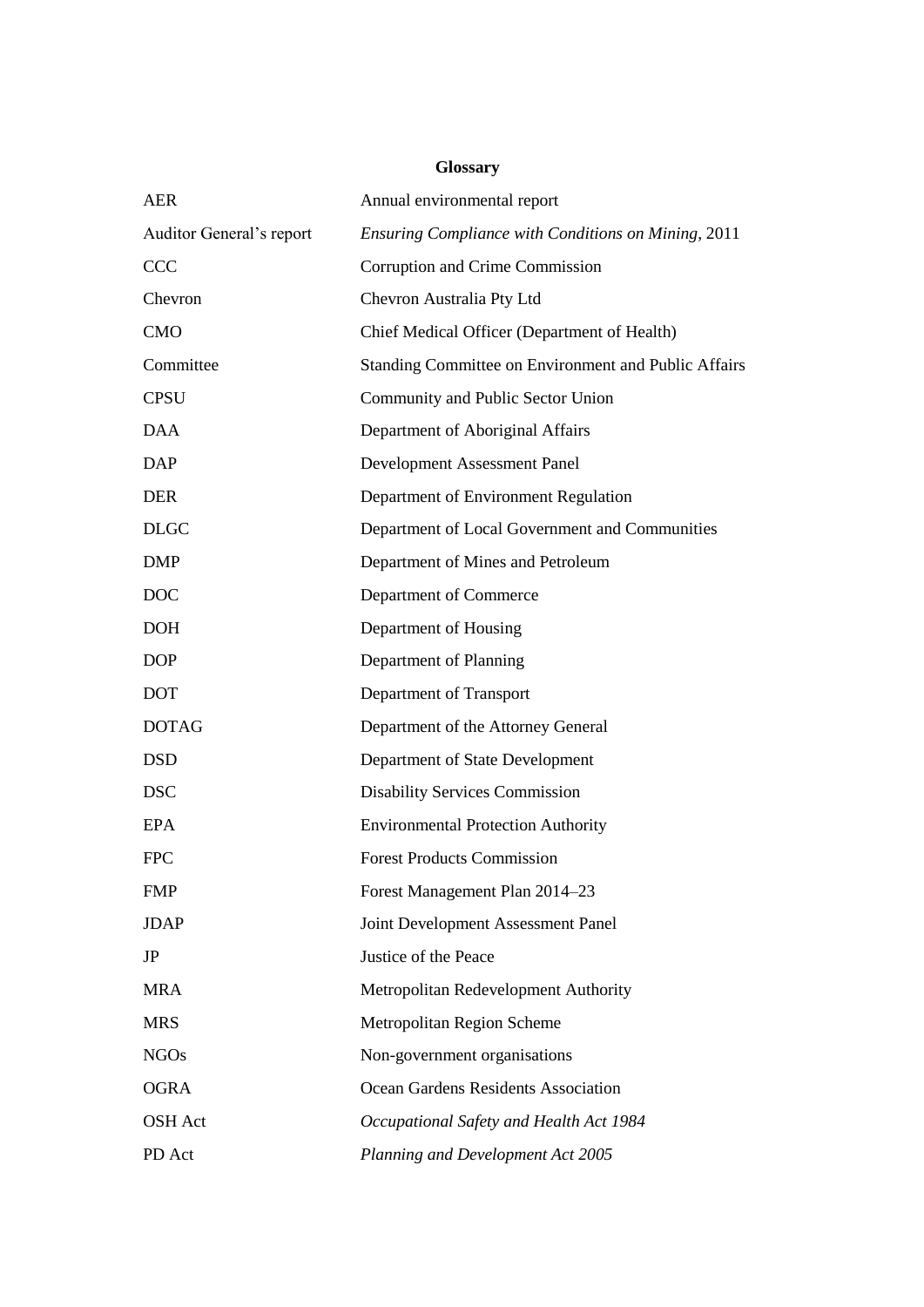| <b>RER</b>           | Reforming Environmental Regulation program         |
|----------------------|----------------------------------------------------|
| <b>RAJWA</b>         | Royal Association of Justices of Western Australia |
| <b>SAT</b>           | State Administrative Tribunal                      |
| <b>TAFE</b>          | <b>Technical and Further Education</b>             |
| TWU                  | <b>Transport Workers Union</b>                     |
| the reporting period | 1 July 2014 to 30 June 2015                        |
| <b>WALGA</b>         | Western Australian Local Government Association    |
| <b>WAPC</b>          | Western Australian Planning Commission             |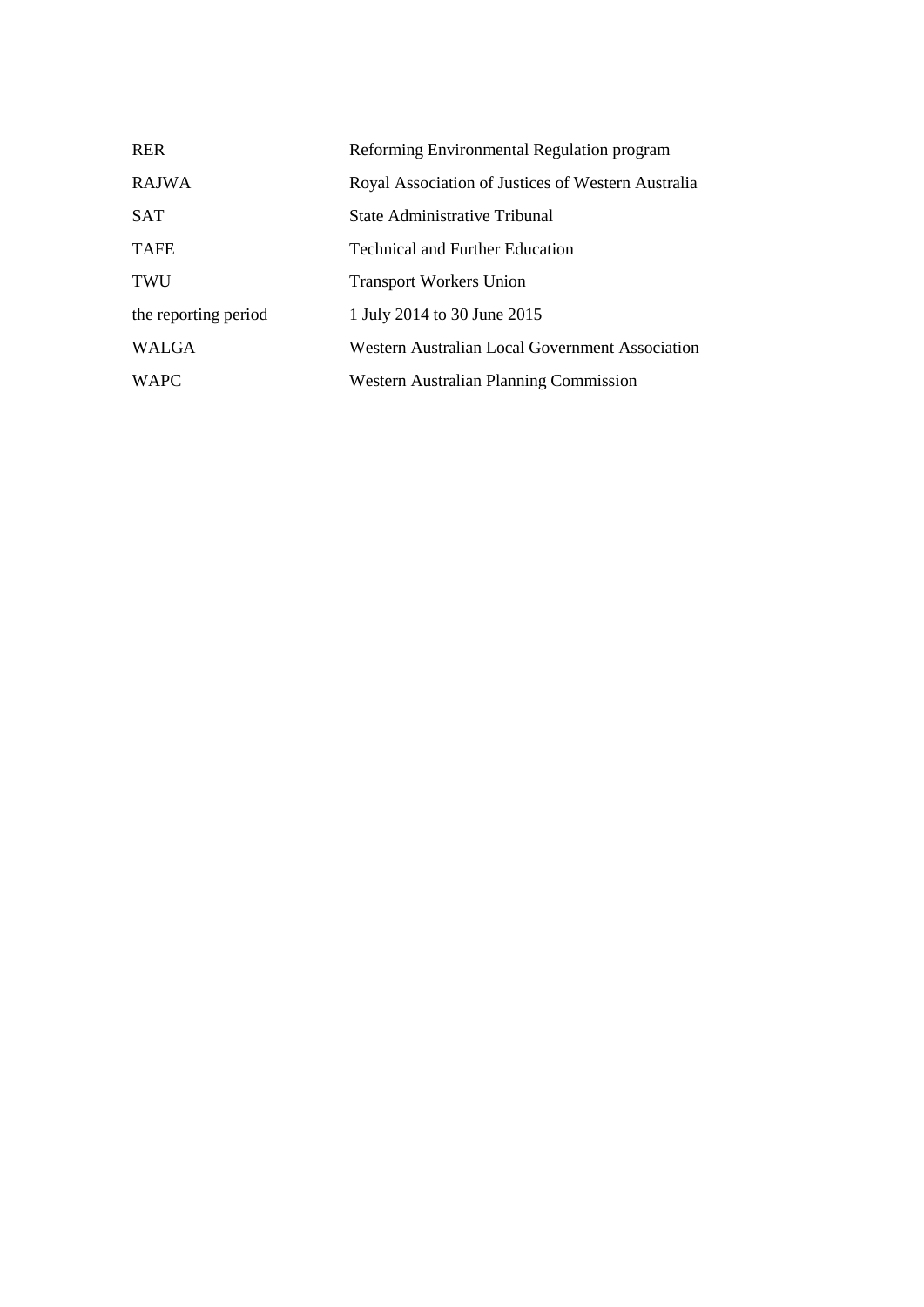# **CONTENTS**

| <b>GLOSSARY</b>                                                               |
|-------------------------------------------------------------------------------|
|                                                                               |
|                                                                               |
|                                                                               |
|                                                                               |
|                                                                               |
|                                                                               |
|                                                                               |
|                                                                               |
| <b>CHAPTER 2 PETITIONS FINALISED BETWEEN JULY AND DECEMBER 2014 3</b>         |
|                                                                               |
|                                                                               |
|                                                                               |
|                                                                               |
| Petition 34—Review life sentences of women imprisoned for domestic homicide 8 |
|                                                                               |
|                                                                               |
| Petition 38—Opposing changes to Swan Valley Planning Act 1995  11             |
|                                                                               |
| Petition 40-Stolen wages reparation scheme Western Australia 14               |
| Petition 41—Casuarina boat harbour (Bunbury) recreational pens  16            |
|                                                                               |
|                                                                               |
|                                                                               |
|                                                                               |
|                                                                               |
|                                                                               |
|                                                                               |
|                                                                               |
|                                                                               |
|                                                                               |
|                                                                               |
|                                                                               |
|                                                                               |
|                                                                               |
| <b>CHAPTER 3 PETITIONS FINALISED BETWEEN JANUARY AND JUNE 2015 29</b>         |
| Petition 7—The environmental legacy of mining in Western Australia  29        |
|                                                                               |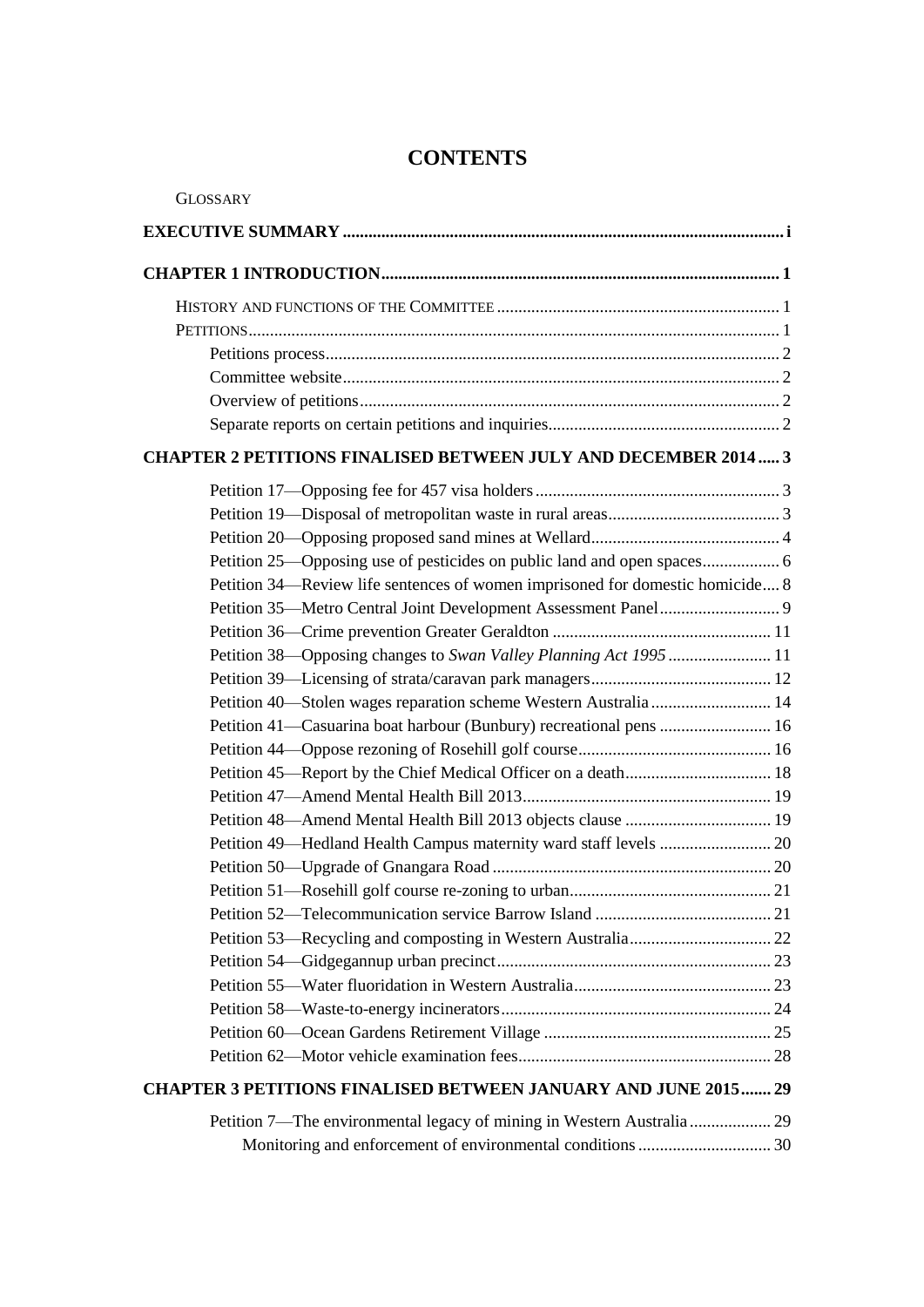| Petition 23—Increase number of mental health beds in new Perth Children's |  |
|---------------------------------------------------------------------------|--|
|                                                                           |  |
|                                                                           |  |
| Petition 37-Initiate judicial inquiry into the Shire of Carnarvon 35      |  |
| Petition 46—Disability Services Commission accommodation services 35      |  |
|                                                                           |  |
|                                                                           |  |
|                                                                           |  |
|                                                                           |  |
|                                                                           |  |
|                                                                           |  |
|                                                                           |  |
|                                                                           |  |
|                                                                           |  |
|                                                                           |  |
|                                                                           |  |
|                                                                           |  |
|                                                                           |  |
|                                                                           |  |
|                                                                           |  |
|                                                                           |  |
| Petition 80—Aboriginal Heritage Act Amendment Bill 2014 59                |  |
| Petition 83—State Administrative Tribunal register of proceedings 201161  |  |
|                                                                           |  |
|                                                                           |  |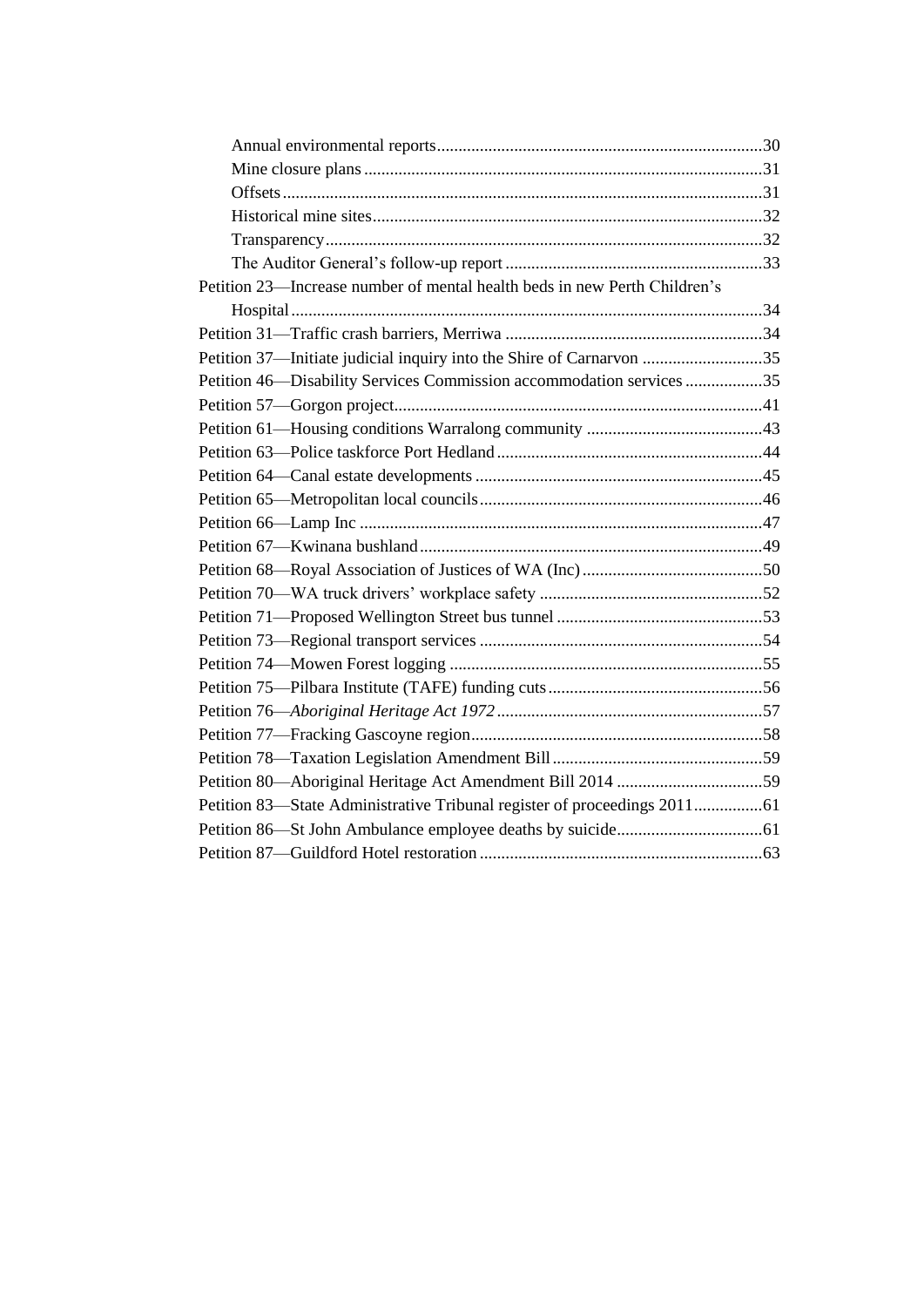# **EXECUTIVE SUMMARY**

- <span id="page-6-0"></span>1 This report provides an overview of the petitions finalised by the Standing Committee on Environment and Public Affairs (Committee) from 1 July 2014 to 30 June 2015 (the reporting period).
- 2 Petitions remain a popular method of informing Members of Parliament about issues that affect the community and the Committee's inquiries enhance the transparency of government policy and decisions.
- 3 During the reporting period, 42 new petitions were tabled in the Legislative Council and the Committee concluded its inquiries in relation to 50 petitions. The Committee also tabled separate reports into three petitions during the reporting period.
- 4 Copies of public evidence relating to petitions, including submissions and government responses, are available on the Committee's website at [www.parliament.wa.gov.au/env.](http://www.parliament.wa.gov.au/env)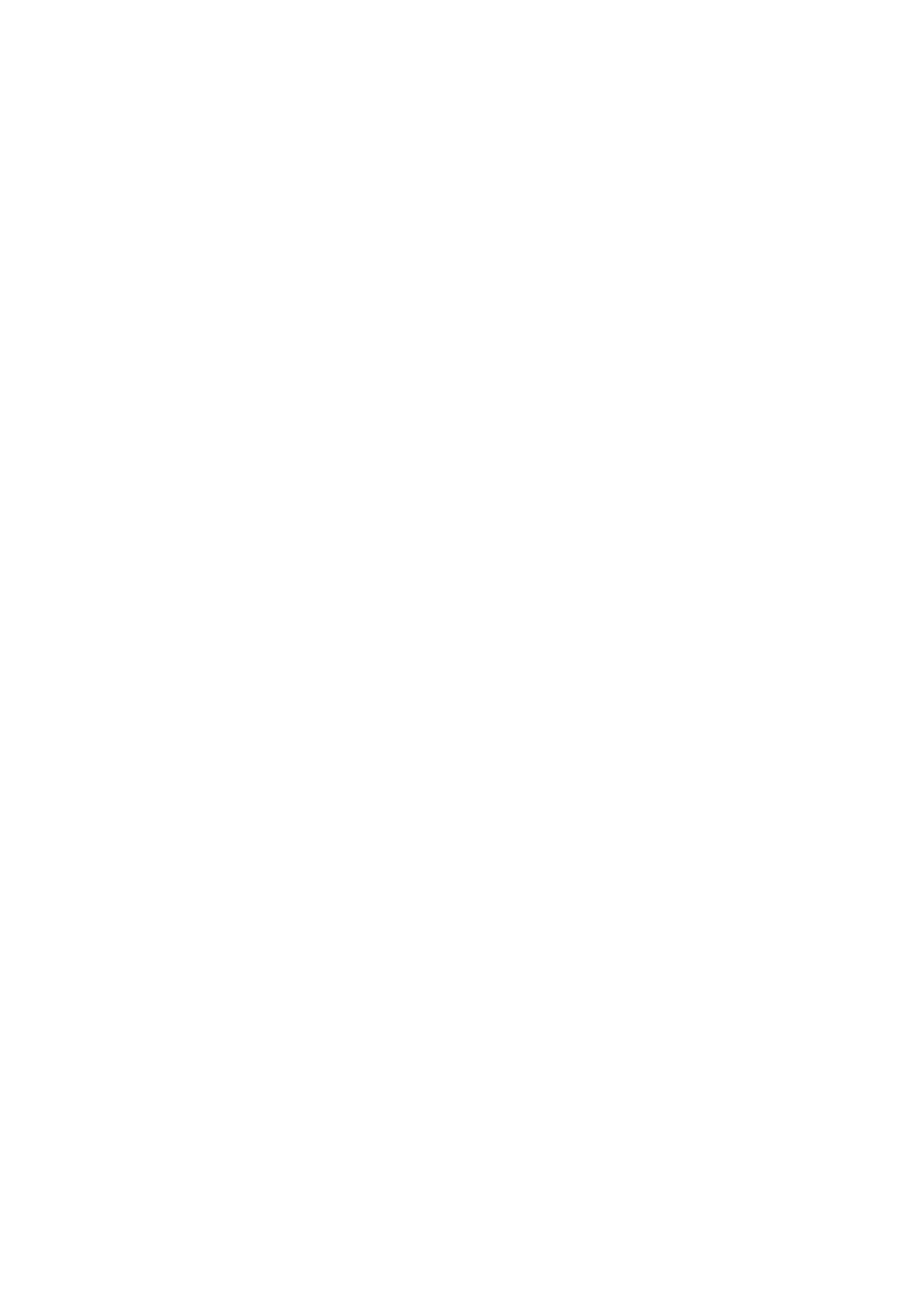# **CHAPTER 1**

# **INTRODUCTION**

#### <span id="page-8-1"></span><span id="page-8-0"></span>**HISTORY AND FUNCTIONS OF THE COMMITTEE**

- 1.1 The Standing Committee on Environment and Public Affairs (Committee) was appointed by the Legislative Council on 17 August 2005.
- 1.2 The functions of the Committee are outlined in the Committee's Terms of Reference in Schedule 1 of the Legislative Council Standing Orders:
	- *2.3 The functions of the Committee are to inquire and report on—*
	- *(a) any public or private policy, practice, scheme, arrangement, or project whose implementation, or intended implementation, within the limits of the State is affecting, or may affect, the environment;*
	- *(b) any Bill referred by the Council; and*
	- *(c) petitions.*

# <span id="page-8-2"></span>**PETITIONS**

- 1.3 A petition is a formal request for action from individuals or groups. The petitions process, through which the general public can bring issues of concern to the attention of the Parliament, provides a fundamental link between the community and the Parliament.
- 1.4 All conforming petitions tabled in the Legislative Council by a Member of the Legislative Council, except those raising a matter of privilege, are referred to the Committee. While a petition only needs one signature to be tabled, most petitions contain many signatures.
- 1.5 The Committee's consideration of petitions serves to enhance transparency and to inform the Parliament and public about current issues of concern to the community. A petition will not always bring about a change of policy by the Government or achieve the specific objectives desired by petitioners, however the Committee's inquiries ensure that petitioners are provided with an explanation for government decisions or actions.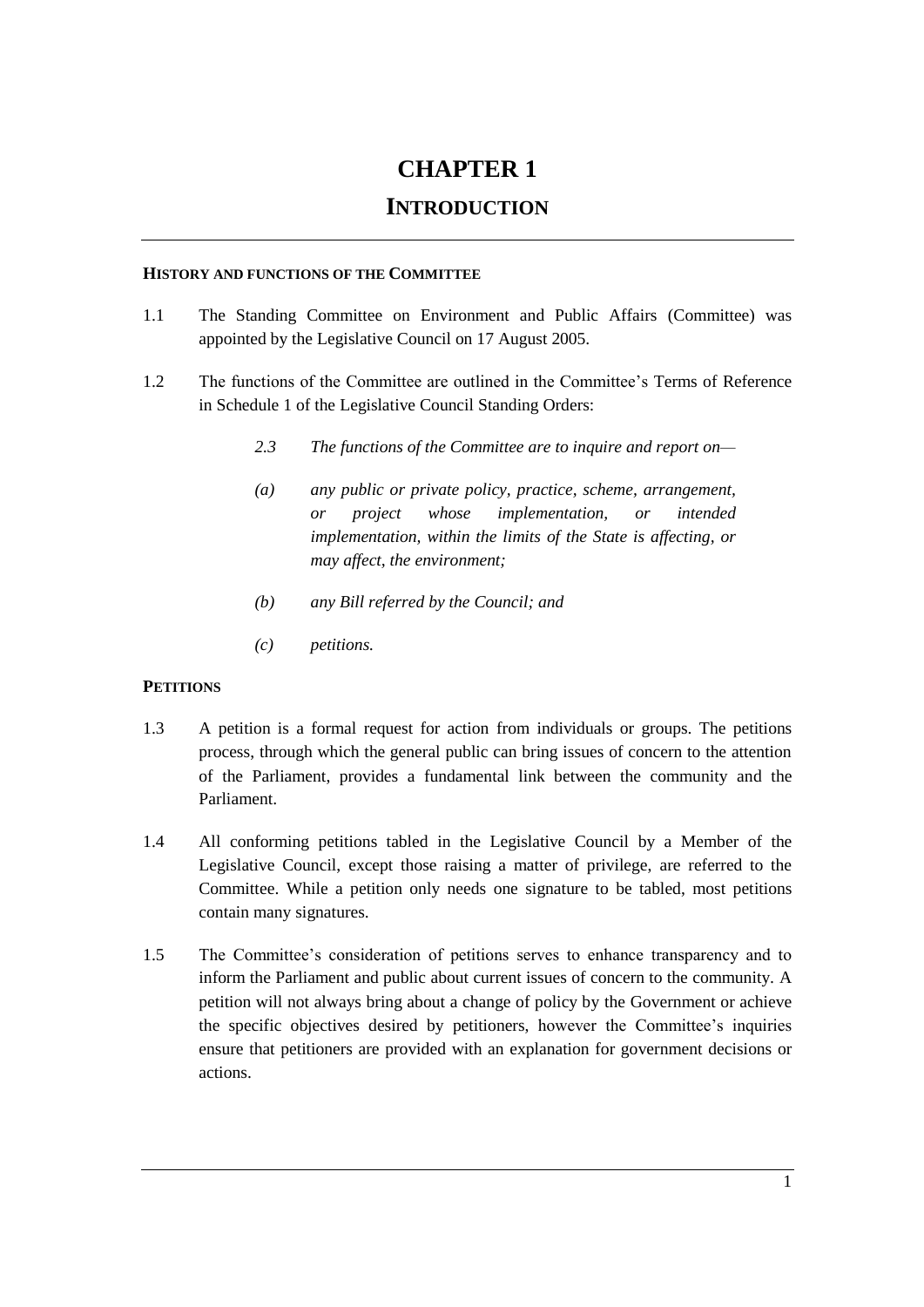#### <span id="page-9-0"></span>**Petitions process**

- 1.6 The nature and extent of inquiries relating to each petition will vary depending on the nature of the issues raised, however in most cases the Committee will request a submission from the principal petitioner and tabling Member. These submissions enable the Committee to better understand the issues involved and the action, if any, already undertaken by the petitioner/s to resolve the matter.
- 1.7 Once submissions are received, the Committee will usually request a response to the petition from the relevant government Minister. The Committee may also seek responses from other organisations (such as local governments) and carry out other investigations as required.
- 1.8 In many instances, the Minister's response to the petition will provide an explanation for the government policy or action in question, although sometimes the Committee will need more information to clarify the issues. These inquiries may take the form of further correspondence with the relevant parties or a hearing to obtain more detailed evidence. On occasion, the Committee will resolve to conduct a formal inquiry into the matter.

#### <span id="page-9-1"></span>**Committee website**

1.9 The Committee's website at<http://www.parliament.wa.gov.au/env> is a central source of information about petitions tabled in the Legislative Council and contains copies of public documents including the terms of each petition, submissions, government responses and transcripts of evidence. Hard copies are made available on request.

### <span id="page-9-2"></span>**Overview of petitions**

1.10 This report provides an overview of the petitions considered and finalised by the Committee from 1 July 2014 to 30 June 2015 (the reporting period).

#### <span id="page-9-3"></span>**Separate reports on certain petitions and inquiries**

1.11 The Committee tabled separate reports in relation to three of the petitions finalised during the reporting period. These reports related to Petitions 17, 23 and 54. The details of these reports are noted under the headings for each of the relevant petitions outlined in Chapters 2 and 3.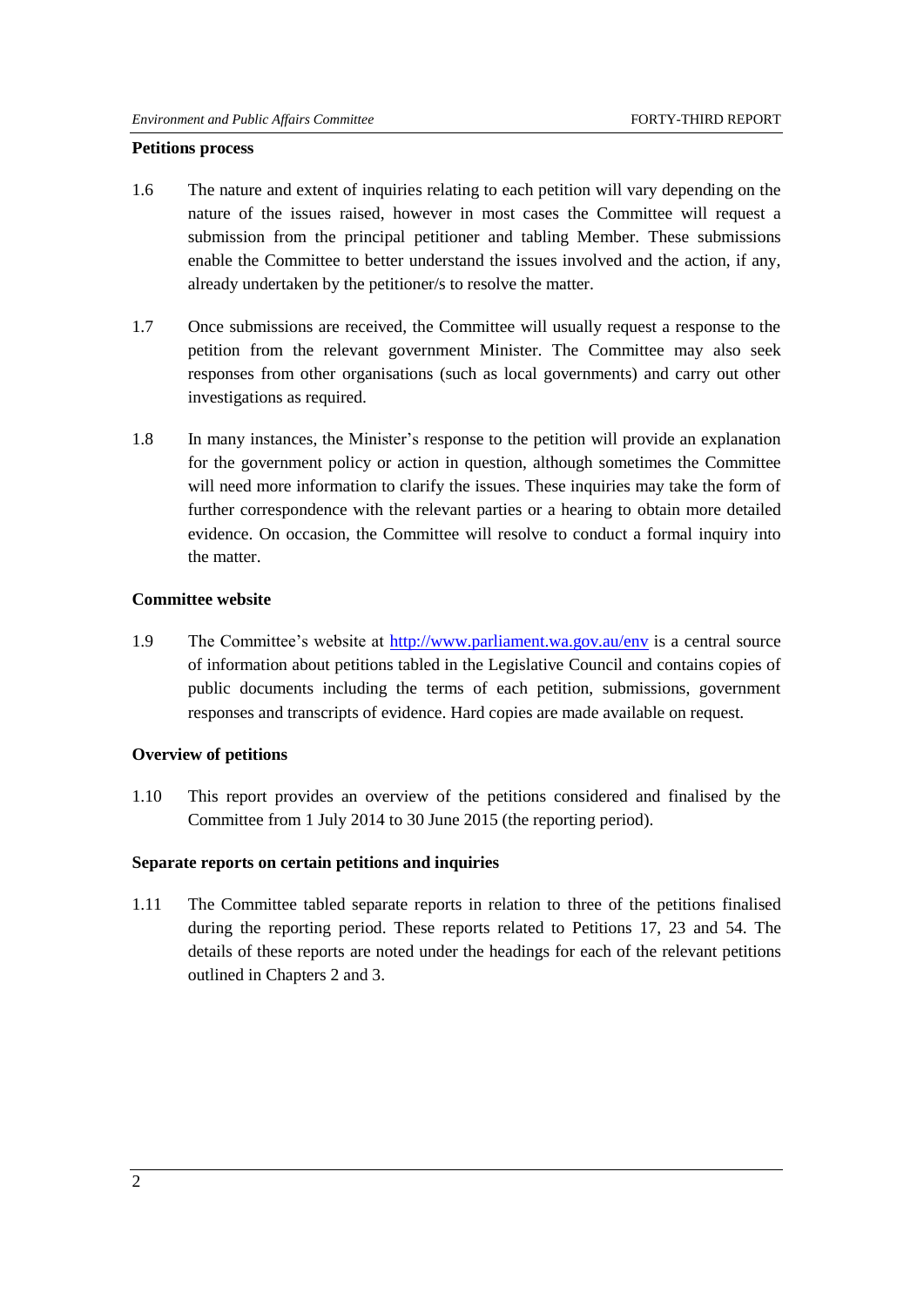# **CHAPTER 2**

# <span id="page-10-0"></span>**PETITIONS FINALISED BETWEEN JULY AND DECEMBER 2014**

2.1 The Committee finalised 25 petitions between 1 July 2014 and 31 December 2014 and an overview of these petitions is provided in this Chapter.

# <span id="page-10-1"></span>**Petition 17—Opposing fee for 457 visa holders**

2.2 Refer to Committee Report 39, *Petition Number 17*—*Opposing Fee for 457 Visa Holders*, 2 December 2014.

### <span id="page-10-2"></span>**Petition 19—Disposal of metropolitan waste in rural areas**

- 2.3 This petition was tabled by Hon Paul Brown MLC on 22 October 2013 and contained 4256 signatures. The petitioners were opposed to the establishment of landfill sites in rural areas to dispose of waste from metropolitan areas. The petition sought an inquiry into waste management planning for the metropolitan area.<sup>1</sup>
- 2.4 The Committee received submissions from the principal petitioner and tabling Member. The submission from the principal petitioner, Ms Alice Bernal, stated that the purpose of the petition related to proposed landfills at the Opal Vale site in Toodyay and the Allawuna Farm site in York. <sup>2</sup> The principal petitioner was critical of the Environmental Protection Authority's (EPA) environmental impact assessment process, particularly the lack of a site visit to verify information provided by the developer. Ms Bernal argued that both sites are unsuitable for landfill due to the geological nature of the sites and environmental, transport, infrastructure and planning concerns.<sup>3</sup>
- 2.5 During its consideration of the petition, the Committee understood that the proposed facility in York was before the State Administrative Tribunal (SAT) and the works approval for the Toodyay site was being considered by the Department of Environment Regulation (DER). A response to the petition from the Minister for Environment explained that:

*When assessing applications for works approvals and licences, DER considers all potential emissions and discharges from proposed* 

l

<sup>1</sup> Tabled Paper 893, Legislative Council, 22 October 2013.

<sup>2</sup> Submission from Ms Alice Bernal, principal petitioner, undated, p 1.

<sup>3</sup> ibid., p 2.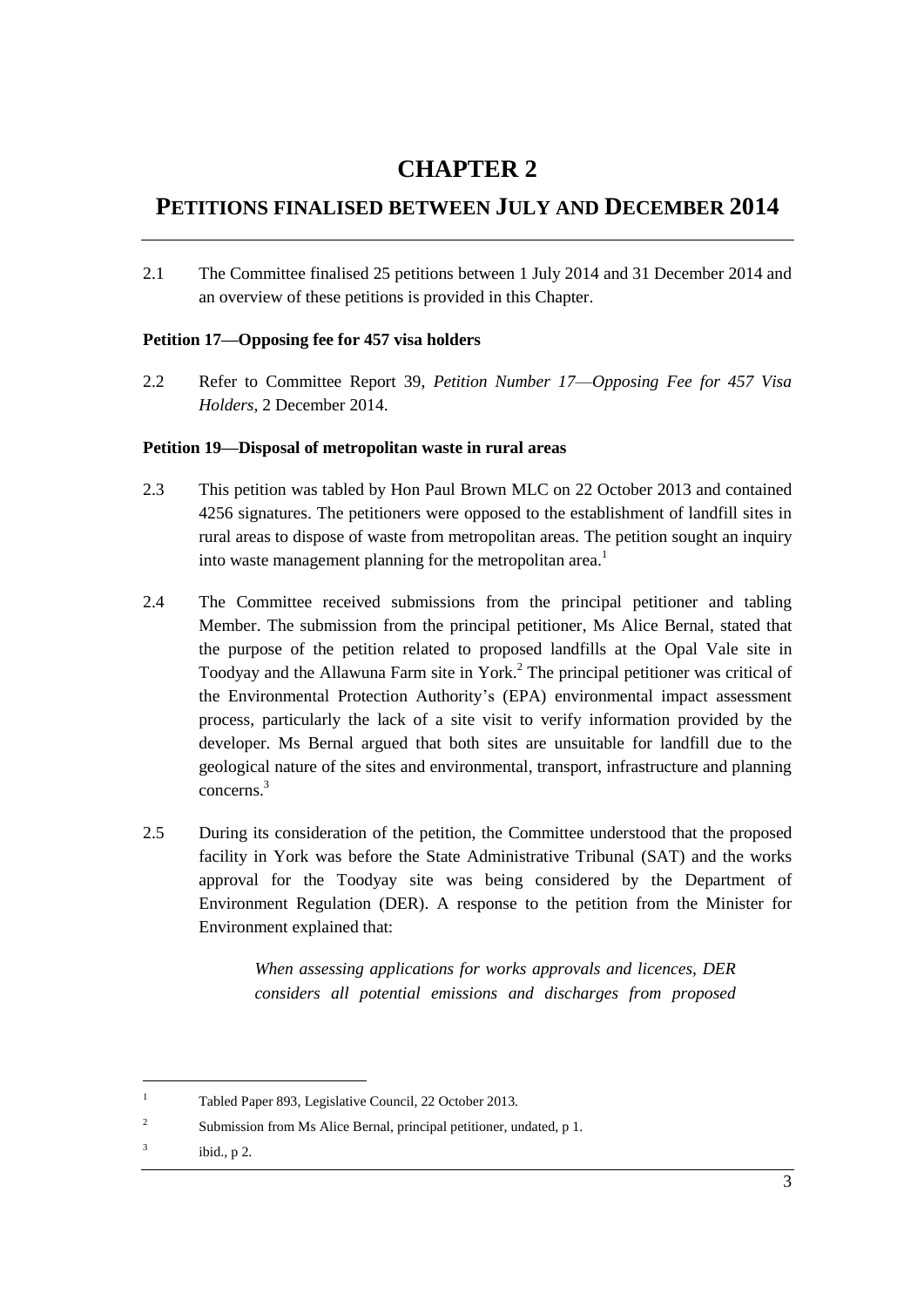*premises including discharges to land, water and air, and specifically, in the case of landfills, odour, noise and dust.*<sup>4</sup>

- 2.6 In relation to the broader issues of waste minimisation, landfill location and waste management planning for the metropolitan area, the Minister advised that:
	- the Waste Authority's Strategic Waste Infrastructure Planning Project is investigating the infrastructure needs to meet the landfill diversion targets outlined in the Western Australian Waste Strategy
	- a statutory review of the *Waste Avoidance and Recovery Act 2007* will be undertaken in the near future. $5$
- 2.7 In October 2014, the Minister further advised that the Strategic Waste Infrastructure Planning Project Report and the review of the Act were being considered by the Government.<sup>6</sup> The Committee resolved to finalise the petition on 22 October 2014.

#### <span id="page-11-0"></span>**Petition 20—Opposing proposed sand mines at Wellard**

- 2.8 This petition was tabled by Hon Phil Edman MLC on 20 November 2013 and contained 491 signatures. The petition opposed two proposed sand mines on Banksia Road, Wellard, due to the negative environmental impact of clearing the land as well as the impact of dust, noise and heavy traffic on residents.<sup>7</sup>
- 2.9 The eastern site is private freehold land in the local government district of the Shire of Serpentine Jarrahdale.<sup>8</sup> The occupier of this site, Rocla Pty Ltd, applied to the Shire for an extractive industry licence and development approval.<sup>9</sup> The western site (Mining Lease 70/915) is located on recreational reserves and a former shooting range vested in the City of Kwinana. The western site has been classified as ‗*Possibly contaminated – investigation required*' by the DER under the *Contaminated Sites Act 2003* due to the presence of lead and clay fragments. As both of the sites are now controlled by Rocla Pty Ltd, the company will propose to develop both sites as sand mines in an integrated operation.<sup>10</sup>
- 2.10 A submission from the principal petitioner opposed the clearing of more than 30 hectares of banksia woodland for the proposed sand mines. The petitioner pointed

<sup>&</sup>lt;sup>4</sup> Hon Albert Jacob MLA, Minister for Environment, letter, 19 March 2014, p 2.

<sup>5</sup> ibid., pp 2-3.

<sup>&</sup>lt;sup>6</sup> Hon Albert Jacob MLA, Minister for Environment, letter, 16 October 2014, p 1.

<sup>7</sup> Tabled Paper 1021, Legislative Council, 20 November 2013.

<sup>8</sup> Hon Bill Marmion MLA, Minister for Mines and Petroleum, letter, 18 March 2014, p 1.

<sup>&</sup>lt;sup>9</sup> Louise Hughes, Manager Statutory Planning, Shire of Serpentine Jarrahdale, letter, 1 August 2014, p 1; Hon Bill Marmion MLA, Minister for Mines and Petroleum, letter, 18 March 2014, Enclosure 1, p 1.

<sup>&</sup>lt;sup>10</sup> Hon Bill Marmion MLA, Minister for Mines and Petroleum, letter, 18 March 2014, Enclosure 1, p1.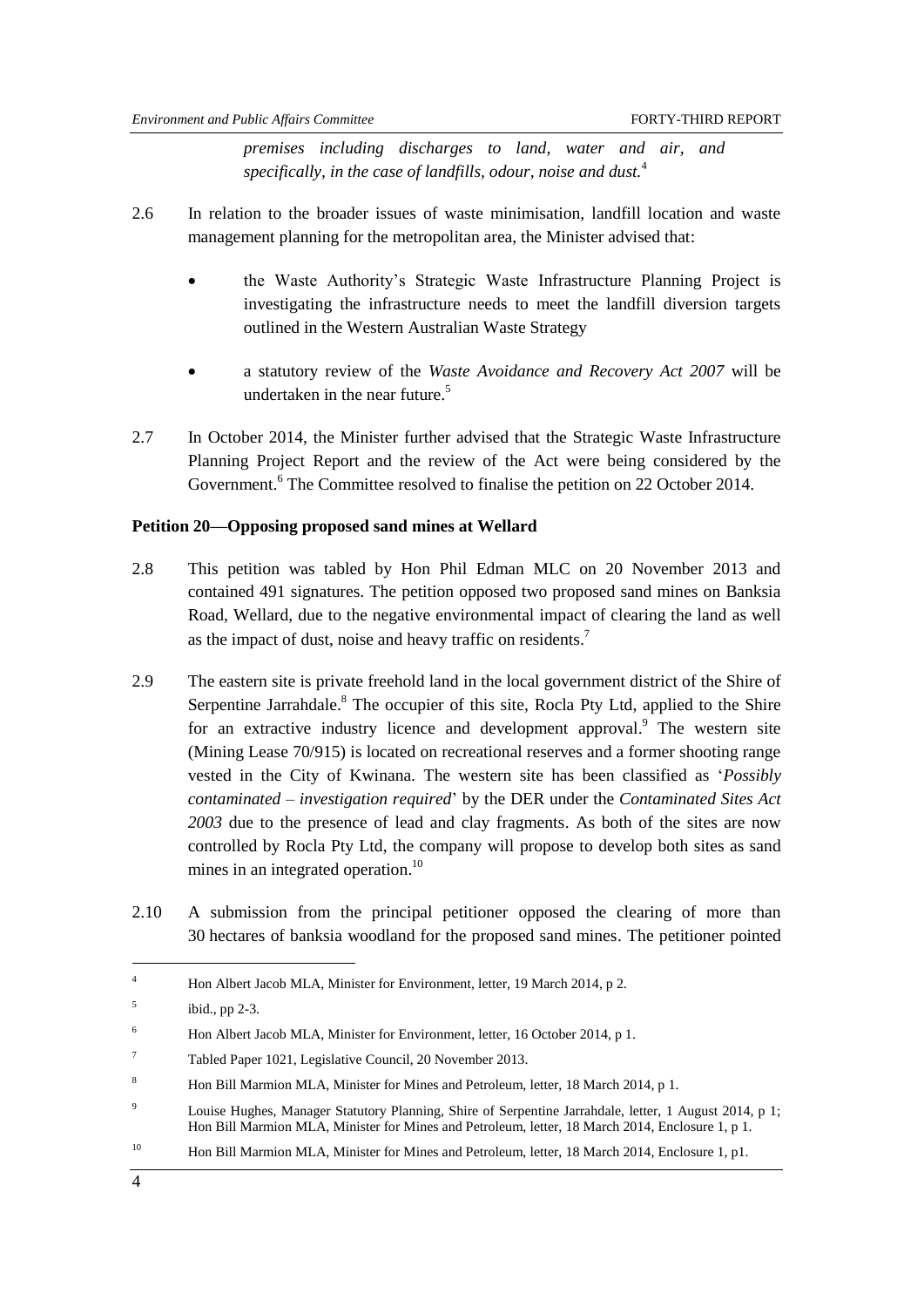$\overline{a}$ 

out that the cumulative effect of clearing of native bushland in the area had significantly impacted flora and fauna by ‗*damaging ecological linkages and feeding habitat for many bird species, including Carnaby's Cockatoo*.'<sup>11</sup>

2.11 The Minister for Mines and Petroleum explained that, although there was a mining lease in place for the western site, the Department of Mines and Petroleum (DMP) had not received a proposal for sand extraction. In relation to the eastern site, Rocla Pty Ltd had referred the determination of its applications to the SAT after the Shire failed to make its decisions within the statutory timeframe.<sup>12</sup> If the SAT application was successful, mining proposals would need to be lodged and assessed by the DMP:

> *in accordance with normal procedures, including the proposed management of all related impacts including dust, noise and end-of-mining land condition.* 13

2.12 In addition to the above, the Minister explained that the proposed sand mines would need to satisfy other requirements, including assessment by the Department of Water, an application for a permit to clear native vegetation and scrutiny by the Commonwealth Department of Environment in relation to clearing of vegetation that is habitat for the Carnaby Cockatoo. That is:

> *A number of processes will be required to be applied before consideration of any proposal to extract sand can occur on these sites. Approval will only be given if DMP is confident that any potential environmental and social impacts are adequately mitigated*. 14

2.13 According to the Minister, the City of Kwinana intends to rezone the recreation reserves on the western site to enable the development of housing, however remediation of the contamination on site will be extremely costly and:

> *The appropriateness of leaving the site contaminated has to be questioned as housing becomes more developed around the area.*<sup>15</sup>

- 2.14 The Minister explained that the following were key grounds for supporting the mining proposal:
	- the site could provide 2.5 million tonnes of concrete quality sand into the Perth southern region, where sand supplies are becoming depleted; and

<sup>11</sup> Submission from Mr Stephen Sturgeon, principal petitioner, 16 December 2013, p 2. <sup>12</sup> Hon Bill Marmion MLA, Minister for Mines and Petroleum, letter, 18 March 2014, p 1.  $13$  ibid., p 2. <sup>14</sup> ibid. <sup>15</sup> Hon Bill Marmion MLA, Minister for Mines and Petroleum, letter, 18 March 2014, Enclosure 1, p 2.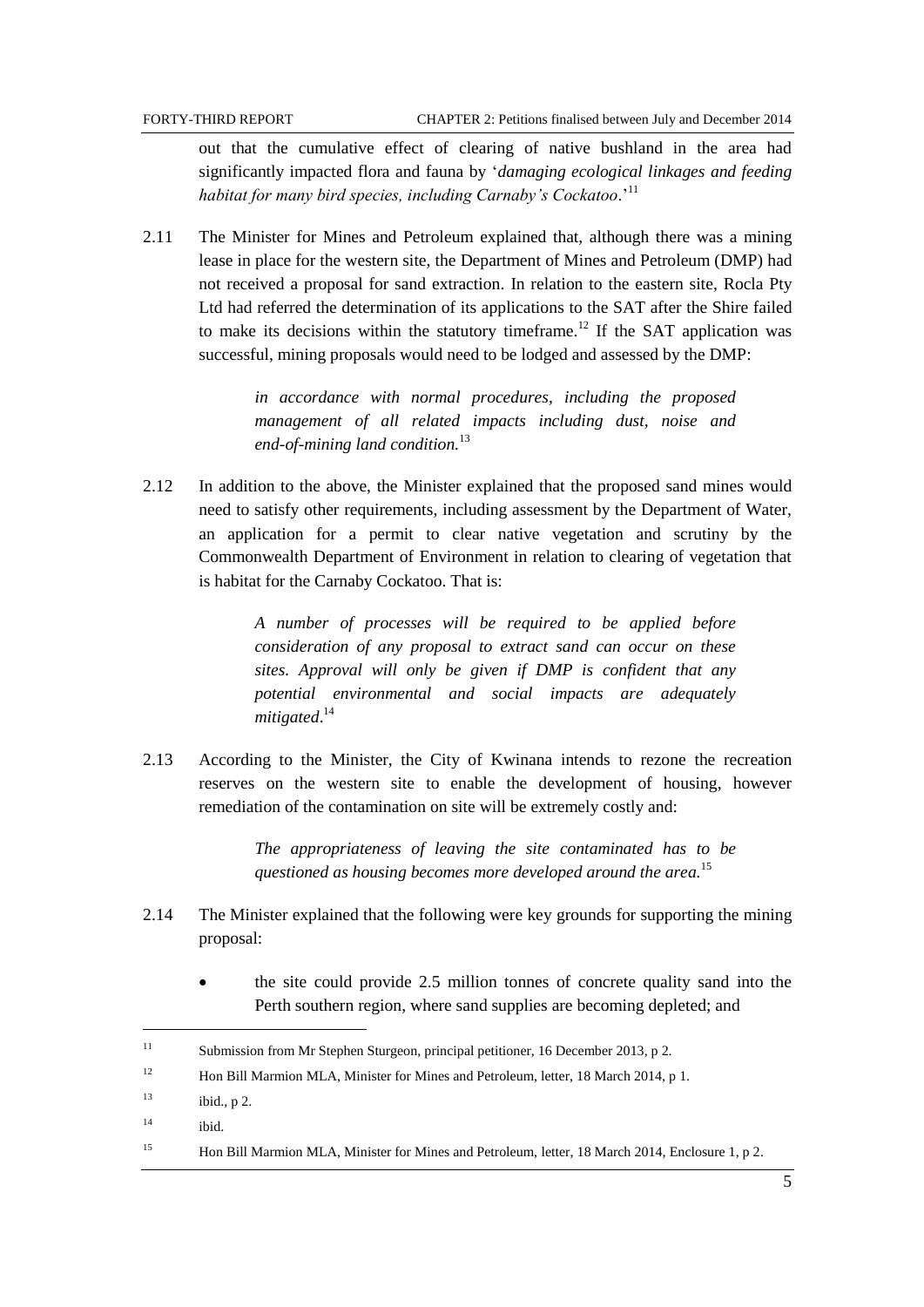- the presence of lead contamination in the soils means the site needs remediation to reduce the future effects of heavy metals and polycyclic aromatic hydrocarbon pollution. Sand extraction could generate the wealth needed to offset the cost of the remediation by including that activity in the extraction process.<sup>16</sup>
- 2.15 The City of Kwinana expressed strong opposition to the proposed sand mines due to the adverse impact they will have on the adjoining Special Rural Area from noise, dust and heavy traffic.<sup>17</sup> The Shire of Serpentine Jarrahdale explained that it had approved Rocla Pty Ltd's applications in relation to the eastern site (following referral to the SAT). However, Rocla Pty Ltd was seeking a further review by the SAT of the conditions attached to the development approval.<sup>18</sup>
- 2.16 The submission from Rocla Pty Ltd pointed out that it:

*is required to obtain a number of statutory approvals from various agencies before the proposed sand extraction can be undertaken. Those statutory approval processes (at local, State and Commonwealth Government levels) requires consideration of the very*  issues that are raised by the petitioner and the City of Kwinana.<sup>19</sup>

2.17 Taking into account that a number of statutory processes and environmental assessments were still required before the proposed sand mines could be developed, the Committee concluded its inquiries into the petition on 13 August 2014.

#### <span id="page-13-0"></span>**Petition 25—Opposing use of pesticides on public land and open spaces**

2.18 This petition was tabled on 5 December 2013 by Hon Lynn MacLaren MLC and contained 251 signatures. The petition opposed the use of pesticides on public land and open spaces in urban areas.<sup>20</sup> The submission from the principal petitioner called for an investigation into:

> *the apparent systemic failure to control the use of pesticides on public*  land and open spaces in W.A., and in to the conflict of interest that *exists in Local Governments, some of the biggest users of pesticides in urban areas, advocating the continued use of pesticides based only on*

- <sup>19</sup> Submission from Rocla Pty Ltd, 30 June 2014, p 2.
- <sup>20</sup> Tabled Paper 1098, Legislative Council, 5 December 2013.

 $^{16}$  ibid.

<sup>17</sup> Joanne Abbiss, Chief Executive Officer, City of Kwinana, letter, 5 May 2014, p 1.

<sup>18</sup> Louise Hughes, Manager Statutory Planning, Shire of Serpentine Jarrahdale, letter, 1 August 2014, p 2. See also, Submission from Rocla Pty Ltd, 30 June 2014, p 1.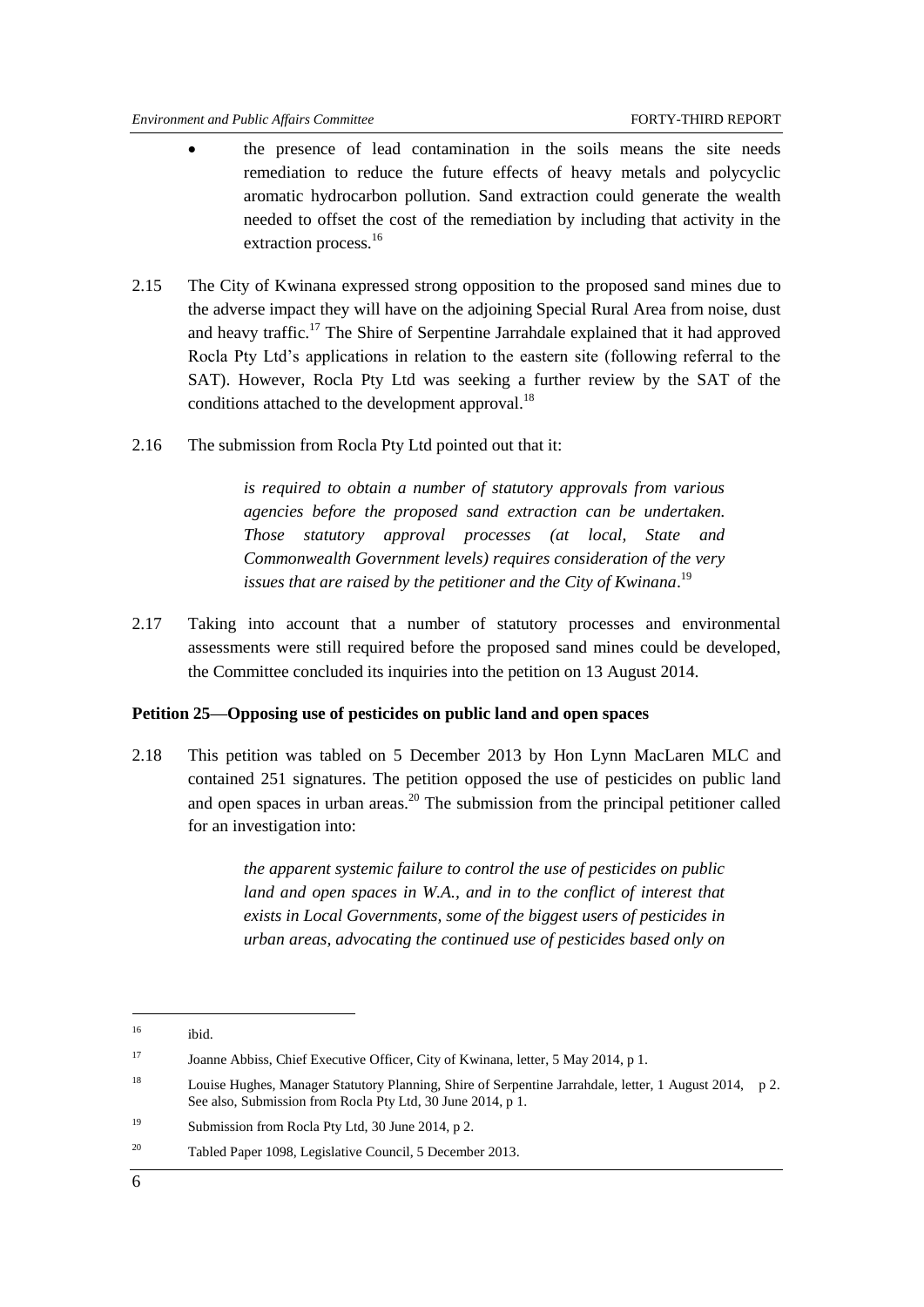$\overline{a}$ 

*direct cost rather than evidence of the likely and unintended impact on human and environmental health*. 21

2.19 The Minister for Local Government explained that individual local governments are responsible for the management of public land and open spaces within their jurisdiction:

> *Neither I, as Minister, nor my Department of Local Government and Communities, have the legislative authority to direct local governments in these matters.*<sup>22</sup>

2.20 The Western Australian Local Government Association's (WALGA) long-held view is that it:

> *will support Local Government to promote best management practices for herbicide and pesticide use.*

> *In line with community expectations, Local Governments use herbicides and pesticides in streetscapes and public open spaces to manage pest plants and invertebrates and promote aesthetically acceptable environments. Chemical use is the dominant management option, with limited alternatives available.*<sup>23</sup>

- 2.21 The Minister for Health explained that pesticides are registered nationally by the Commonwealth Australian Pesticides and Veterinary Medicines Authority following rigorous assessment:
	- *to ensure the safety of the user, the public and the environment, when used according to the directions on the label.*
	- *The…*[authority]*…regulates the manufacture, importation, labelling and registration approval of pesticides to the point of retail sale of the pesticide. The registration and labelling of a pesticide product entails the risk assessment of the efficacy of the product, as well as human health and environmental harm. Relevant overseas research data and use experience are always important components of the assessment.*<sup>24</sup>

<sup>21</sup> Submission from Ms Alexandra Jones, principal petitioner, 31 December 2013, p 1.

<sup>&</sup>lt;sup>22</sup> Hon Tony Simpson MLA, Minister for Local Government, letter, 17 March 2014.

<sup>23</sup> Mr Wayne Scheggia, Acting Chief Executive Officer, Western Australian Local Government Association, letter, 2 May 2014, p 1.

<sup>&</sup>lt;sup>24</sup> Hon Dr Kim Hames MLA, Minister for Health, letter, 13 August 2014, p 1.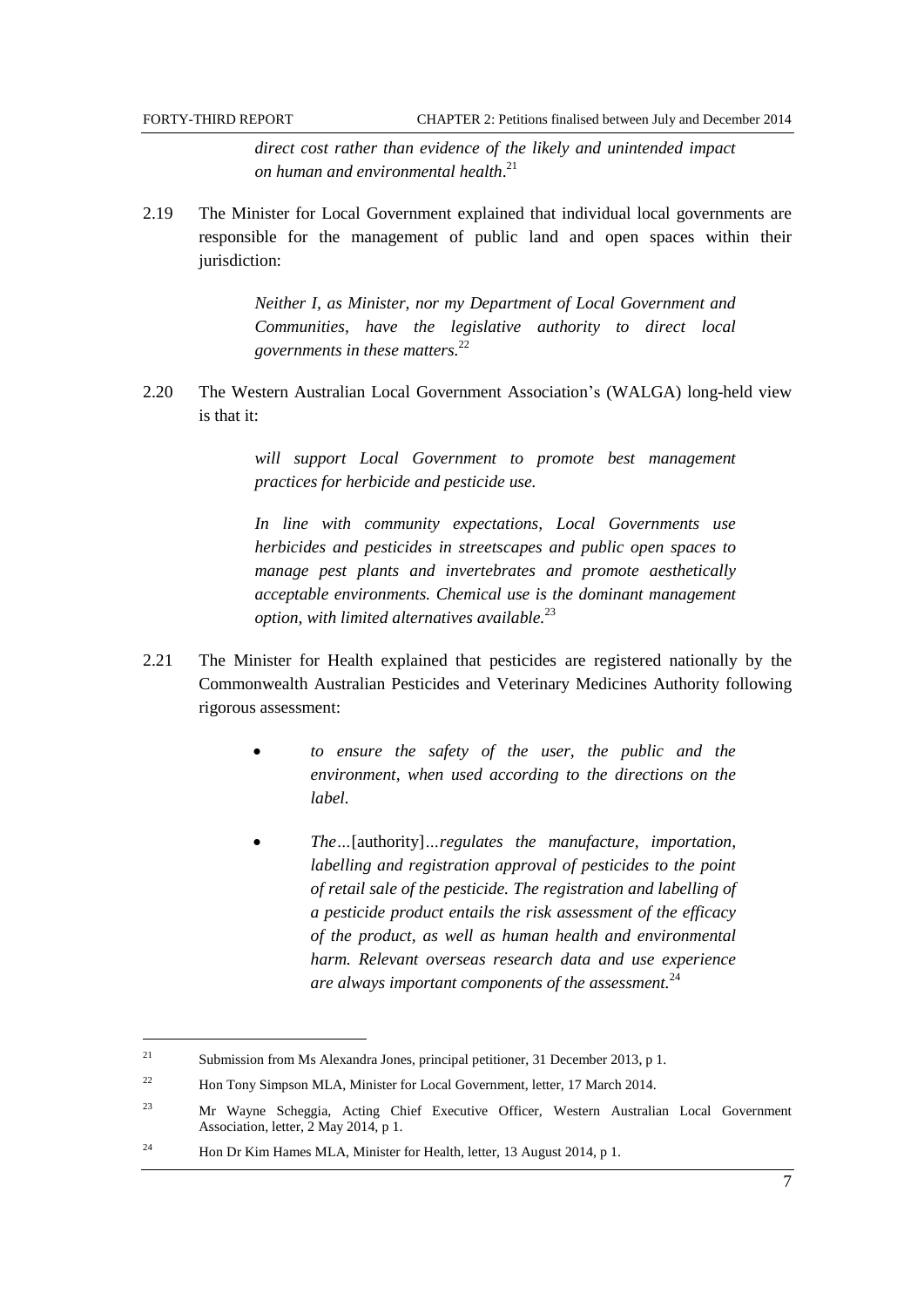- 2.22 States and Territories are responsible for control of the appropriate use of pesticides. Consequently, regulations stipulate when and where pesticides can be used and notification and signage requirements. Guidance documents by the Department of Health on the use of pesticides have been adopted by many local governments.<sup>25</sup> The Minister expressed the view that these guidance documents significantly contributed to the safety of pesticide use in Western Australia, as demonstrated by ‗*very few reports and complaints of pesticide misuse.*' 26
- 2.23 The Committee concluded its inquiries into this matter on 22 October 2014.

#### <span id="page-15-0"></span>**Petition 34—Review life sentences of women imprisoned for domestic homicide**

- 2.24 This petition was tabled on 9 April 2014 by Hon Alanna Clohesy MLC and contained 900 signatures.<sup>27</sup>
- 2.25 The petition asked the Government to review the imprisonment of women who are currently serving life sentences for murder and to enact legislative change to ensure fairness and justice in cases of domestic homicide where there has been a history of violence. The submission from the principal petitioner and other members of the Social Justice Alliance advocated for a consideration of parole for two women incarcerated in Bandyup Women's Prison.<sup>28</sup>
- 2.26 The Attorney General's response to the petition explained that changes to *The Criminal Code* following the Law Reform Commission's *Review of the Law of*  Homicide<sup>29</sup>, 'significantly improved outcomes for women who have suffered domestic *abuse.'*<sup>30</sup> The reforms included the consolidation of wilful murder and murder into one crime (murder), the simplification of defences to murder (including self-defence) and increased flexibility in sentencing.<sup>31</sup>
- 2.27 The Attorney General also pointed out that the Government reviews matters ‗*if and when petitioned, on a case by case basis, in the exercise of the Royal Prerogative of Mercy.*<sup>32</sup> In relation to the two cases the subject of this petition, the Attorney General advised that:

 $32$  ibid.

 $^{25}$  ibid., pp 1-2.

<sup>&</sup>lt;sup>26</sup> Hon Dr Kim Hames MLA, Minister for Health, letter, 16 October 2014.

<sup>27</sup> Tabled Paper 1384, Legislative Council, 9 April 2014.

<sup>28</sup> Submission from the Social Justice Alliance, 30 May 2014.

<sup>29</sup> Law Reform Commission of Western Australia, *Final Report: Review of the Law of Homicide – Project 97*, Government of Western Australia, September 2007.

<sup>&</sup>lt;sup>30</sup> Hon Michael Mischin MLC, Attorney General, letter, 18 August 2014, p 1.

<sup>31</sup> ibid.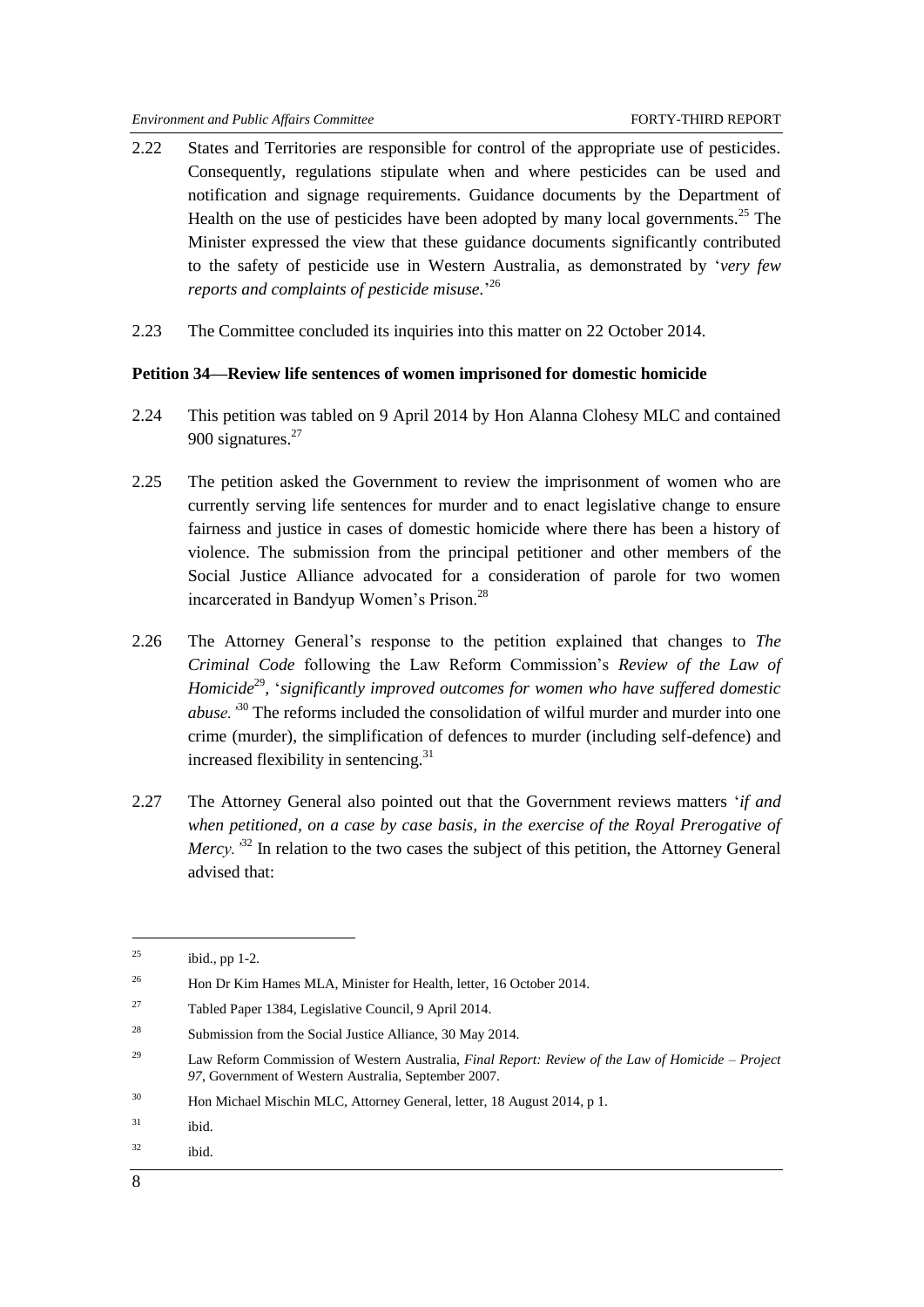*I can confirm that I have previously undertaken a comprehensive review in relation to the conviction and sentence of each of these women, and found after careful consideration that there was no compelling case for the exercise of the Royal Prerogative of Mercy or any of the statutory discretions set out in the* Sentencing Act 1995*.* 33

2.28 The Committee concluded its inquiries on 10 September 2014.

#### <span id="page-16-0"></span>**Petition 35—Metro Central Joint Development Assessment Panel**

- 2.29 This petition was tabled by Hon Sue Ellery MLC on 10 April 2014 and contained 3619 signatures.<sup>34</sup>
- 2.30 The petition opposed a decision made by the Metro Central Joint Development Assessment Panel (JDAP) to approve a development at 94 Kitchener Road, Alfred Cove. The petitioners sought an investigation of the JDAP's decision, as well as an inquiry into the DAP process in general. The petitioners were particularly disappointed that that the use of discretionary powers by the JDAP allowed a high density development to be built on a medium density site:

*We accept that discretionary powers should exist, since there may, at times, be good reason for granting variations. However, if these go unregulated, so that variations can be so grossly out of kilter with normal expectations, as has happened in this case, then there is a serious loophole in the system making it highly vulnerable to abuse.*<sup>35</sup>

2.31 The Minister for Planning confirmed that he was committed to the Development Assessment Panel (DAP) process, which:

> *offers a balance between local knowledge and planning expertise to ensure challenging and complex planning decisions are determined in an independent manner that best promotes transparency, consistency and reliability.*<sup>36</sup>

2.32 The Minister explained that, like a local government authority (or the 'responsible authority'), a DAP must determine development proposals within the existing planning framework:

> *Importantly, the DAP is still bound by the existing legal and planning framework as the responsible authority ordinarily would be.*

l  $^{33}$  ibid., p 2. <sup>34</sup> Tabled Paper 1396, Legislative Council, 10 April 2014. <sup>35</sup> Submission from Geoff Pearson and Marina Hansen, principal petitioners, 5 June 2014, p 2. <sup>36</sup> Hon John Day MLA, Minister for Planning, letter, 16 July 2014, p 1.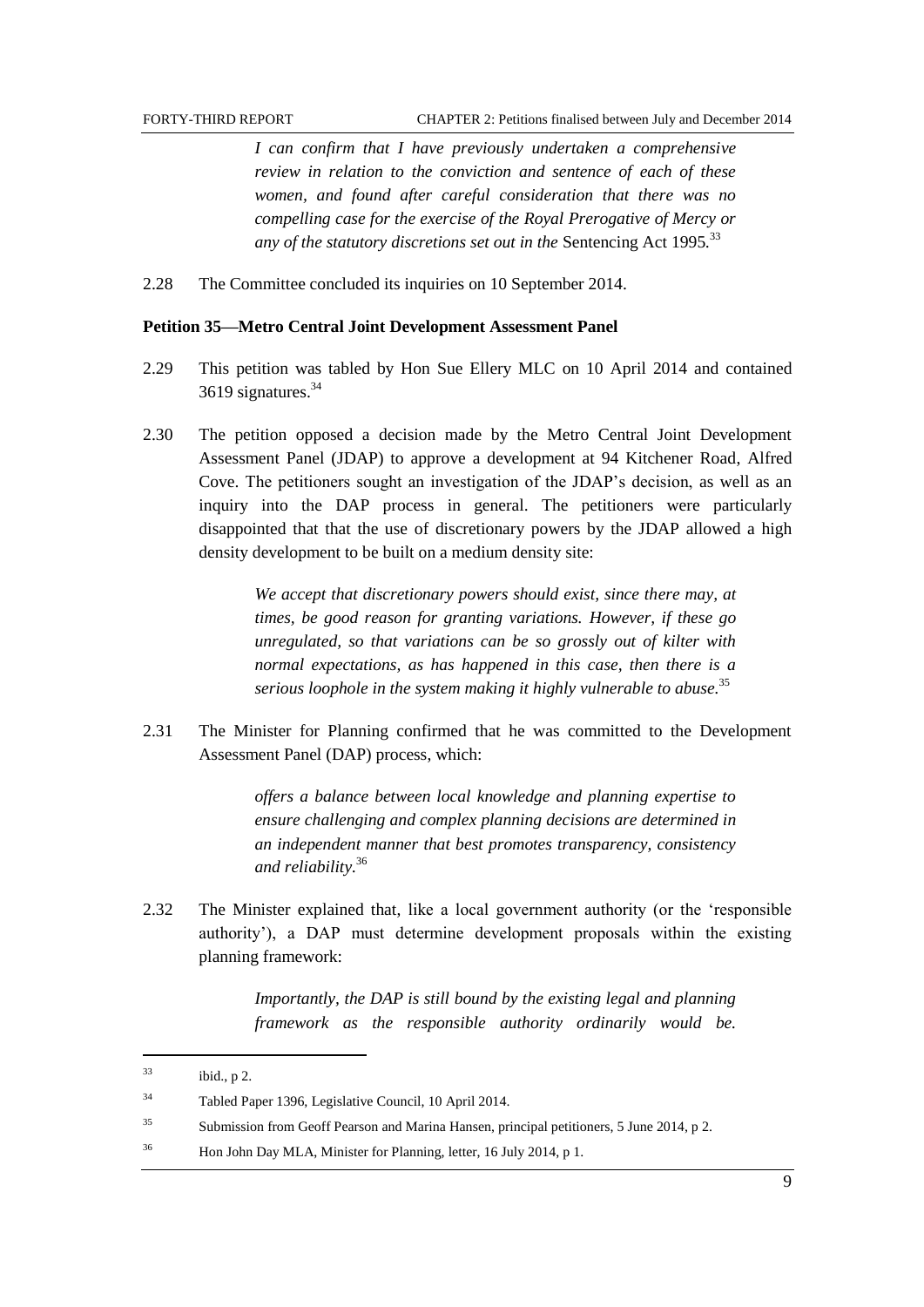*Therefore, the DAP must consider and apply the local government's scheme requirements, as if the DAP were the local government. The DAP otherwise has no discretion to act beyond the jurisdictional scope of the local government.*<sup>37</sup>

2.33 In order to understand the planning framework and how it related to the development in question, the Committee conducted hearings with the City of Melville and the Presiding Member of the Metropolitan Central JDAP, Mr Charles Johnson. The City of Melville explained to the Committee that there is always a degree of subjectivity in planning decisions:

> *It is a grey area…You can have the officers exercise judgement. Councillors might have a different view of that judgement. The DAP might have a different view of that judgement. SAT might have a different view of that judgement. It is all about judgement*. 38

2.34 Mr Johnson told the Committee that the planning legislation required a development application to be considered on its merits, not pre-judging the application, and using appropriate discretion.<sup>39</sup> Mr Johnson emphasised the importance of establishing the correct policy framework, one which reflected the collective aspirations of the community:

> *I believe that it is up to the local governments and the communities to set up their policy frameworks and planning provisions to relate to their community. The fact is that most schemes in Western Australia, particularly in the metro area, are quite out of date and not oriented to really deal with the challenge of multi-unit development.*<sup>40</sup>

2.35 Mr Johnson offered the following views on the development which prompted this petition:

> *Hindsight is a wonderful thing. For the council, when it was rezoning this, looking at the scale of the site, if I was advising them, I would have said to them, ―Don't just produce some concept ideas to show how this could be developed; produce some guidelines, produce some provisions which will deal with the context of this site, and make it*

 $^{37}$  ibid., p 5.

<sup>38</sup> Dr Shayne Silcox, Chief Executive Officer*,* City of Melville, *Transcript of Evidence*, 15 October 2014, p 9.

<sup>39</sup> Charles Johnson, Presiding Member, Metro Central Joint Development Assessment Panel, *Transcript of Evidence*, 27 October 2014, p 6.

 $^{40}$  ibid., p 10.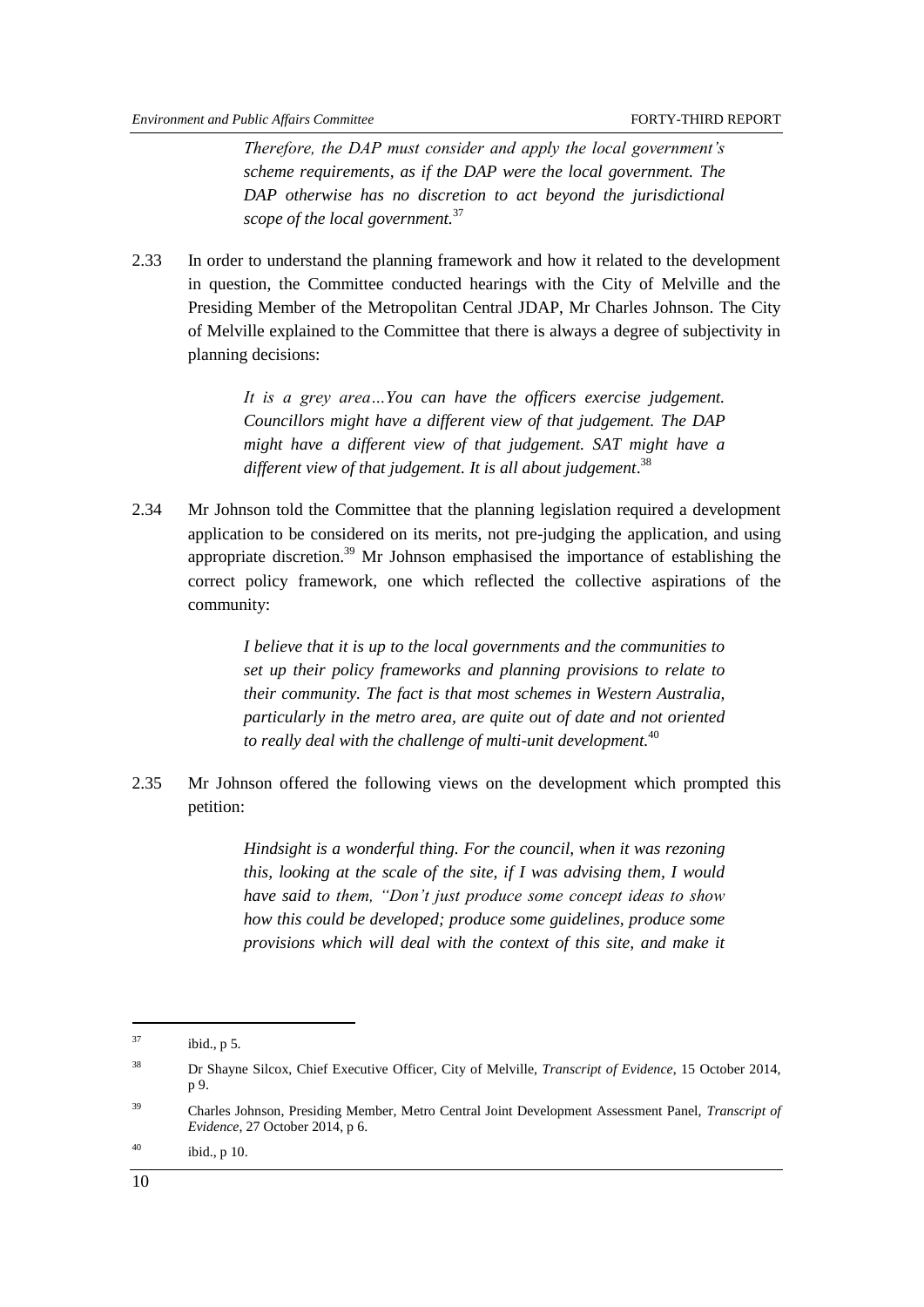*clear to the applicant—the owner of the land—what the expectations of the council are*"...<sup>41</sup>

- 2.36 Contemporaneously with the Committee's inquiries, the Standing Committee on Uniform Legislation and Statutes Review began a review of the Planning and Development (Development Assessment Panels) Regulations 2011 pursuant to section 171F of the *Planning and Development Act 2005* (PD Act). <sup>42</sup> In order to the inform that review, the Committee resolved to provide the Uniform Legislation and Statutes Review Committee with relevant evidence obtained in relation to this petition, including transcripts of evidence.
- 2.37 The Committee concluded its inquiries on 19 November 2014.

#### <span id="page-18-0"></span>**Petition 36—Crime prevention Greater Geraldton**

- 2.38 This petition, which contained 1636 signatures and was tabled by Hon Darren West MLC, called for more police resources for the City of Greater Geraldton and an inquiry into juvenile crime and antisocial behaviour in the region.<sup> $43$ </sup> The submission from the principal petitioner described an increase in crime in the Geraldton region resulting in increasing fear among the community.<sup>44</sup>
- 2.39 The Committee obtained responses to the petition from the City of Greater Geraldton and the Minister for Police. The City outlined a number of programmes and initiatives being implemented to help prevent crime<sup>45</sup> and the Minister for Police provided the Committee with information about police operations targeting crime in Geraldton. Operation Nighthawk in early 2014 targeted burglary and motor vehicle theft and Operation Telepathic in June 2014 focused on local offenders linked to volume crime. Police also met with the officials from the City to discuss crime prevention strategies.<sup>46</sup>
- 2.40 The Committee concluded its inquiries into the petition on 10 September 2014.

#### <span id="page-18-1"></span>**Petition 38—Opposing changes to** *Swan Valley Planning Act 1995*

2.41 This petition was tabled on 13 May 2014 by Hon Alyssa Hayden MLC and contained two signatures. The petition requested that the Legislative Council oppose any

l

 $^{41}$  ibid., p 11.

<sup>42</sup> Legislative Council, Standing Committee on Uniform Legislation and Statutes Review, 8 September 2015. Available at: [http://bit.ly/1LuXBBh.](http://bit.ly/1LuXBBh) Viewed on 26 August 2015.

<sup>43</sup> Tabled Paper 1431, Legislative Council, 6 May 2014.

<sup>44</sup> Submission from Rosemary Langridge, principal petitioner, undated, p 1.

<sup>45</sup> Andrea Selvey, Acting Chief Executive Officer, City of Greater Geraldton, letter, 18 July 2014, p 2.

<sup>46</sup> Hon Liza Harvey MLA, Minister for Police, letter, 15 August 2014, pp 1–2.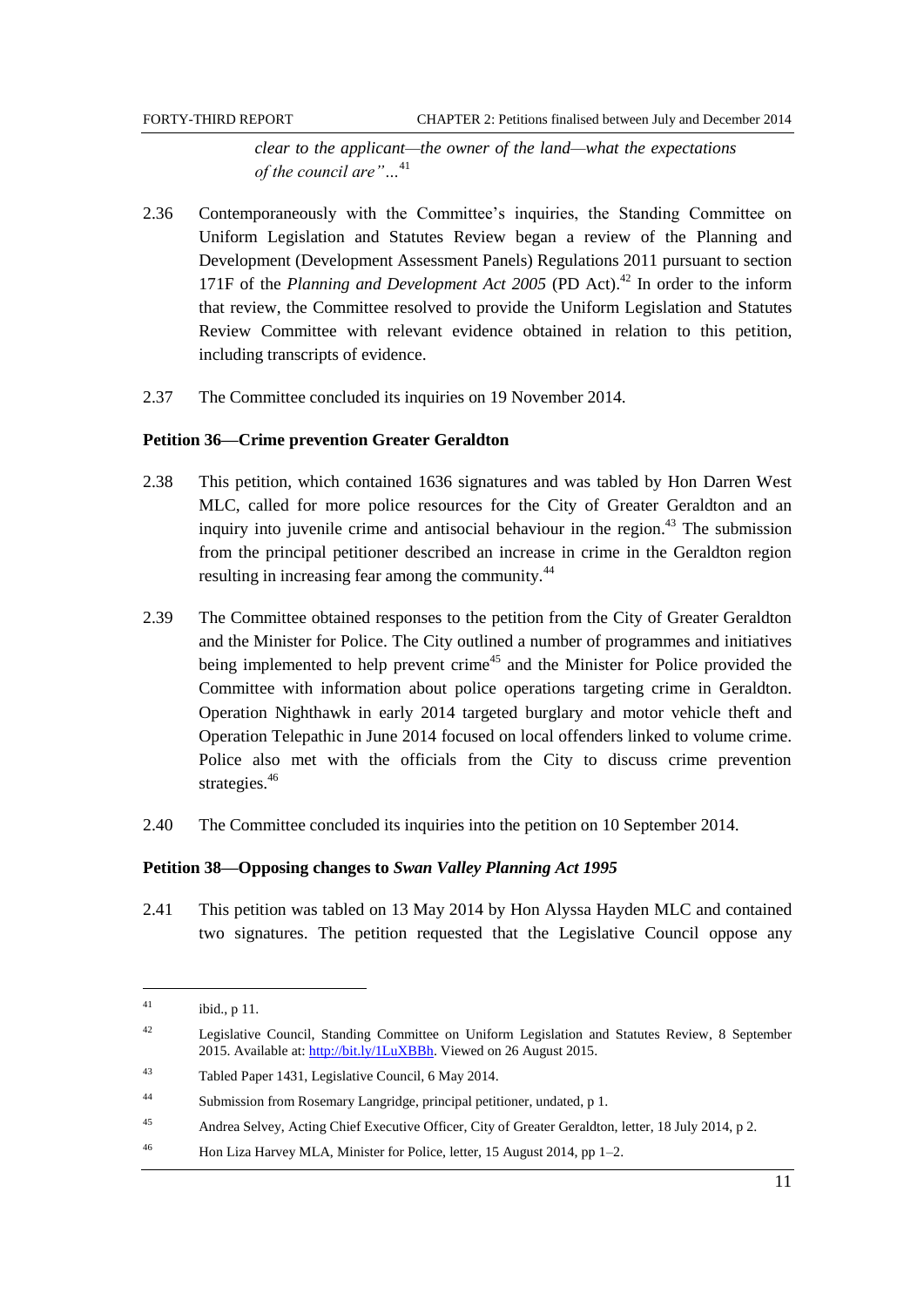amendments to the *Swan Valley Planning Act 1995* relating to the subdivision of land in the Swan Valley and involving a reduction of minimum lot sizes.<sup>47</sup>

- 2.42 The principal petitioner's submission explained that the motivation for the petition was a concern that some members of the Swan Valley community had sought to either reduce the area of land regulated by the Act or remove the legislative requirement for minimum lot sizes within that area. The principal petitioner, writing as the President of the Swan Valley and Regional Winemakers Association, argued that any changes of this nature would damage the ‗*Swan Valley's cultural, agricultural, rural lifestyle and visitor appeal.*' 48
- 2.43 In response to the petition, the Minister for Planning and the City of Swan and drew the Committee's attention to a Department of Planning (DOP) report.<sup>49</sup> The City of Swan advised that, as a result of the recommendations made in that report, the DOP was working in consultation with the City and the Swan Valley Planning Committee to develop new laws and planning instruments to:

*strengthen the current legislative and governance framework for the Swan Valley which will enable informed and consistent decisions to be made regarding future land use and development…the specific issue of subdivision would be considered as part of the review.* 50

2.44 The Minister indicated that there will be further opportunities for stakeholders, such as the principal petitioner's association, to provide their input into the development of the new framework. The Minister also informed that Committee that:

> *the Government does not support the further subdivision of productive agricultural land in the Swan Valley and expects that this will be made absolutely clear in the new legislation.*<sup>51</sup>

2.45 The Committee finalised the petition on 13 August 2014.

#### <span id="page-19-0"></span>**Petition 39—Licensing of strata/caravan park managers**

2.46 This petition, containing one signature, was tabled on 14 May 2014 by Hon Dr Sally Talbot MLC. The petition requested that the Legislative Council consider introducing laws:

<sup>47</sup> Tabled Paper 1465, Legislative Council, 13 May 2014.

<sup>48</sup> Submission from the Swan Valley and Regional Winemakers Association, 28 May 2014, p 1.

<sup>49</sup> Department of Planning, *The Way Forward – Swan Valley Land Use and Management*, December 2013: referred to in Hon John Day MLA, Minister for Planning, letter, 9 July 2014 and MJ Foley, Chief Executive Officer, City of Swan, letter, 7 July 2014, p 1.

<sup>50</sup> MJ Foley, Chief Executive Officer, City of Swan, letter, 7 July 2014, p 2.

<sup>&</sup>lt;sup>51</sup> Hon John Day MLA, Minister for Planning, letter, 9 July 2014.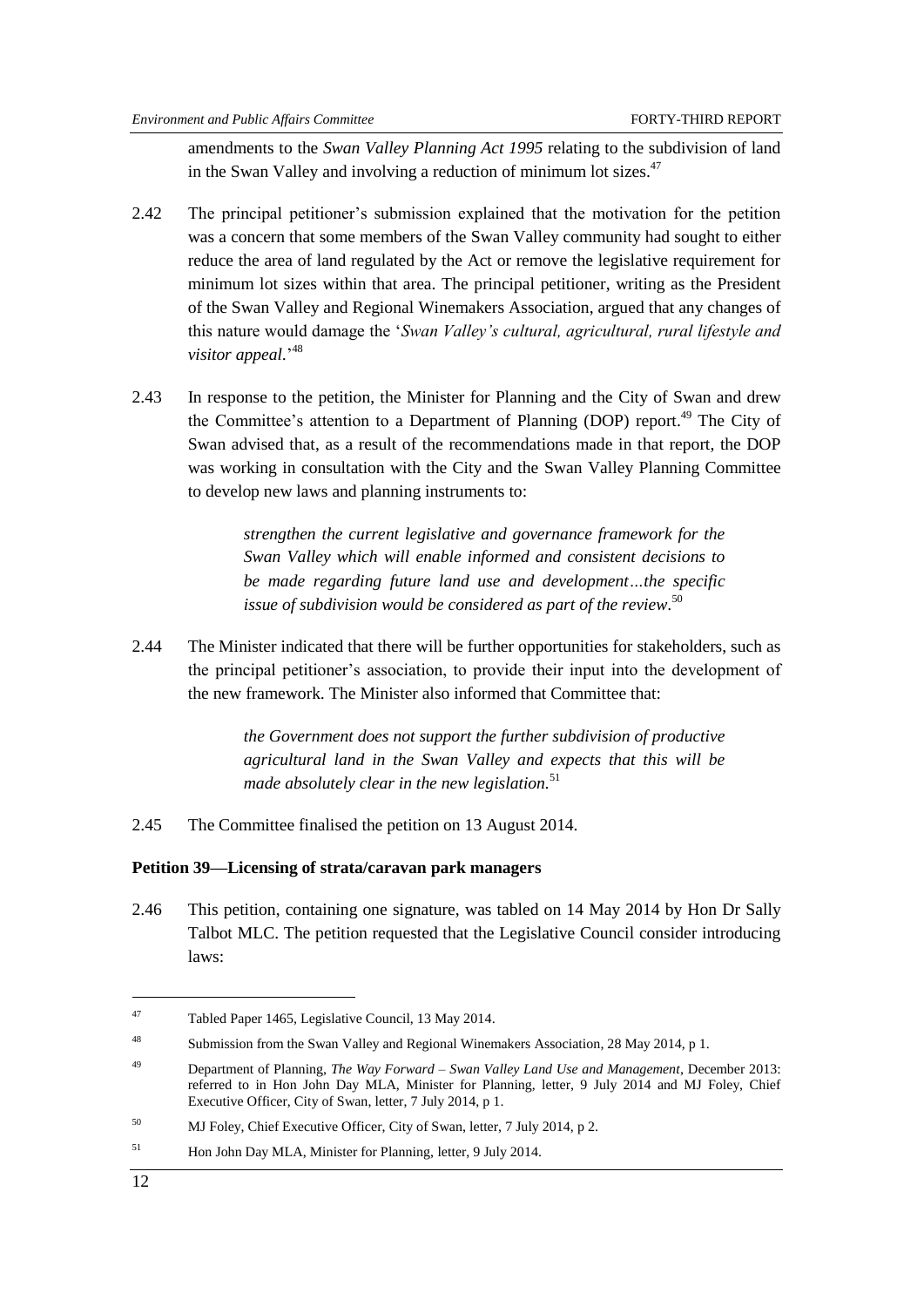- for the mandatory licensing of strata managers and caravan park managers in Western Australia
- to require strata companies, when lodging their documents with Landgate, to verify these documents by providing minutes of their annual general meetings.<sup>52</sup>
- 2.47 The principal petitioner, Ms Maria Gawor, made submissions to the Committee in support of her petition. The Committee received these submissions as private evidence.
- 2.48 With respect to the licensing of strata managers, the Minister for Commerce explained to the Committee that the Department of Commerce (DOC) and Landgate were collaborating to address issues which have been identified in previous Government consultations.<sup>53</sup> In relation to the licensing of caravan park managers, the Minister for Commerce advised that a review of the *Caravan Parks and Camping Grounds Act 1995*<sup>54</sup> was being conducted by the Department of Local Government and Communities (DLGC). 55
- 2.49 As to the issue of verifying strata company documents lodged at Landgate, the Committee noted the following advice of the Minister for Lands:

*The strata company, not the Registrar, is responsible for ensuring that the strata company's internal procedures are complied with (eg. relevant meetings, resolutions etc.) before a document is lodged at Landgate. Neither the Registrar nor Landgate has been made aware of any substantial abuse by strata companies in respect of documents lodged at Landgate that would cause the Registrar or Landgate to review the process by which strata companies lodge documents.*<sup>56</sup>

2.50 The Committee finalised the petition on 13 August 2014.

l

<sup>52</sup> Tabled Paper 1471, Legislative Council, 14 May 2014.

<sup>53</sup> Hon Michael Mischin MLC, Minister for Commerce, letter, 31 July 2014, p 2. See in particular, Department of Commerce, *Consultation: Regulatory Impact Statement and Discussion Paper – Licensing of Strata Managers in Western Australia*, October 2011.

<sup>54</sup> Available at Department of Local Government and Communities website: [http://dlg.wa.gov.au/Content/Legislation/UnderReview/CaravanCampingLegislation/CaravanCamping](http://dlg.wa.gov.au/Content/Legislation/UnderReview/CaravanCampingLegislation/CaravanCamping%20Act.aspx)  [Act.aspx](http://dlg.wa.gov.au/Content/Legislation/UnderReview/CaravanCampingLegislation/CaravanCamping%20Act.aspx) Viewed 26 August 2015.

<sup>55</sup> Hon Michael Mischin MLC, Minister for Commerce, letter, 31 July 2014, p 2.

<sup>56</sup> Hon Terry Redman MLA, Minister for Lands, letter, 21 July 2014, p 1.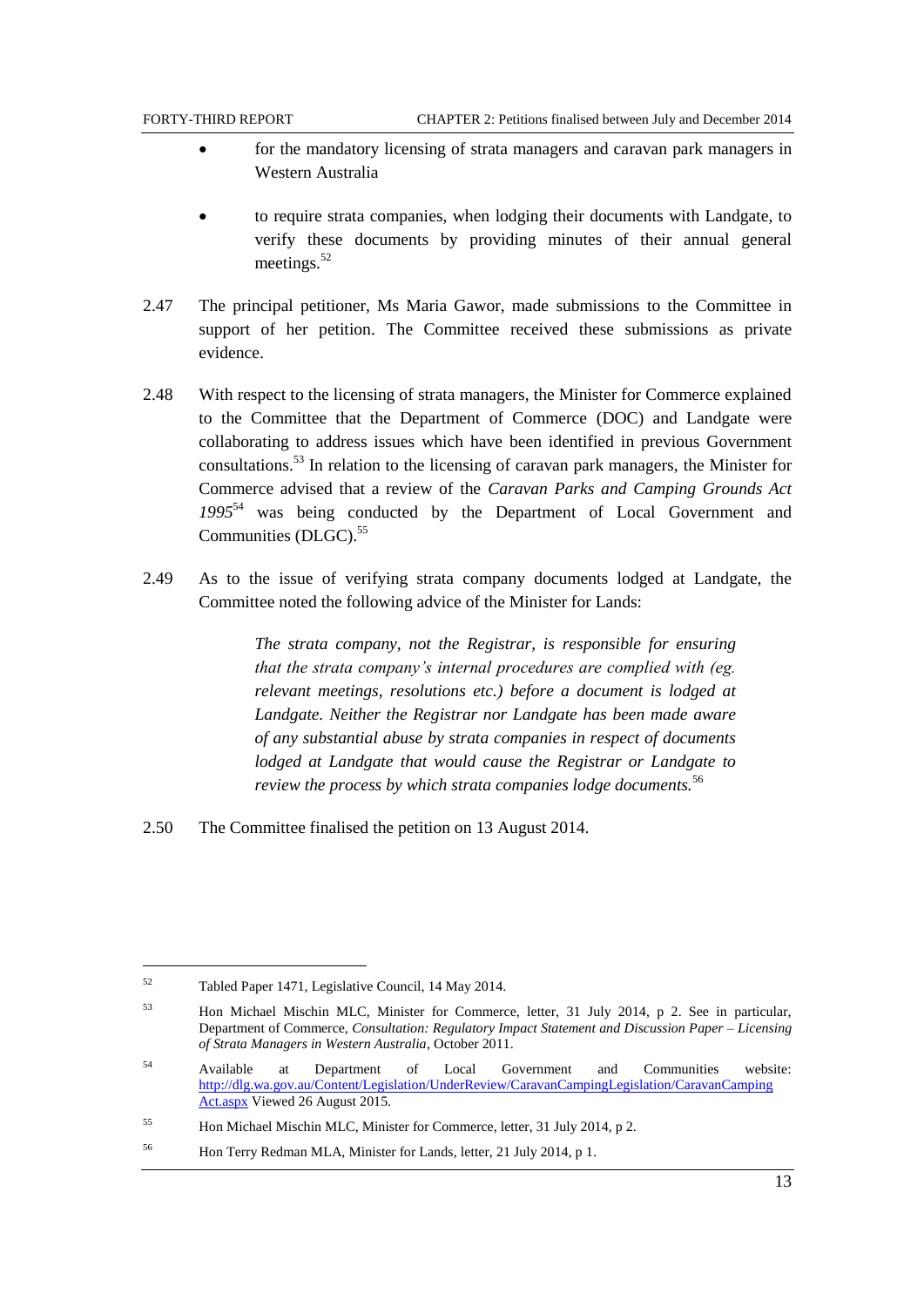#### <span id="page-21-0"></span>**Petition 40—Stolen wages reparation scheme Western Australia**

- 2.51 This petition was tabled on three occasions by Hon Robin Chapple MLC and contained 540 signatures in total.<sup>57</sup> The petition requested that the Legislative Council establish a review of the operation, effectiveness and outcomes of the 2012 Western Australian Stolen Wages Reparation Scheme and investigate the creation of a new scheme to address any issues identified in that review.
- 2.52 Some of the petitioners' concerns about the 2012 scheme included the following:
	- How it related to the experiences and expectations of Aboriginal people. For example, Hon Robin Chapple submitted that the Government should apologise to Aboriginal people who lost their wages and entitlements as a result of government control over their lives.<sup>58</sup> The principal petitioner, Ms Elizabeth O'Brien, Director of Kimberley Community Legal Services, submitted that the ‗*overwhelming reaction*' to the scheme, which was the Government's response to the Stolen Wages Taskforce report<sup>59</sup> was 'sadness, *frustration and anger.*' 60
	- Whether the scheme was adequately promoted.
	- The effects of limiting the scheme to those who were born before 1958 and who were still alive. $61$
	- The effects of limiting the scheme to Aboriginal people who resided at selected missions and hostels and excluding reserves, pastoral stations and other locations where income was withheld. For example:

*Aboriginal station workers, who typically received rations but no wages, were excluded. Applications to the Scheme by about 700 former station workers, many of whom included personal accounts of their life and work on stations, were refused out of hand.*<sup>62</sup>

<sup>57</sup> Tabled Paper 1516, 17 June 2014, Tabled Paper 1890, 17 September 2014 and Tabled Paper 2451, 17 February 2015.

<sup>58</sup> Submission from Hon Robin Chapple MLC, tabling Member, 16 July 2014, p 2. See also Submission from Kimberley Community Legal Services Inc, 23 July 2014, p 3.

<sup>59</sup> Stolen Wages Taskforce, Department of Indigenous Affairs, *Reconciling the Past: Government control of Aboriginal monies in Western Australia, 1905-1972*, June 2008.

<sup>60</sup> Submission from Kimberley Community Legal Services Inc, 23 July 2014, p 2.

 $1^{61}$  ibid., p 3.

 $62$  ibid.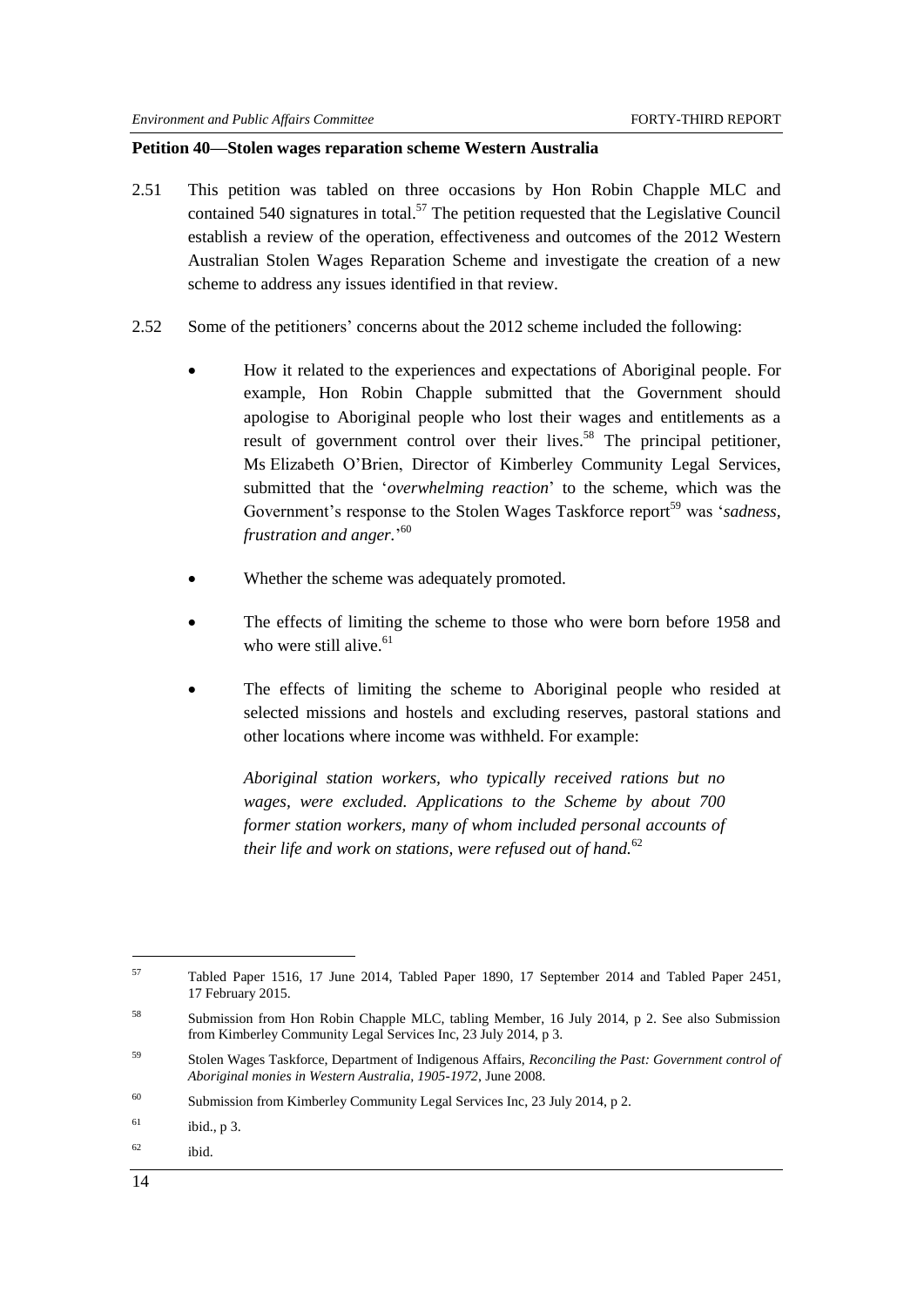- Whether the maximum payment of \$2000 was adequate. The principal petitioner noted that this figure was not recommended by the Stolen Wages Taskforce.<sup>63</sup>
- Whether the duration of the scheme, which was available between 6 March 2012 and 30 November 2012, was adequate. $64$
- Whether the scheme achieved justice and resolution. For example, the principal petitioner submitted that the scheme denied people access to information $65$
- 2.53 The Minister for Aboriginal Affairs advised the Committee that the purpose of the *ex gratia* payment was not to reimburse wages; rather, it was ‗*an acknowledgement that the practice of stolen wages occurred*.' <sup>66</sup> The Minister confirmed that application to the scheme did not affect the legal rights of any applicant in pursuing other courses of action.<sup>67</sup>
- 2.54 The Minister contended that:
	- the eligibility criteria for the scheme, which he detailed, were ‗*reasonable and clear*', and ‗*were applied consistently in assessing each application*.' <sup>68</sup> The Committee noted the Minister's advice that applicants who did not meet the eligibility criteria were provided with an opportunity to apply for a review of their application by an independent panel $^{69}$
	- the scheme was advertised extensively, through print media in September 2012 and an email campaign to approximately 150 Aboriginal Corporations. In early November 2012, a separate media campaign sought to remind stakeholders of the impending closure of the scheme.<sup>70</sup>
- 2.55 The Committee finalised the petition on 10 September 2014.

 $\overline{a}$ 

<sup>63</sup> ibid.

<sup>&</sup>lt;sup>64</sup> See for example submission from Hon Robin Chapple MLC, tabling Member, 16 July 2014, p 2.

<sup>&</sup>lt;sup>65</sup> Submission from Kimberley Community Legal Services Inc, 23 July 2014, pp 3-4.

<sup>66</sup> Hon Peter Collier MLC, Minister for Aboriginal Affairs, letter, 8 September 2014, p 1.

<sup>67</sup> ibid.

 $68$  ibid., p 2.

<sup>69</sup> ibid.

 $70$  ibid., p 3.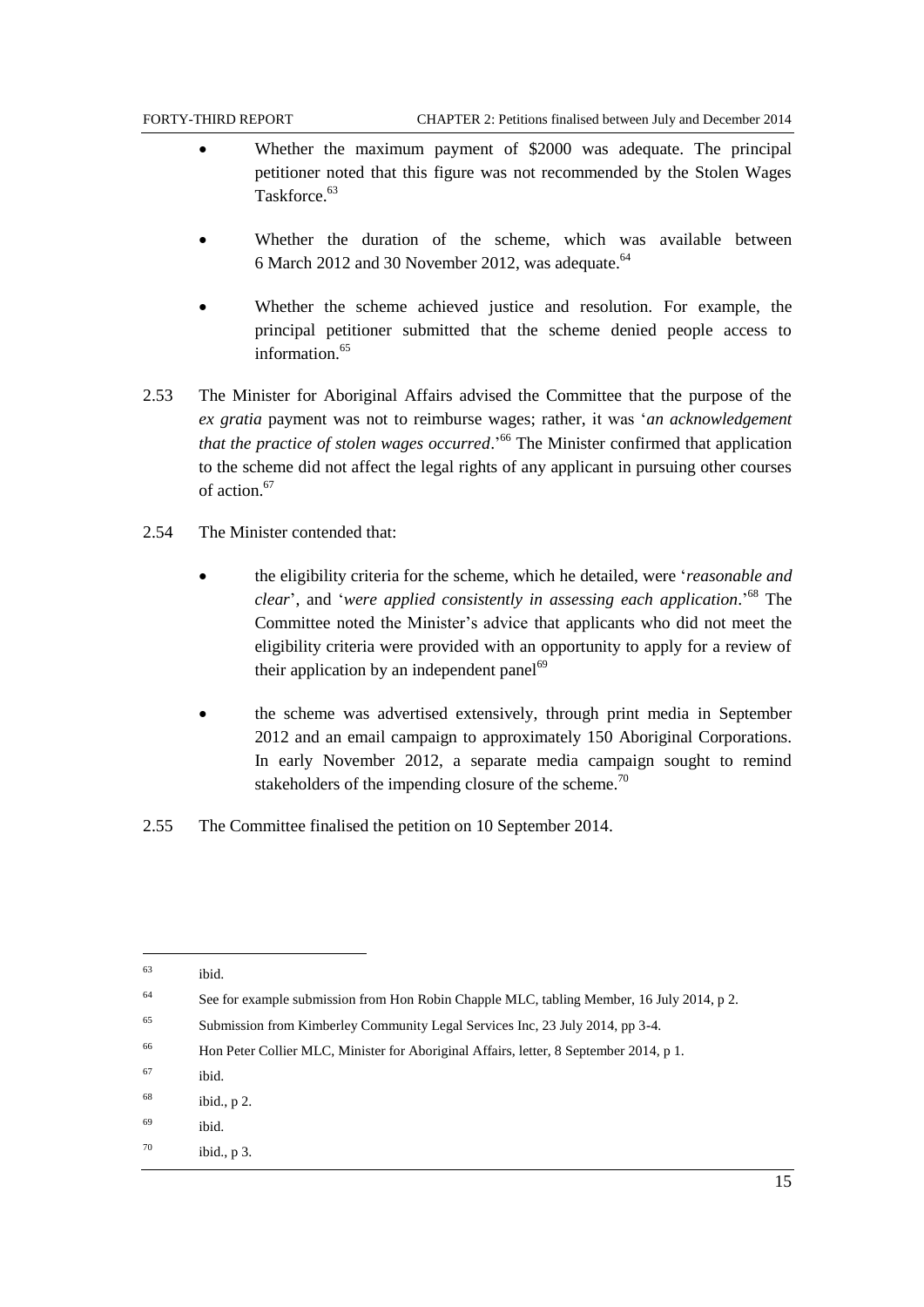#### <span id="page-23-0"></span>**Petition 41—Casuarina boat harbour (Bunbury) recreational pens**

- 2.56 This petition was tabled on 17 June 2014 by Hon Adele Farina MLC and contained 159 signatures. The petition requested that the Legislative Council recommend that the Government construct an additional 152 recreational pens at the Casuarina Boat Harbour, Bunbury, as a matter of priority.<sup>71</sup>
- 2.57 Submissions from the principal petitioner, Mr Noel Seymour, and the tabling Member indicate that, despite previous plans to enhance the Casuarina Boat Harbour, there remains an unmet local need for public recreational pens.<sup>72</sup> Mr Seymour was also concerned that, without the additional pens and an upgrade to the boat ramp facilities, tourists and visitors travelling by boat would bypass the Bunbury region.<sup>73</sup>
- 2.58 The Minister for Transport explained to the Committee that further development of the Casuarina Boat Harbour is not possible until a new sheltering breakwater is constructed to provide wave protection. Engineering and environmental studies are required before the project can progress and the Bunbury Marine Facilities Steering Committee has sought funding for these studies.<sup>74</sup> The Minister provided assurance that the Department of Transport (DOT) is:

*actively working to ensure its priorities for Casuarina Boat Harbour…are recognised and reflected in the overall planning for improved facilities in Koombana Bay.*<sup>75</sup>

- 2.59 The City of Bunbury ‗*fully supports*' the work of the steering committee and will continue to work with the State Government to develop the ‗*much-needed marine facilities*.'<sup>76</sup>
- 2.60 The Committee concluded its inquiries into the petition on 15 October 2014.

#### <span id="page-23-1"></span>**Petition 44—Oppose rezoning of Rosehill golf course**

<span id="page-23-2"></span>2.61 This petition was tabled on 24 June 2015 by Hon Alyssa Hayden MLC and contained 59 signatures.<sup>77</sup> The petition requested that the Legislative Council establish a committee to investigate the then proposed Metropolitan Region Scheme (MRS)

<sup>71</sup> Tabled Paper 1517, Legislative Council, 17 June 2014.

<sup>&</sup>lt;sup>72</sup> Submission from Noel Seymour, principal petitioner, 24 June 2014 and Submission from Hon Adele Farina MLC, tabling Member, 25 July 2014.

<sup>73</sup> Submission from Noel Seymour, principal petitioner, 24 June 2014.

<sup>&</sup>lt;sup>74</sup> Hon Dean Nalder MLA, Minister for Transport, letter, 18 September 2014, p 2.

 $^{75}$  ibid., p 1.

<sup>76</sup> Andrew Brien, Chief Executive Officer, City of Bunbury, letter, 1 September 2014, p 2.

<sup>77</sup> Tabled Paper 1612, Legislative Council, 24 June 2014.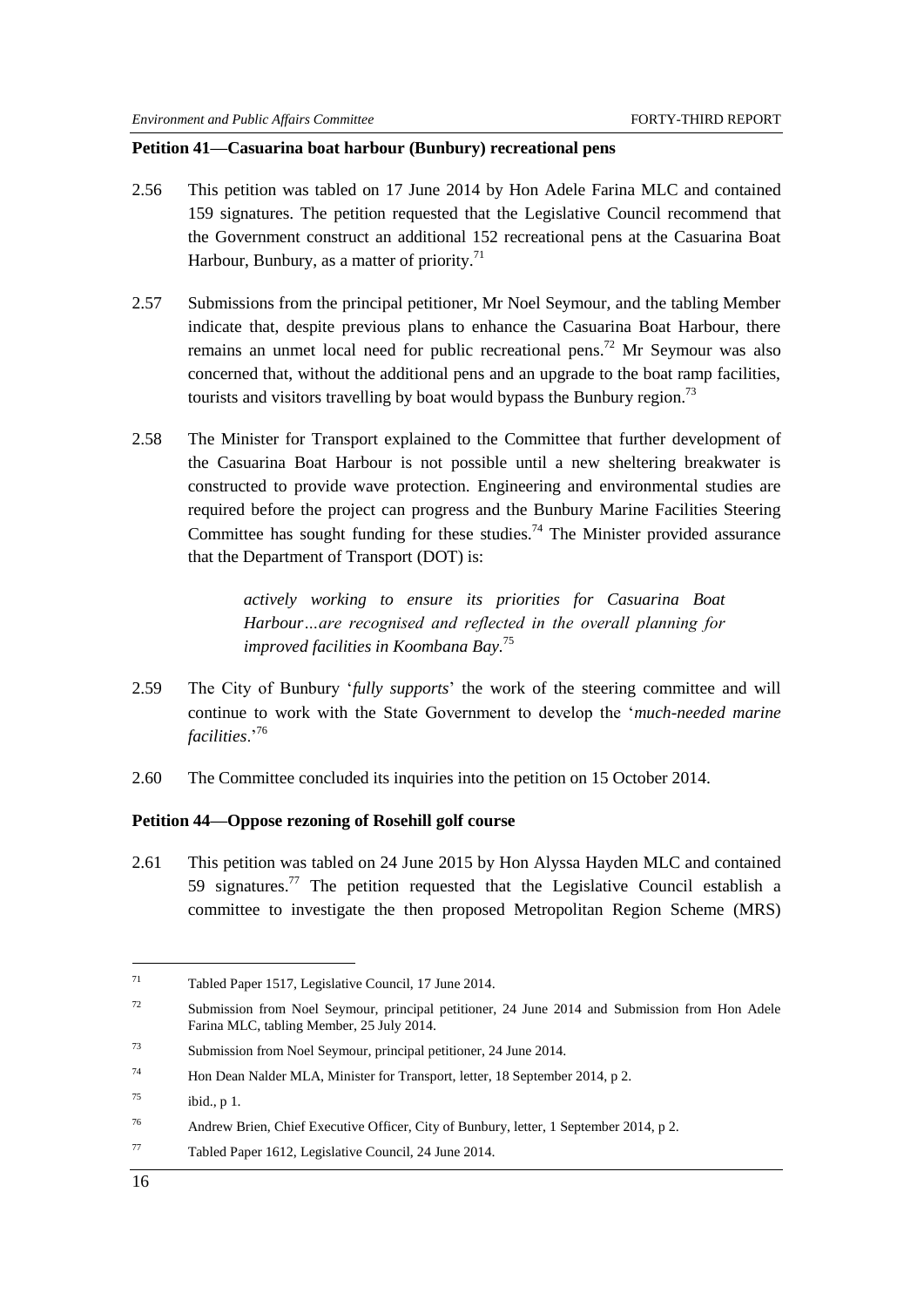Amendment 1266/57, otherwise known as the Rosehill Golf Course Redevelopment in South Guildford.

- 2.62 The Rosehill Golf Course was a private recreational facility which was due to be closed on 31 July 2014.<sup>78</sup> The purpose of the proposed MRS amendment was to rezone the 46.05 hectares of land at the golf course from 'rural' to 'urban', allowing for future residential development of that land, following a local planning scheme amendment, structure planning and subdivision approval. Perth Airport is approximately 1.7 kilometres south-east of the land.<sup>79</sup>
- 2.63 The petitioners alleged that:
	- the proposed MRS amendment was incorrectly classed as a 'minor' amendment and that classification amounted to an attempt to bypass the Parliament
	- until the time the petition was tabled, no affected landholder or member of the public had been notified or consulted about the proposed amendment
	- in initiating the proposed MRS amendment, the Western Australian Planning Commission (WAPC) had overlooked the issue of adverse noise impacts for future residents, disregarded the Western Australian State Aviation Strategy, the National Airport Safeguarding Framework, the review of *Australian Standard 2021: Acoustics - Aircraft noise intrusion - Building siting and construction* and Perth Airport's objections
	- in compiling its MRS amendment report, the WAPC relied on an obsolete noise contour report for Perth Airport.<sup>80</sup>
- 2.64 The Committee received responses to the petition from the Minister for Planning and the City of Swan. The proposed developer of the golf course also provided a submission. These parties explained that the decision to classify the proposed MRS amendment as 'minor' rested with the WAPC, not the proponent of the development, and the criteria for the classification are set out in *Development Control Policy 1.9 – Amendment to Region Schemes*. 81

 $\overline{a}$ 

<sup>78</sup> Submission from Noahs Rosehill Waters Pty Ltd, 28 July 2014, p 2.

<sup>79</sup> Western Australian Planning Commission, *Metropolitan Region Scheme Amendment 1266/57 (Minor Amendment): Rosehill Golf Course Redevelopment – Amendment Report*, May 2014, p 1.

<sup>80</sup> Submission from John Squire, South Guildford Action Committee, 10 July 2014, pp 1–2.

<sup>&</sup>lt;sup>81</sup> Hon John Day MLA, Minister for Planning, letter, 8 September 2014, Enclosure, p 2.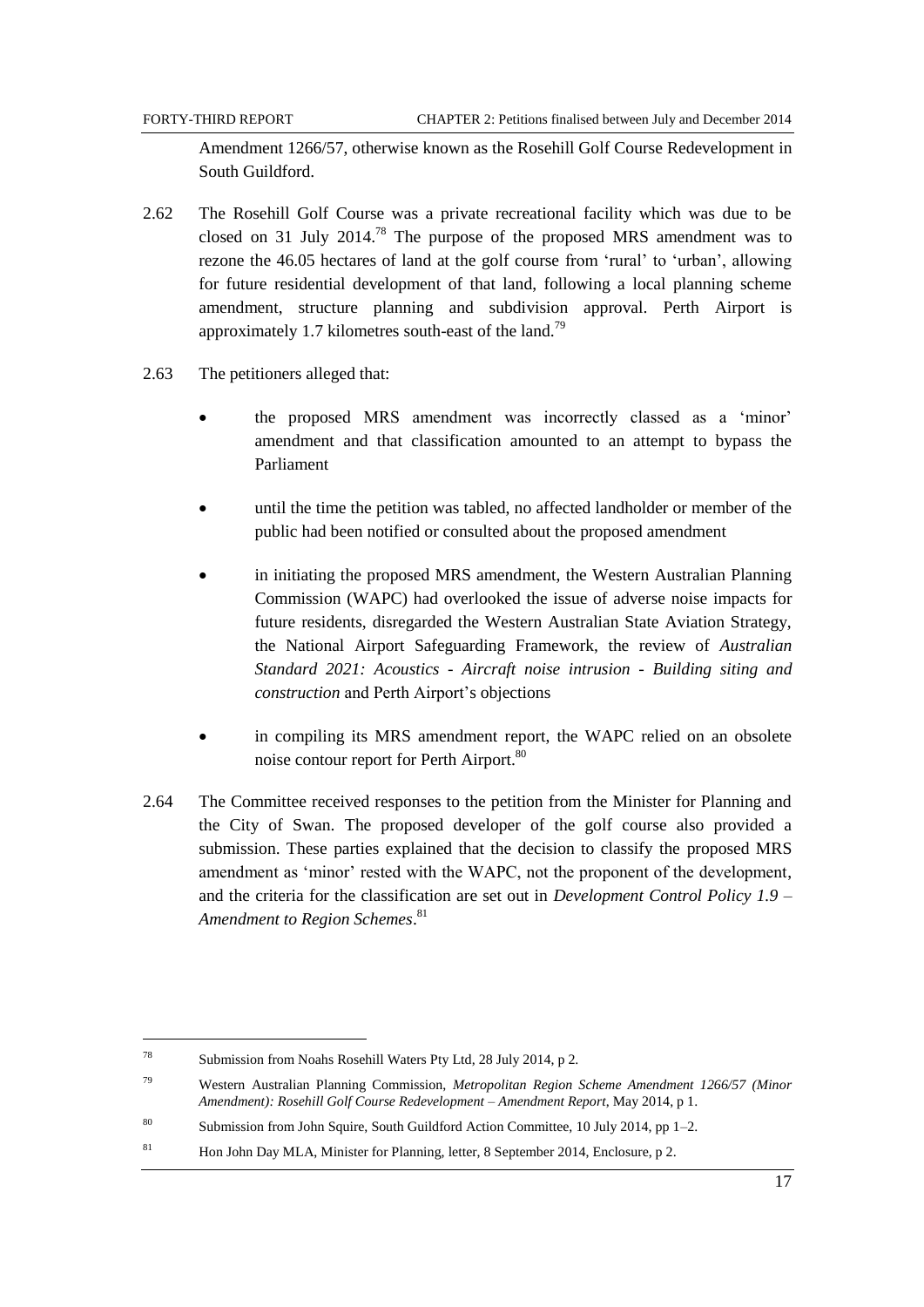- 2.65 The Minister assured the Committee that all proper legislative processes, WAPC policies and departmental practices had been followed in the proposed MRS amendment.<sup>82</sup>
- 2.66 That assurance also applied to the specific issue of public consultation on the proposed MRS amendment, consultation which is regulated by the PD Act.<sup>83</sup> As summarised by the City of Swan:

*In this case until the WAPC determined to initiate the said MRS Amendment 1266/57 there is no requirement for any public consultation. The process followed is consistent with the Act and Regulations.*<sup>84</sup>

2.67 Although the proposed developer of the golf course was not obliged to consult with the community, it had:

> *initiated its own consultation process to inform and engage with the community on the development of the subject land.*<sup>85</sup>

2.68 On the issue of noise emanating from aircraft, the Minister advised that:

*The WAPC will take into account the most up to date and appropriate noise impact information and policy documentation related to Perth Airport when considering the amendment for a final recommendation to me. This will be documented in the final report on the proposed amendment. This aspect of the assessment of the proposal has been and will remain public knowledge.*<sup>86</sup>

<span id="page-25-1"></span>2.69 The Committee concluded its inquiries into the petition on 17 September 2014.

#### <span id="page-25-0"></span>**Petition 45—Report by the Chief Medical Officer on a death**

2.70 This petition was tabled on 25 June 2014 by Hon Darren West MLC and contained 160 signatures. The petition requested that the Legislative Council investigate the Chief Medical Officer's (CMO) report on the death of Mrs Janice Saulys, particularly with respect to the CMO's conclusions on the impact of the medical treatment Mrs Saulys received immediately prior to her death.<sup>87</sup>

 $82$  ibid., p 7.

 $83$  ibid., pp 3-4.

<sup>84</sup> MJ Foley, Chief Executive Officer, City of Swan, letter, 25 August 2014, p 2.

<sup>85</sup> Hon John Day MLA, Minister for Planning, letter, 8 September 2014, p 3.

<sup>86</sup> ibid., p 7.

<sup>87</sup> Tabled Paper 1637, Legislative Council, 25 June 2014.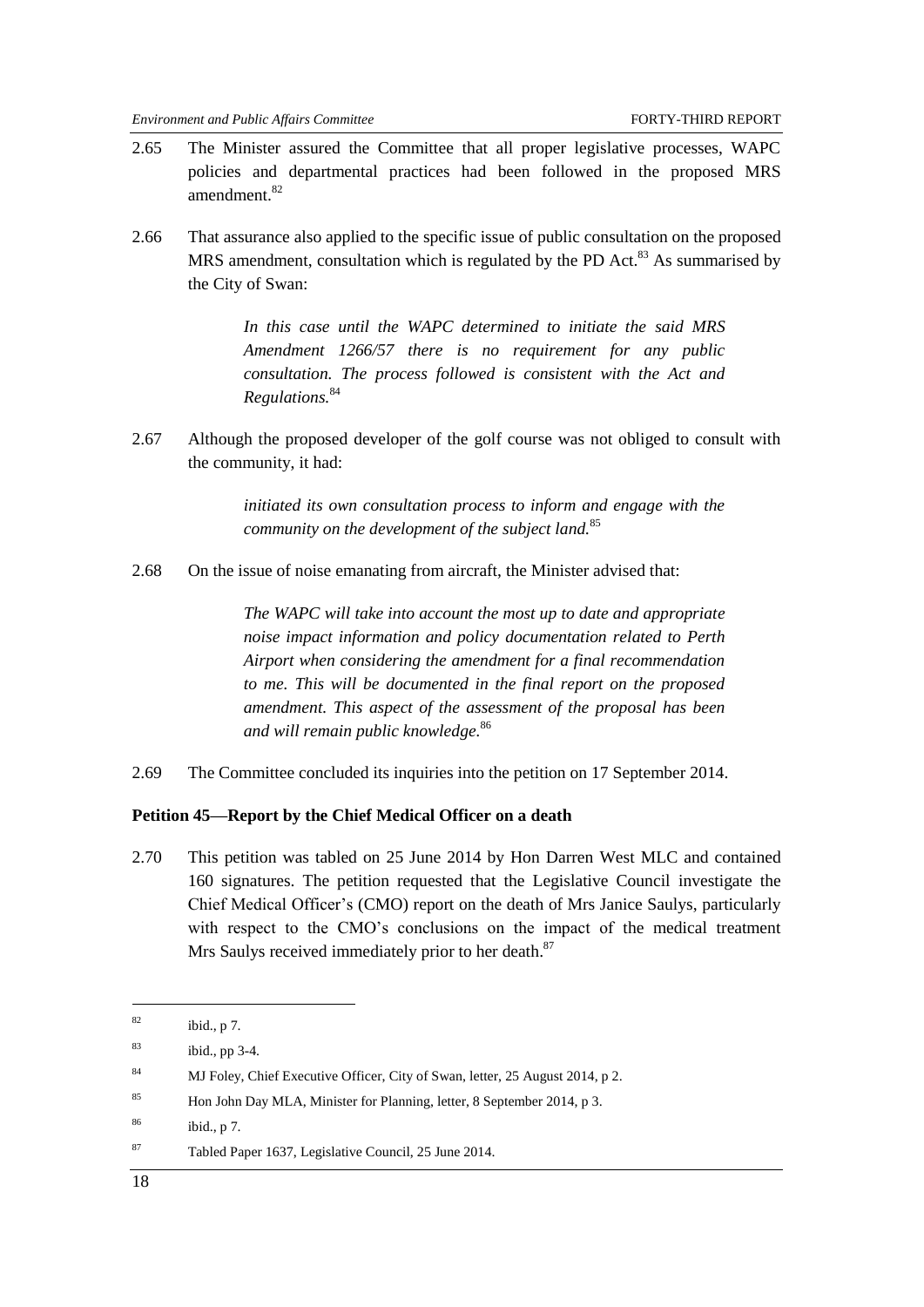- 2.71 The Minister for Health advised that:
	- the CMO's report was primarily focused on the practices employed at the Northam Hospital Emergency Department, not Mrs Saulys' death specifically
	- the Australian Health Practitioner Regulation Agency was already investigating a complaint from the principal petitioner, Mr Edmund Saulys
	- the Coroner would be inquiring into Mrs Saulys' death.<sup>88</sup>
- 2.72 The Committee was of the view that it would not be appropriate, or useful, for it to embark on its own inquiry when other investigations and inquiries were on foot. Therefore, the Committee's work on the petition was finalised on 24 September 2014.

#### <span id="page-26-0"></span>**Petition 47—Amend Mental Health Bill 2013**

- 2.73 This petition was tabled on 24 June 2014 by Hon Stephen Dawson MLC and contained three signatures. The petition requested that the Legislative Council amend the short title of the Mental Health Bill 2013 by inserting the following phrase:
	- to provide for the protection of rights of people who do NOT have a mental illness and who for one reason or another find themselves subject to the provisions of this legislation in error.<sup>89</sup>
- 2.74 The Committee received two submissions in support of the petition.<sup>90</sup> As the issues raised in the petition, including the proposed amendment to the bill, had been brought to the Parliament's attention through the reading of the petition in the Legislative Council, the Committee concluded its inquiries into the petition on 13 August 2014.

#### <span id="page-26-1"></span>**Petition 48—Amend Mental Health Bill 2013 objects clause**

- 2.75 This petition was tabled on 25 June 2014 by Hon Stephen Dawson MLC and contained 19 signatures. The petition requested that the Legislative Council amend the objects clause of the Mental Health Bill 2013 by inserting the following phrase:
	- *(g) to reduce the incidence of misdiagnosis to a minimum and to provide a framework that will encourage continual vigilance regarding identifying situations where misdiagnosis has*

l

<sup>88</sup> Hon Dr Kim Hames MLA, Minister for Health, letter, 11 September 2014, p 2.

<sup>89</sup> Tabled Paper 1611, Legislative Council, 24 June 2014.

<sup>&</sup>lt;sup>90</sup> Submission from Douglas Humphries, principal petitioner, 11 August 2014 and Submission from International Commission of Jurists, Western Australia Branch, 12 August 2014.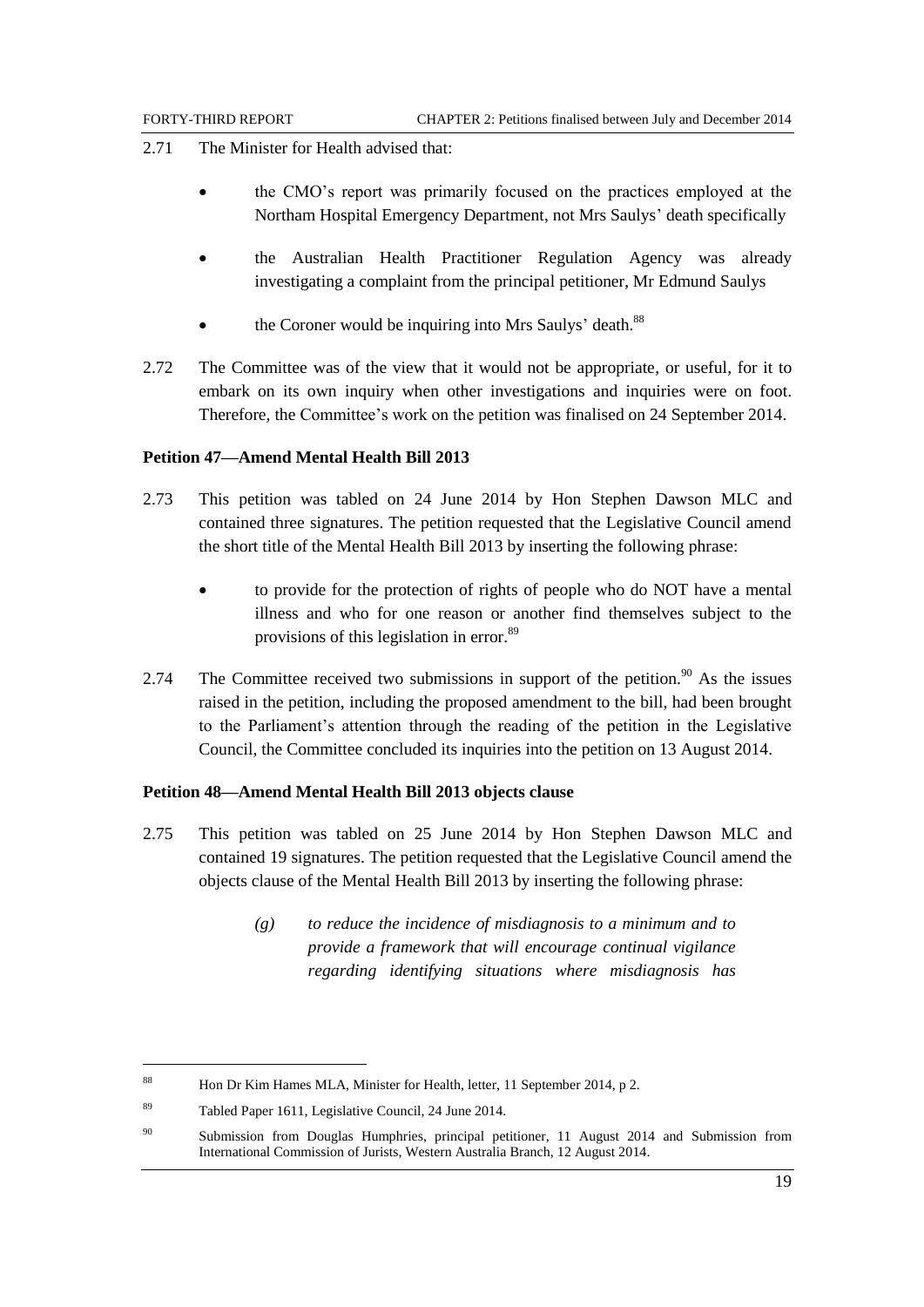*occurred thus ensuring that the freedom of citizens is protected.*<sup>91</sup>

2.76 The Committee received two submissions in support of the petition. <sup>92</sup> As the issues raised in the petition, including the proposed amendment to the bill, had been brought to the Parliament's attention through the reading of the petition in the Legislative Council, the Committee concluded its inquiries into the petition on 13 August 2014.

#### <span id="page-27-0"></span>**Petition 49—Hedland Health Campus maternity ward staff levels**

- 2.77 This petition was tabled on 12 August 2014 by Hon Stephen Dawson MLC and contained 64 signatures. The petition requested that the Legislative Council support, among other things, the ‗*active recruitment*' of additional staff in the maternity ward at the Hedland Health Campus to achieve 'adequate staffing levels.'<sup>93</sup>
- 2.78 The Committee did not receive a supporting submission and the petition was finalised on 24 September 2014.

#### <span id="page-27-1"></span>**Petition 50—Upgrade of Gnangara Road**

- 2.79 This petition, tabled by Hon Ken Travers MLC, contained 342 signatures.<sup>94</sup> The petition requested that the Legislative Council seek:
	- a ‗*firm commitment and timetable from Government*' for the upgrade of Gnangara Road, between Alexander Drive and Pinaster Parade
	- to expedite all of the decisions and processes required to enable the work to commence.
- 2.80 The principal petitioner, Mr Rodney Wahl, expressed his and, in his submission, the local community's concerns about the delays in the upgrade of that section of road from a single to a dual carriageway. After acknowledging that some progress had been made since the tabling of the petition, Mr Wahl suggested that Gnangara Road:
	- should be designated as a 'State Road' rather than an 'Other Regional Road', given the growth in population in surrounding areas and the consequential increase in traffic
	- was in need of advance warning flashing signals.<sup>95</sup>

<sup>91</sup> Tabled Paper 1636, Legislative Council, 25 June 2014.

 $92$  Submission from Douglas Humphries, principal petitioner, 11 August 2014 and Submission from International Commission of Jurists, Western Australia Branch, 12 August 2014.

<sup>93</sup> Tabled Paper 1678, Legislative Council, 12 August 2014.

<sup>94</sup> Tabled Paper 1679, Legislative Council, 12 August 2014.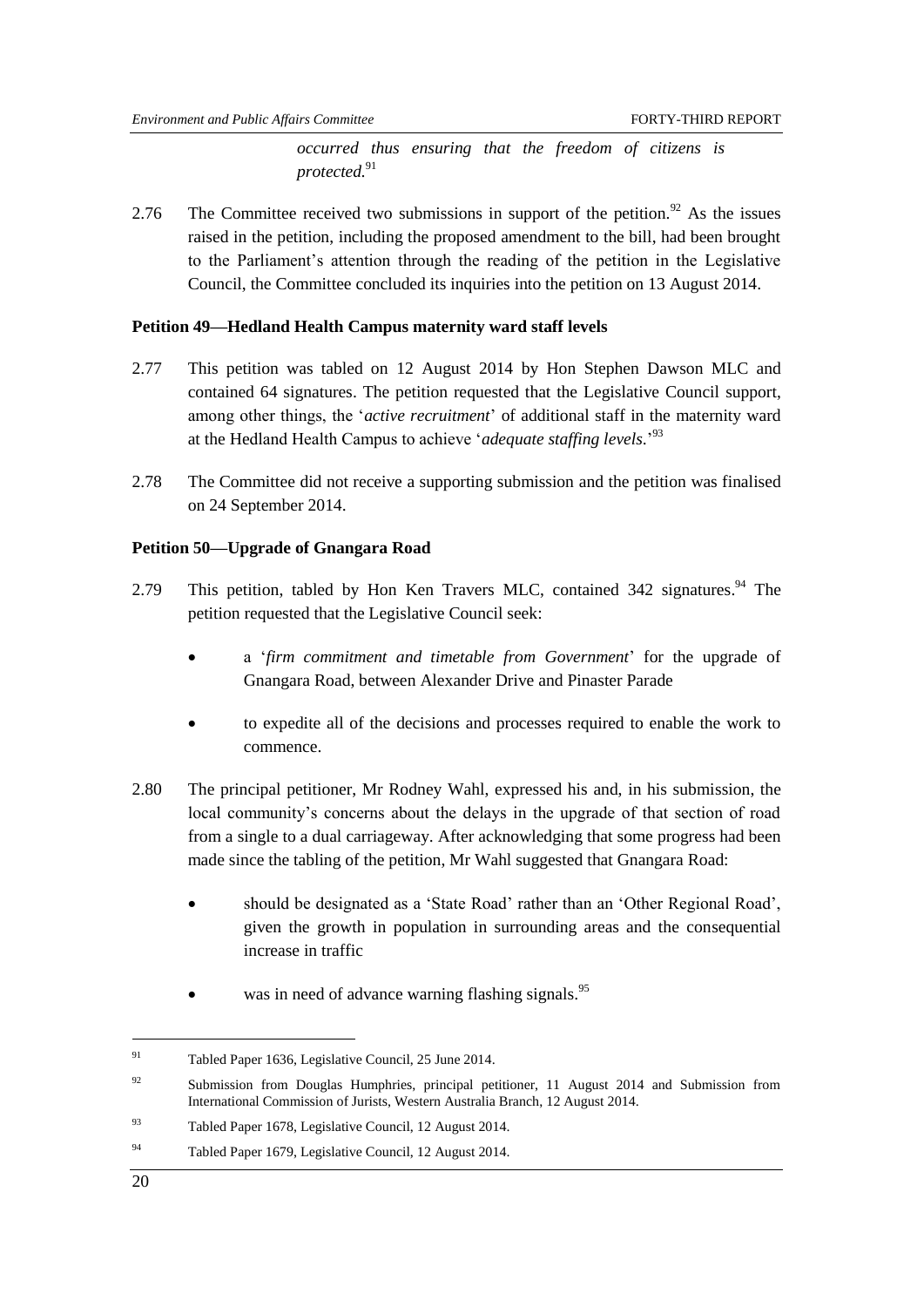- 2.81 The Minister for Transport explained that:
	- although Gnangara Road is ‗*entirely under the care and control of the City of Swan*', its ‗*strategic regional importance*' has led the State Government to provide substantial funding assistance for its upgrade
	- Main Roads would consider the reclassification of Gnangara Road as a 'State Road' under the MRS during its usual periodical assessment process
	- the reclassification of the road would not be required for the installation of advance warning flashing signals ‗*if they are deemed necessary for reasons of road safety*.' 96
- 2.82 The Committee concluded its inquiries into this matter on 19 November 2014.

### <span id="page-28-0"></span>**Petition 51—Rosehill golf course re-zoning to urban**

- 2.83 This petition, tabled by Hon Alyssa Hayden MLC, contained 63 signatures.<sup>97</sup> The petition requested that the Legislative Council support the MRS rezoning of the Rosehill Golf Course in South Guildford from 'rural' to 'urban', in apparent opposition to Petition No 44 (paragraphs [2.61](#page-23-2) to [2.69\)](#page-25-1). As such, the background to this petition has already been discussed in those paragraphs.
- 2.84 The Committee finalised both petitions on 17 September 2014.

#### <span id="page-28-1"></span>**Petition 52—Telecommunication service Barrow Island**

- 2.85 This petition was tabled on 19 August 2014 by Hon Stephen Dawson MLC and contained  $908$  signatures.<sup>98</sup> The petition requested that the Legislative Council investigate the ‗*poor telecommunication services on Barrow Island*.' It claimed that, while on the island, workers for the Gorgon Project are often either unable to contact their family and loved ones via mobile telephones and the internet or are interrupted while doing so. A submission from the principal petitioner, Mr Jordan Sanger, reiterated these concerns.<sup>99</sup>
- 2.86 The Committee requested and received a response to the petition from Chevron Australia Pty Ltd (Chevron), the operator of the Gorgon Project. Chevron outlined the

<sup>95</sup> Submission from Rodney Wahl, principal petitioner, 10 September 2014, p 2.

<sup>96</sup> Hon Dean Nalder MLA, Minister for Transport, letter, undated.

<sup>97</sup> Tabled Paper 1754, Legislative Council, 13 August 2014.

<sup>98</sup> Tabled Paper 1780, Legislative Council, 19 August 2014.

<sup>99</sup> Submission from Jordan Sanger, principal petitioner, 7 September 2014.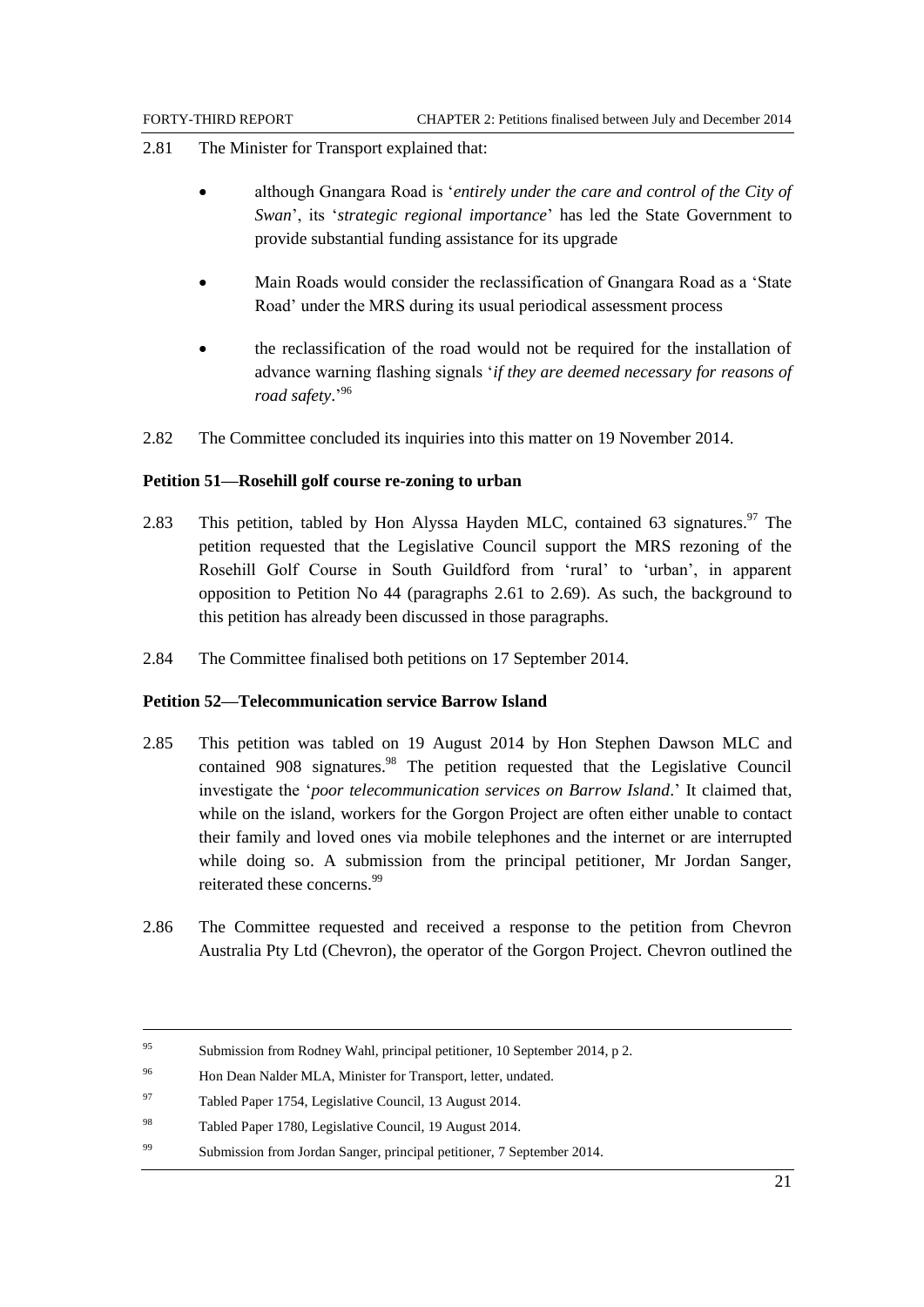range of telecommunication services available on Barrow Island<sup>100</sup> and explained that a recent upgrade had improved capacity by almost 50 per cent.<sup>101</sup> The company conceded that congestion is experienced at peak times and it is exploring:

*practical ways to improve regional telecommunication services on Barrow Island during the remaining period of peak construction.*<sup>102</sup>

- 2.87 At the time of the Committee's work on this petition, the Legislative Assembly's Education and Health Standing Committee was conducting an inquiry into the mental health impacts of fly-in, fly-out work arrangements. Therefore, the Committee forwarded a copy of this petition and Mr Sanger's submission to that committee.
- 2.88 The petition was finalised on 22 October 2014.

# <span id="page-29-0"></span>**Petition 53—Recycling and composting in Western Australia**

2.89 This petition was tabled on 20 August 2014 by Hon Amber-Jade Sanderson MLC and contained 152 signatures.<sup>103</sup> The petitioners sought an improvement in recycling and composting infrastructure and a higher level of recycling and composting in Western Australia. The petition requested that the Legislative Council refer an inquiry to this Committee into:

> *the availability, operations and effectiveness or otherwise of recycling and composting industries and any impediments or barriers to their successful operations in WA.*

2.90 The principal petitioner, Ms Jane Bremmer, was of the view that:

*the issue of waste management in WA is at a critical crossroads and therefore deserving of an independent parliamentary inquiry.*<sup>104</sup>

2.91 The Minister for Environment conceded that ‗*recycling rates in WA are generally*  lower than most other Australian jurisdictions.<sup>'105</sup> The Minister outlined the efforts being undertaken, particularly through the Waste Strategy, to improve recycling rates in Western Australia. The Minister advised of a number of significant initiatives (then in the early or planning stages) expected to assist in boosting recycling rates,  $106$  while

 $106$  ibid., p 2.

<sup>100</sup> Peter Fairclough, General Manager Policy, Government and Public Affairs, Chevron Australia Pty Ltd, letter, 15 October 2014, pp 1–2.  $101$  ibid., p 1.  $102$  ibid., p 2. <sup>103</sup> Tabled Paper 1790, Legislative Council, 20 August 2014. <sup>104</sup> Submission from Jane Bremmer, principal petitioner, 15 September 2014, p 1. <sup>105</sup> Hon Albert Jacob MLA, Minister for Environment, letter, 16 October 2014, p 1.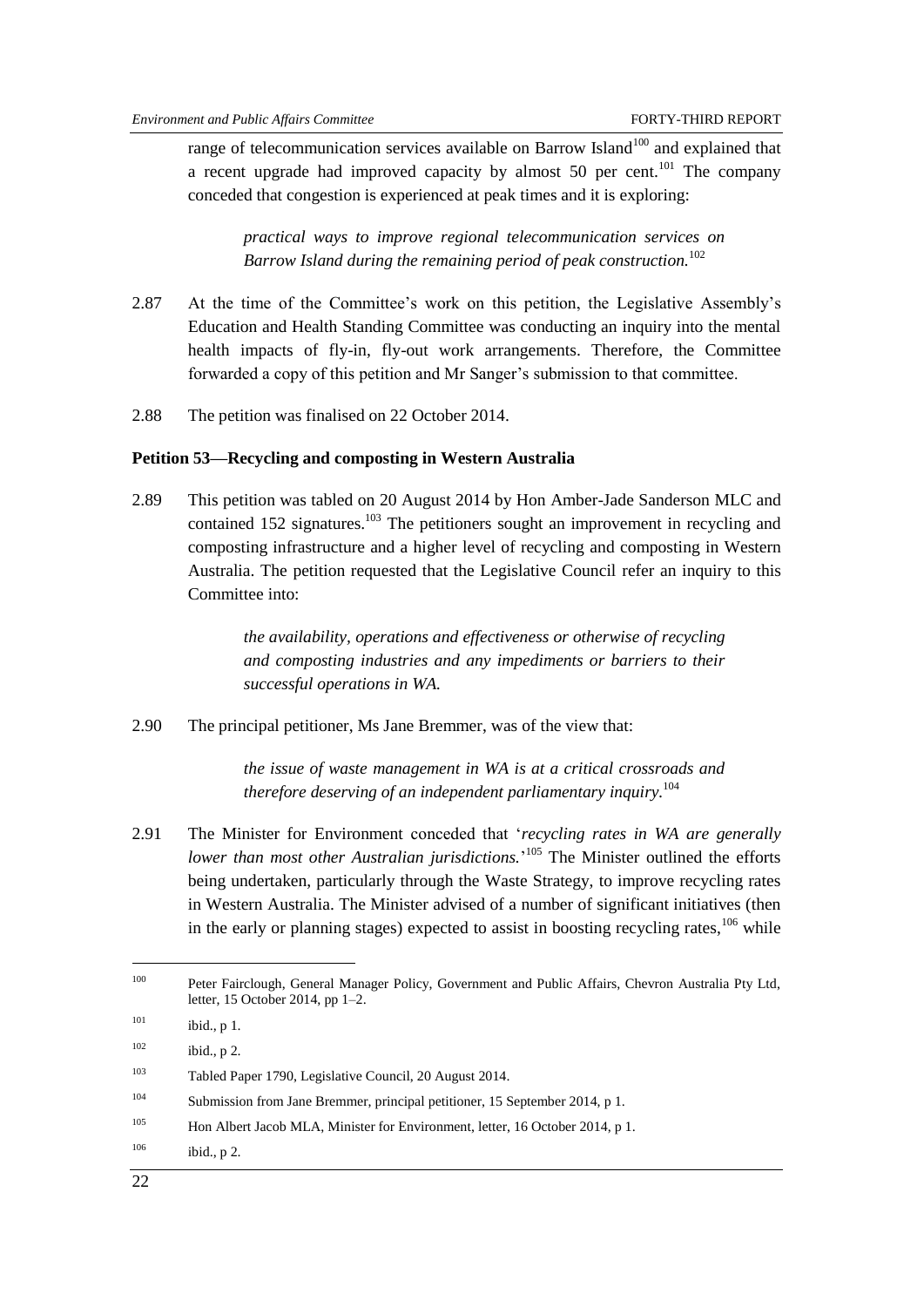waste planning has been recognised in the State Planning Strategy, alongside other important physical infrastructure such as water, telecommunications and energy.<sup>107</sup> In relation to future planning:

*An initiative of the Waste Strategy is the long-term planning for waste and recycling processing in the Perth and Peel regions. The aim of this planning process is to provide advice on the waste and recycling infrastructure that may be needed in the region to achieve the Waste Strategy targets and to inform ongoing reform in the waste management sector.* 108

2.92 The Committee concluded its inquiries into this matter on 22 October 2014.

#### <span id="page-30-0"></span>**Petition 54—Gidgegannup urban precinct**

2.93 Refer to Committee Report 38, *Petition No 54*—*Gidgegannup Urban Precinct*, 27 November 2014.

### <span id="page-30-1"></span>**Petition 55—Water fluoridation in Western Australia**

- 2.94 This petition was tabled on 9 September 2014 by Hon Mark Lewis MLC and contained 314 signatures.<sup>109</sup> The petitioners opposed the fluoridation of public water supplies in Perth and requested that the Legislative Council investigate:
	- the practice of water fluoridation in this state, keeping in mind the ‗precautionary principle'
	- the need to repeal the *Fluoridation of Public Water Supplies Act 1966*.
- 2.95 The principal petitioner, Mr James Fairbairn, President of Fluoride Free WA, submitted, among other things, that the ingestion of fluoride is harmful and is, therefore, best given individually and topically, in the form of toothpaste, rather than through the community water supply. $110$
- 2.96 The Minister for Health provided detailed information in regard to the fluoridation of community water supplies in Western Australia. The Minister outlined the role of the Fluoridation of Public Water Supplies Advisory Committee and noted that fluoridation is supported by authoritative health research agencies and government bodies.<sup>111</sup>

 $\overline{a}$ 

 $107$  ibid., p 3.

 $108$  ibid., p 4.

<sup>109</sup> Tabled Paper 1827, Legislative Council, 9 September 2014.

<sup>110</sup> Submission from Fluoride Free WA, 7 October 2014, pp 2-3.

<sup>&</sup>lt;sup>111</sup> Hon Dr Kim Hames, Minister for Health, letter, 21 November 2014, p2.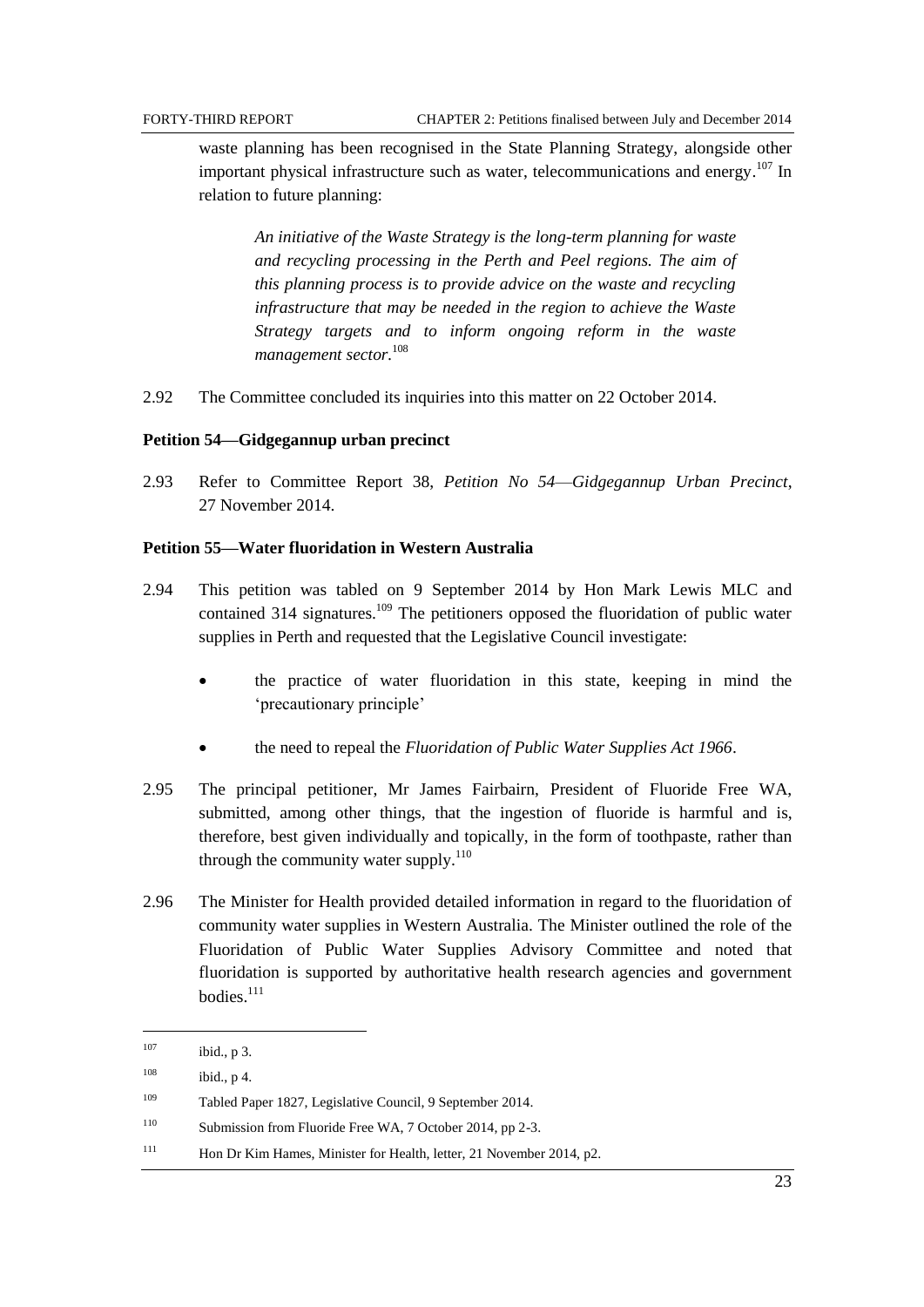2.97 The Minister informed the Committee that the National Health and Medical Research Council had reviewed water fluoridation in 2007 and:

> *That review affirms that water fluoridation remains the most effective and socially equitable means of achieving community wide exposure to the caries prevention effects of fluoride.*<sup>112</sup>

- 2.98 At the time of the Committee's inquiries into this petition, the National Health and Medical Research Council was conducting an update of its review of fluoridation.
- 2.99 The Minister emphasised that:

*no epidemiological data or peer reviewed scientific paper published in a recognised scientific journal has drawn a link between adverse health effects and fluoridation of drinking water, nor does any reputable science or public health body oppose community water fluoridation.*<sup>113</sup>

2.100 The Committee concluded its inquiries into this matter and finalised the petition on 26 November 2014.

#### <span id="page-31-0"></span>**Petition 58—Waste-to-energy incinerators**

- 2.101 This petition, tabled by Hon Lynn MacLaren MLC, contained 545 signatures.<sup>114</sup> The petitioners opposed the construction of ‗waste-to-energy' incinerators and requested that the State Government:
	- impose the mandatory regulation of dioxins and furans
	- investigate and monitor the air quality in the '*Kwinana strip*'
	- support an inquiry by this Committee into:

*the availability, operations and effectiveness or otherwise of recycling and composting industries and any impediments or barriers to their successful operations in WA.*

2.102 The motivation for the petition was the proposed construction of two waste-to-energy incinerators in the south west metropolitan area: one in East Rockingham and one in Kwinana. $115$ 

 $112$  ibid., p 2.

<sup>113</sup> ibid.

<sup>114</sup> Tabled Paper 1843, Legislative Council, 11 September 2014.

<sup>115</sup> Submission from Hon Lynn MacLaren, tabling Member, 13 October 2014, p 1.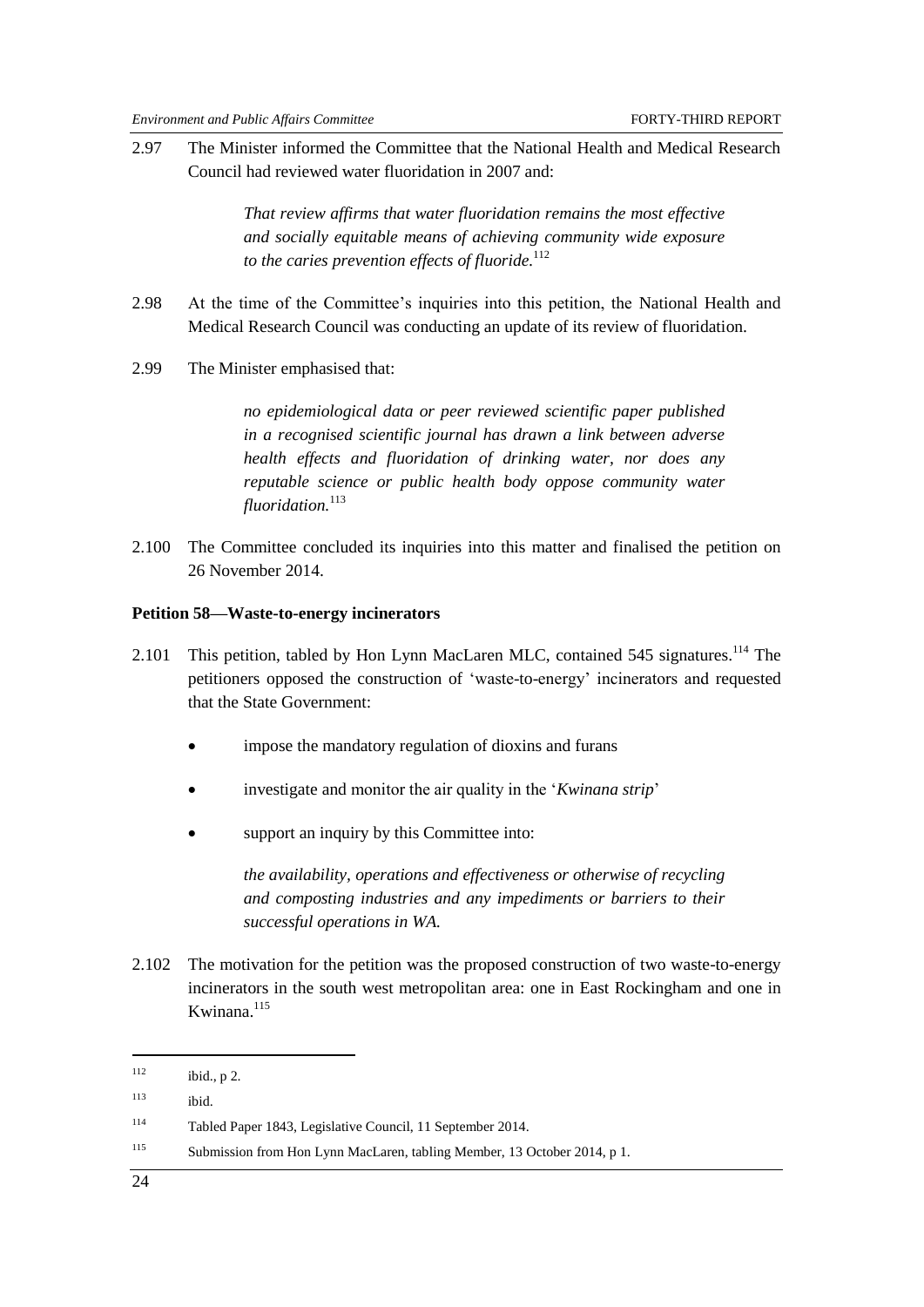- 2.103 Hon Lynn MacLaren submitted that more must be done in Western Australia to avoid waste creation.<sup>116</sup> The principal petitioner, Mr James Mumme, claimed that overwhelmingly, informed local residents did not want their waste burnt.<sup>117</sup> Instead, the ‗*abysmally low level of recycling'* in this state requires examination ‗*before we*  rush to burning.<sup>118</sup> Mr Mumme also submitted that the EPA and the Department of Health had failed to conduct sufficiently thorough investigations into waste-to-energy incinerators.<sup>119</sup>
- 2.104 The Minister for Environment informed the Committee that the EPA and the Waste Authority were commissioned in 2011 to investigate the health and environmental implications of waste-to-energy incinerators.<sup>120</sup> The investigation found that:

*subject to conditions and matching suitable technologies to types of waste input and appropriate plant scale, waste to energy plants employing best practice can be operated with acceptable impacts to our community.*<sup>121</sup>

- 2.105 In relation to air monitoring, the Minister advised that the DER already operates three air monitoring stations in the Kwinana region, with a further three sites maintained by the Kwinana Industries Council.<sup>122</sup>
- 2.106 The Committee finalised this petition on 3 December 2014.

#### <span id="page-32-0"></span>**Petition 60—Ocean Gardens Retirement Village**

2.107 This petition was tabled on 16 September 2014 by Hon Kate Doust MLC and contained 554 signatures. The petition requested that the Legislative Council oppose the repeal of the *Ocean Gardens (Inc.) Act 2004* and conduct an inquiry into whether the requirements of the Act had been observed. The petitioners also requested that the proposed developments for the Ocean Gardens Retirement Village in City Beach be ceased until the governance concerns are resolved by the inquiry.<sup>123</sup>

 $\overline{a}$ 

 $116$  ibid., p 2.

<sup>117</sup> Submission from James Mumme, principal petitioner, 20 October 2014, p 1.

 $118$  ibid., p 2.

 $119$  ibid., p 1.

<sup>&</sup>lt;sup>120</sup> Hon Albert Jacob MLA, Minister for Environment, letter, 26 November 2014, p 1.

<sup>121</sup> Environmental Protection Authority, Report 1468, *Environmental and health performance of waste to energy technologies: Advice of the Environmental Protection Authority to the Minister for Environment under Section 16(e) of the Environmental Protection Act 1986*, April 2013, p i. Available at: [http://www.epa.wa.gov.au/EIA/EPAReports/Pages/1468-Environmentalandhealthperformanceofwasteto](http://www.epa.wa.gov.au/EIA/EPAReports/Pages/1468-Environmentalandhealthperformanceofwasteto%20energytechnologiesS16e.aspx) [energytechnologiesS16e.aspx.](http://www.epa.wa.gov.au/EIA/EPAReports/Pages/1468-Environmentalandhealthperformanceofwasteto%20energytechnologiesS16e.aspx)Viewed 14 September 2015.

<sup>122</sup> Hon Albert Jacob MLA, Minister for Environment, letter, 26 November 2014, p 2.

<sup>123</sup> Tabled Paper 1861, Legislative Council, 16 September 2014.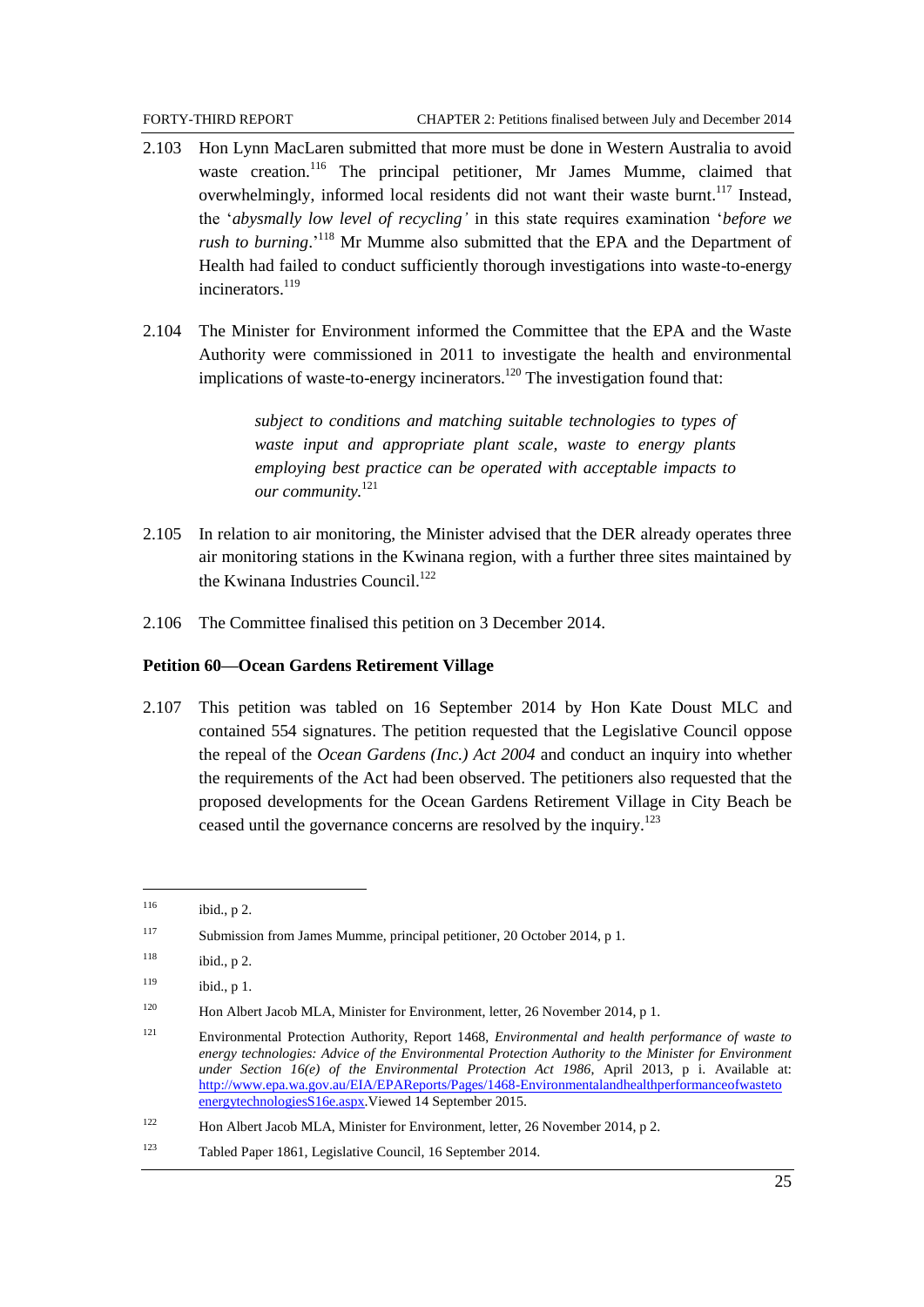<span id="page-33-0"></span>2.108 The *Ocean Gardens (Inc.) Act 2004* was repealed on 4 December 2014 by the *Statutes (Repeals) Act 2014*. <sup>124</sup> The purpose of the *Statues (Repeals) Act 2014* was, among other things, to repeal ‗*various obsolete Acts*.' <sup>125</sup> The *Ocean Gardens (Inc.) Act 2004* was passed to implement the recommendations made by the Ombudsman in a 2001 report,  $^{126}$  the main intent being:

> *to return the Constitution* [of the Ocean Gardens Retirement Village] *to a controlling membership of nominees from the Town of Cambridge.*<sup>127</sup>

- 2.109 The principal petitioner, representing the Ocean Gardens Residents Association (OGRA), and the tabling Member claimed that, since the commencement of the *Ocean Gardens (Inc.) Act 2004*, the village's constitution had been changed significantly. The petitioners were particularly concerned about the following changes:
	- The nature of individuals selected for the Board of the village.<sup>128</sup> The Act had required six Board members, three of whom were to be Town of Cambridge nominees, with one of those nominees being the Chairman with a casting vote. The remaining three nominees were to be from the OGRA. $^{129}$
	- The gradual removal of the residents' capacity to participate, or have representation, on the Board.<sup>130</sup> According to the OGRA, by October 2014, the Board consisted of 5 members, being the Town of Cambridge's Mayor and four of his nominees. Representation from the OGRA had apparently ceased in 2009, although provision was made for three community members.<sup>131</sup>
- 2.110 The OGRA was concerned that these changes resulted in Board membership which no longer reflected the spirit of the Act and had allowed the village to be managed in:

<sup>124</sup> *Statues (Repeals) Act 2014*, s 3 and Schedule 1, cl 19. The Statutes (Repeals) Bill 2013 was introduced into the Parliament on 20 November 2013 and passed on 25 November 2014.

<sup>125</sup> Explanatory Memorandum for the Statutes (Repeals) Bill 2013, p 1.

<sup>126</sup> Ombudsman Western Australia, *Report on an investigation into a complaint by the Town of Cambridge concerning the City Of Perth*, September 2001.

<sup>127</sup> Explanatory Memorandum for the Ocean Gardens (Inc.) Bill 2003, p 1. See also *Ocean Gardens (Inc.) Act 2004*, s 4 and Schedule 1, cll 10, 11 and 15.

<sup>&</sup>lt;sup>128</sup> Submission from Ocean Gardens Residents Association (Inc.), 3 October 2014, pp 1-2 and Submission from Hon Kate Doust MLC, tabling Member, 6 October 2014.

<sup>129</sup> Explanatory Memorandum for the Ocean Gardens (Inc.) Bill 2003, p 1.

<sup>130</sup> Submission from Ocean Gardens Residents Association (Inc.), 3 October 2014, p 1 and Submission from Hon Kate Doust MLC, tabling Member, 6 October 2014.

<sup>131</sup> Submission from Ocean Gardens Residents Association (Inc.), 3 October 2014, p 1.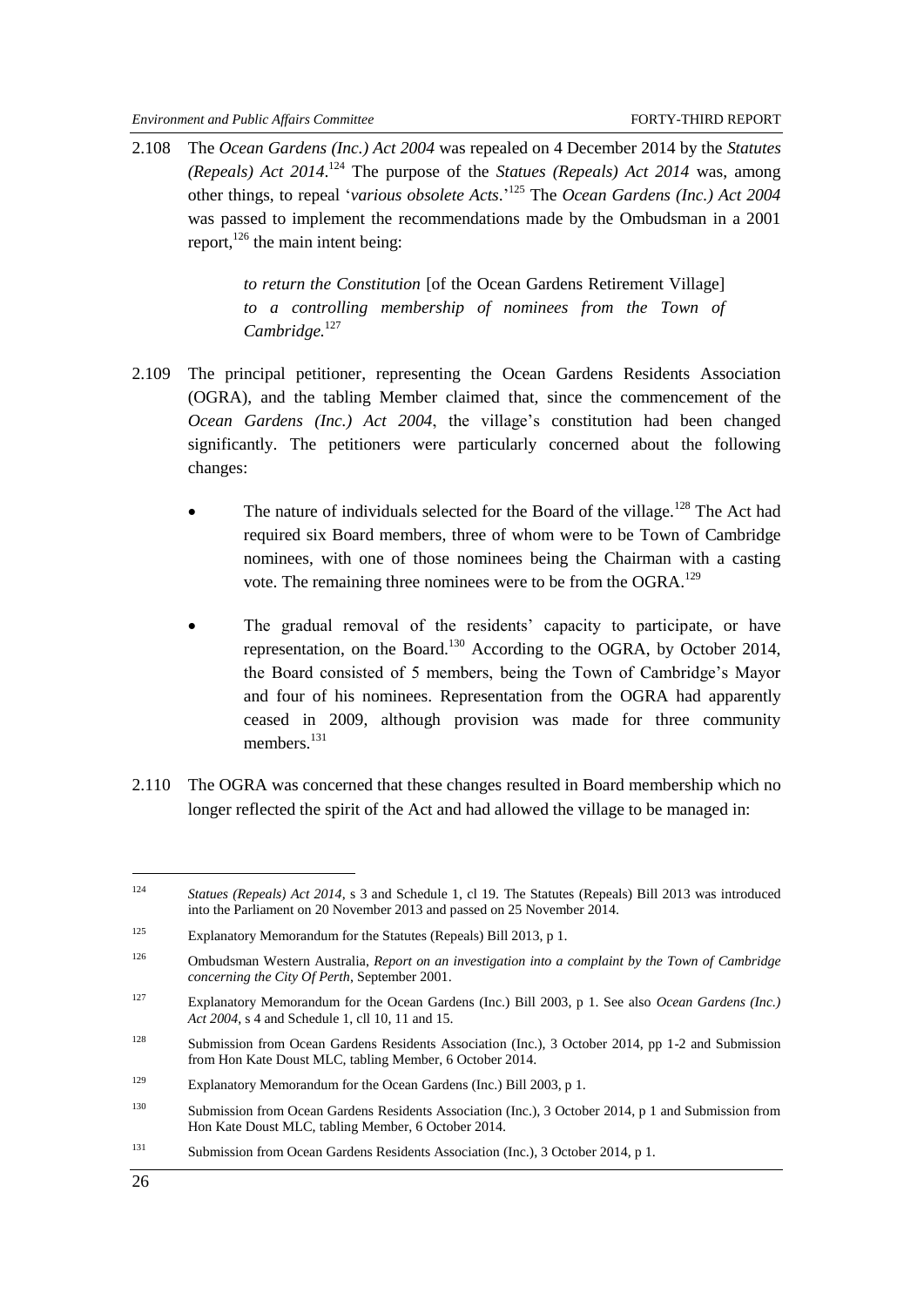FORTY-THIRD REPORT CHAPTER 2: Petitions finalised between July and December 2014

*secrecy, lack of transparency, lack of consultation and taking no notice what-so-ever of the residents' wishes or opinions.*<sup>132</sup>

- 2.111 The OGRA also explained that the residents did not oppose further development at the village *per se* but had concerns with the location and size of the proposed expansion.<sup>133</sup>
- 2.112 The Town of Cambridge explained that the Act:

*was enacted as an intermediary piece of legislation to correct actions taken by the City of Perth in 1995 to reduce the Town of Cambridge's representation on the Ocean Gardens Board from three elected members with one being the chairman to two elected members of the six member Board. This occurred during the split of the former City of Perth…*

*After the Board was established the purpose of the Act had been fulfilled and it serves no further purpose in governing Ocean Gardens*   $(Inc).^{134}$ 

- 2.113 While changes to the constitution have changed the way that directors, as they are now known, are appointed to the Board, the Town has maintained an oversight role: new appointments are made based on skills and experience, and ‗*at the absolute discretion of the Town.*' <sup>135</sup> The Town also pointed out that the Board ‗*is responsible for decisions related to how future development will occur on the land owned by the Ocean Gardens (Inc)*' and the development application for the village expansion was assessed in accordance with the Town's planning controls.<sup>136</sup>
- 2.114 The Minister for Commerce advised that the DOC's Consumer Protection Division had investigated the residents' concerns about inadequate consultation and had found:

*no evidence of misrepresentation, poor financial management or breaches of residents' contracts. The Department suggested that the Board continue to work with the Residents Association to manage their concerns but no further action was proposed by the investigating officers.*<sup>137</sup>

l

 $132$  ibid.

<sup>133</sup> Submission from Ocean Gardens Residents Association (Inc.), 3 October 2014, p 2 and JDS Hill, Secretary, Ocean Gardens Residents Association (Inc.), letter, 20 October 2014, p 2.

<sup>134</sup> Jason Buckley, Chief Executive Officer, Town of Cambridge, letter, 11 November 2014, p 1.

 $135$  ibid., p 2.

<sup>136</sup> ibid.

<sup>137</sup> Hon Michael Mischin MLC, Minister for Commerce, letter, 13 November 2014, p 1.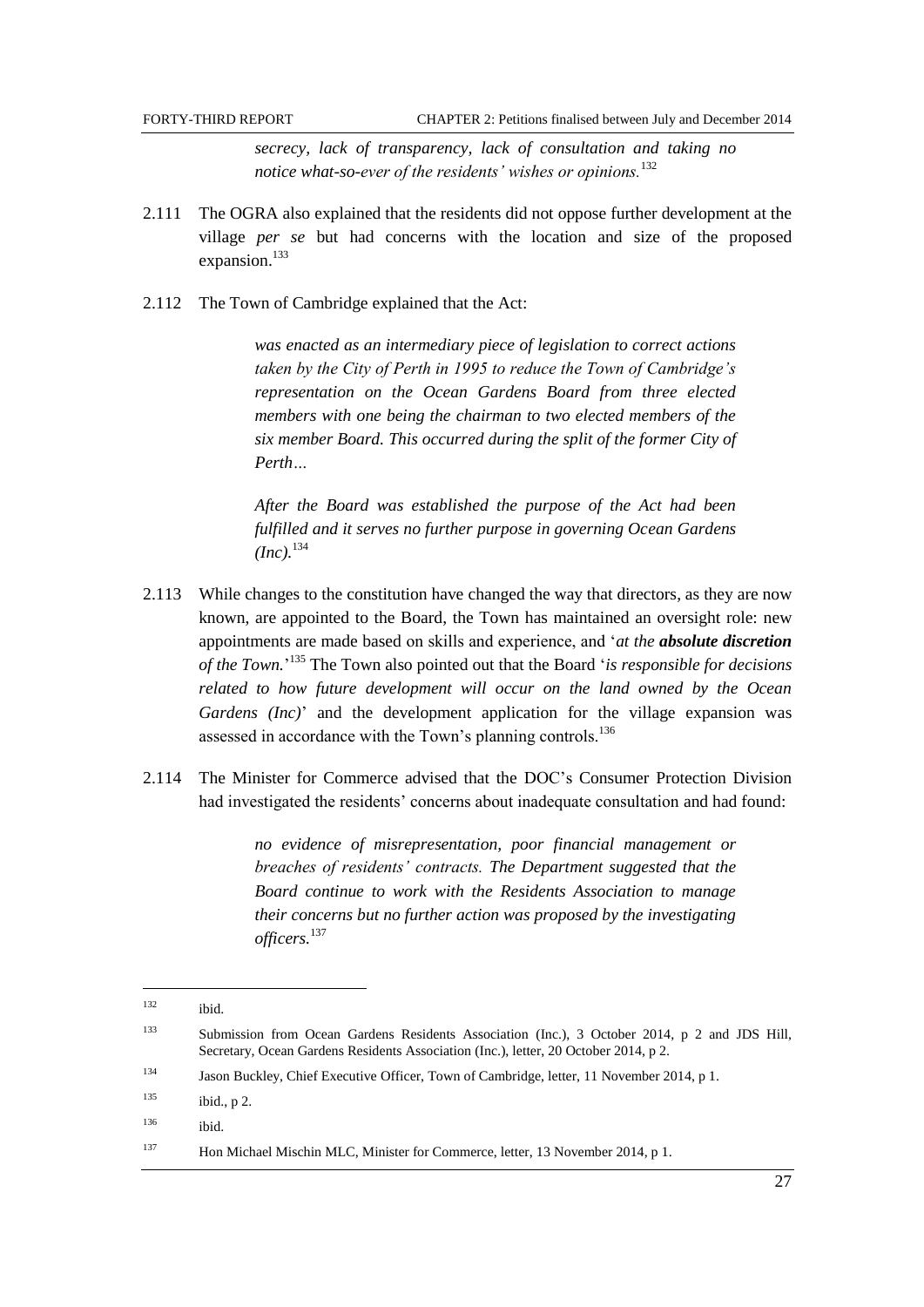2.115 It appeared to the Minister that the Board:

*is properly constituted, has engaged in levels of consultation with its residents and has taken a decision to manage the development of the village.*<sup>138</sup>

- 2.116 The Committee was also aware that the Statutes (Repeals) Bill 2013 had been considered and passed by the Parliament on 25 November 2014 and this meant that the *Ocean Gardens (Inc.) Act 2004* would soon be repealed.<sup>139</sup>
- 2.117 The petition was finalised on 26 November 2014.

#### <span id="page-35-0"></span>**Petition 62—Motor vehicle examination fees**

- 2.118 This petition was tabled on 24 September 2014 by Hon Stephen Dawson MLC and contained 81 signatures. The petitioners were opposed to the abolition of a universal tariff for motor vehicle examination fees in Western Australia and claimed that the introduction of different fees for different regions would be discriminatory. The petition requested that the Legislative Council disallow the regulations which introduced the new fees.<sup>140</sup>
- 2.119 The Committee did not receive a supporting submission and the petition was finalised on 19 November 2014.

 $138$  ibid., p 2.

<sup>&</sup>lt;sup>139</sup> Refer to paragraph [2.108.](#page-33-0)

<sup>140</sup> Tabled Paper 1997, Legislative Council, 24 September 2014.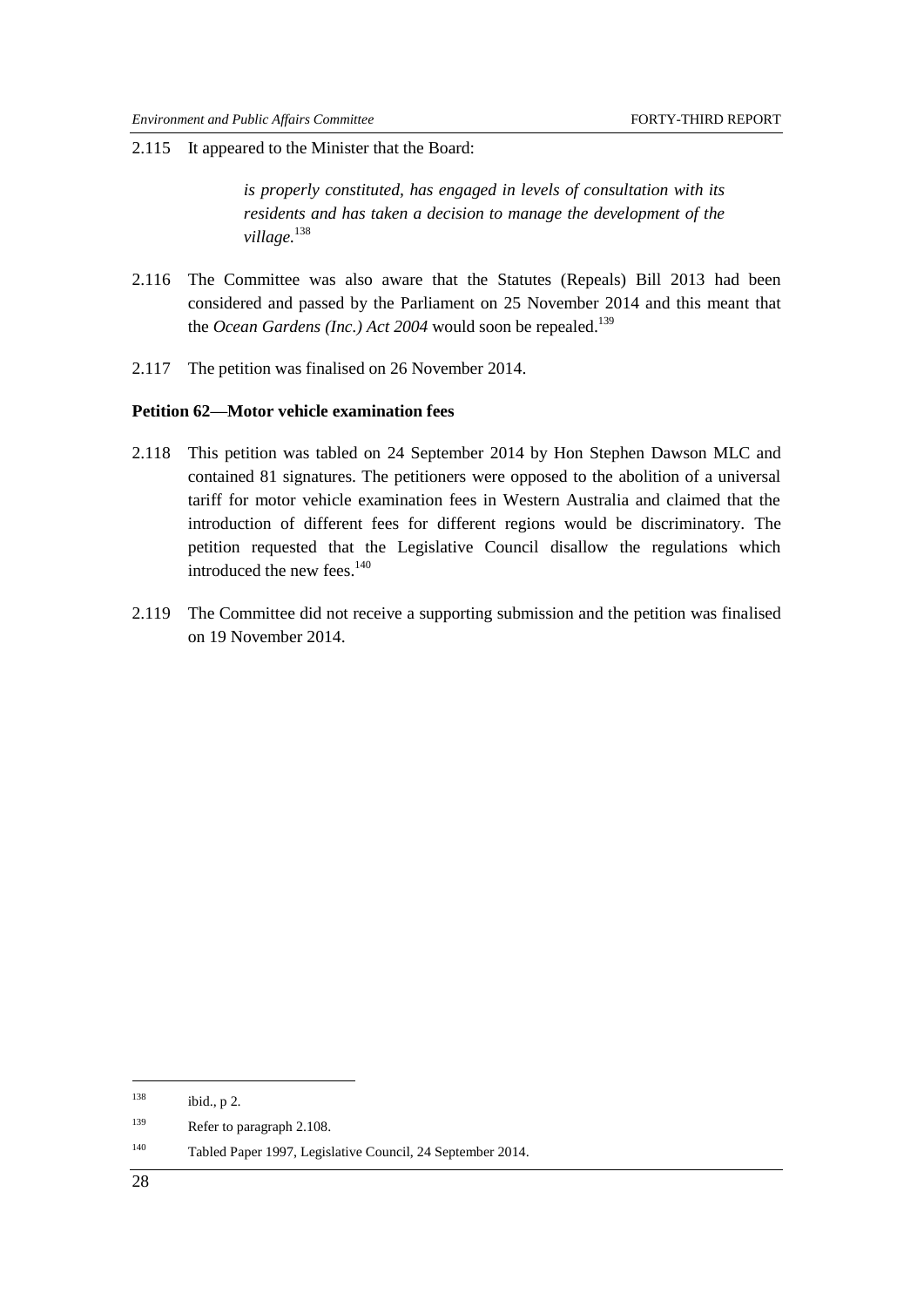# **CHAPTER 3**

# **PETITIONS FINALISED BETWEEN JANUARY AND JUNE 2015**

3.1 The Committee finalised 25 petitions between 1 January 2015 and 30 June 2015 and an overview of these petitions is provided in this Chapter.

## **Petition 7—The environmental legacy of mining in Western Australia**

- 3.2 This petition contained two signatures and was tabled by Hon Robin Chapple MLC on 22 May  $2013<sup>141</sup>$  The petition is identical to Petition 143 which was tabled in the Thirty Eighth Parliament and lapsed at prorogation before the conclusion of the previous Committee's inquiries.<sup>142</sup> This Committee's inquiries have taken into account submissions and evidence obtained in relation to Petition 143.
- 3.3 The petitioners express concern about the environmental legacy of mining in Western Australia and a lack of transparency that inhibits a true assessment of the adequacy of the regulatory framework. The petition refers to the Western Australian Auditor General's 2011 report, *Ensuring Compliance with Conditions on Mining* (Auditor General's report) which was particularly critical of the Department of Mining and Petroleum's (DMP) approach to its regulatory activities in monitoring and enforcing compliance with conditions on mining operations:

*We found serious weaknesses in the monitoring of compliance with environmental conditions. As a result, we cannot give assurance that agencies are adequately aware of non-compliance or if environmental conditions are delivering the desired outcomes.*<sup>143</sup>

3.4 The Conservation Council of Western Australia (Conservation Council) provided the previous Committee with a submission that described how its investigation into the environmental condition of mined land in Western Australia had been frustrated by a lack of transparency by DMP.<sup>144</sup>

> *Key documents and records including program of works (exploration), mining plans (pre-2006), annual environmental and*

<sup>141</sup> Tabled Paper 274, Legislative Council, 22 May 2013.

<sup>142</sup> Tabled Paper 4062, Legislative Council, 9 November 2011.

<sup>143</sup> Office of the Auditor General Western Australia, *Ensuring Compliance with Conditions on Mining*, Report 8, September 2011, p 24.

<sup>144</sup> Submission from Conservation Council of Western Australia (in relation to Petition No 143), 27 November 2011, p 1.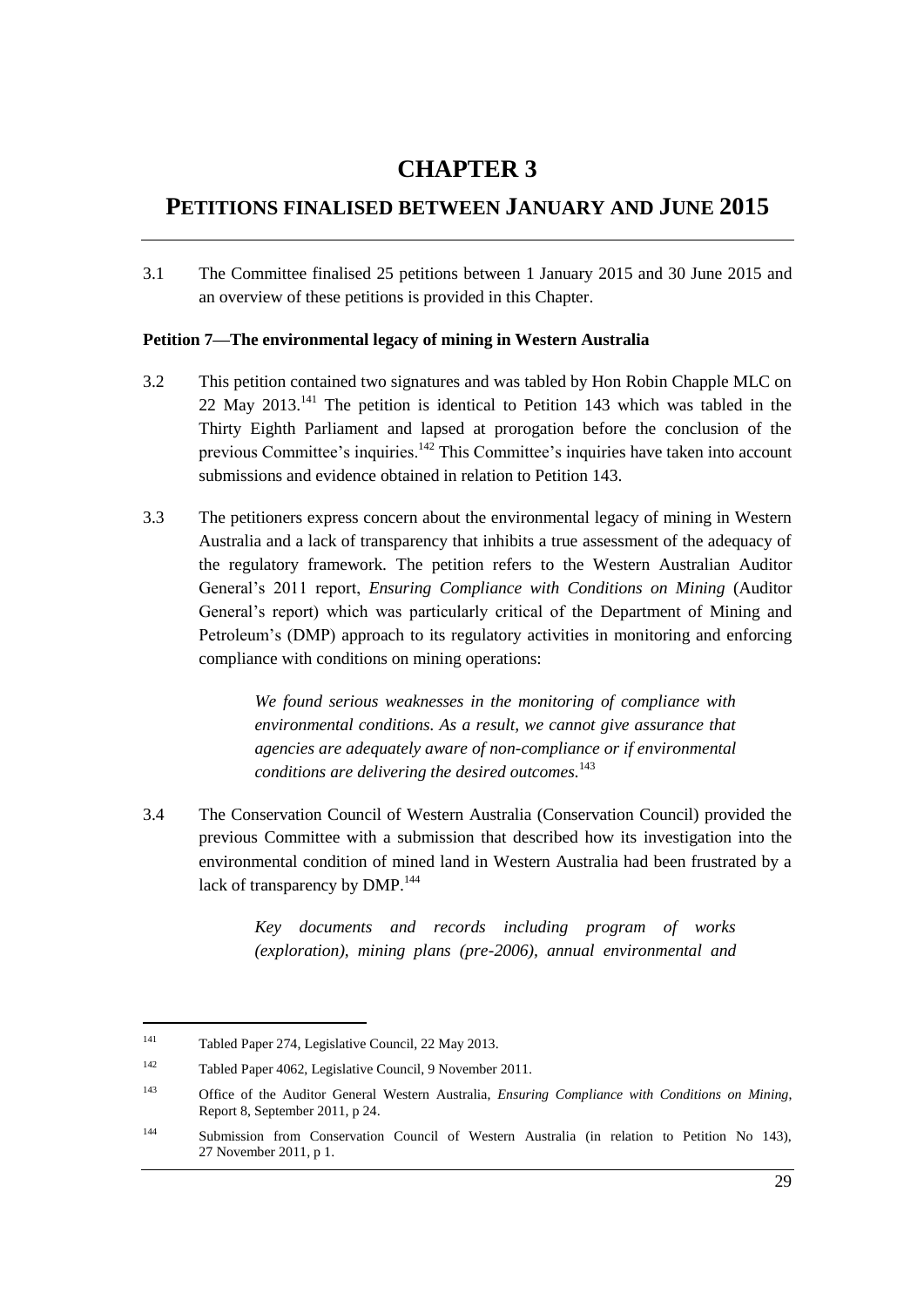*monitoring reports and inspection reports were all deemed commercial in confidence and access was refused*. 145

- 3.5 The previous Committee received a written response to the petition from the former Minister for Mines and Petroleum, Hon Norman Moore MLC, in January 2012. Further responses to questions were provided by the Minister in May and October 2012.
- 3.6 The Committee's inquiries focused on DMP's regulatory activities and the outcomes and transparency of those activities. The DMP commenced a reform process following the Auditor General's report and the Committee was updated on the progress of the reforms at hearings with DMP in August and November 2013.

#### *Monitoring and enforcement of environmental conditions*

- 3.7 The Auditor General found that ‗*DMP's capacity to monitor and ensure compliance with reporting conditions is undermined by poor records management*.' 146
- 3.8 Commencing in mid-2012, the DMP's ‗*Reforming Environmental Regulation*' program (RER) introduced a risk- and outcome-based approach to the Department's regulatory functions.<sup>147</sup> The Department also made improvements to its records management and introduced a new information system that was gradually expanded to include compliance data.<sup>148</sup>

#### *Annual environmental reports*

- 3.9 Annual environmental reports (AERs) are a condition for most mines, but according to the Auditor General, many operators did not submit AERs and the Department rarely took action to follow up late reports, nor did it have a central record of AERs received.<sup>149</sup>
- 3.10 The previous Committee's correspondence with the DMP throughout 2012 indicated that the Department was working towards online lodgement of AERs and a risk-based approach for reviewing the environmental reports.<sup>150</sup> In August 2013, the DMP confirmed that a system was in place that enabled a modified, more concise form of

-

<sup>145</sup> ibid.

<sup>146</sup> Office of the Auditor General Western Australia, *Ensuring Compliance with Conditions on Mining*, Report 8, September 2011, p 25.

<sup>147</sup> Ministerial Advisory Panel, *Reforming Environmental Regulation in the WA Resources Industry,*  December 2012, pp 17–19.

<sup>148</sup> Hon Norman Moore MLC, Minister for Mines and Petroleum, letter, 30 April 2012, p 2.

<sup>149</sup> Office of the Auditor General Western Australia, *Ensuring Compliance with Conditions on Mining*, Report 8, September 2011, pp 24–25.

<sup>150</sup> Hon Norman Moore MLC, Minister for Mines and Petroleum, letter, 22 October 2012, p 3 of Attachment 1.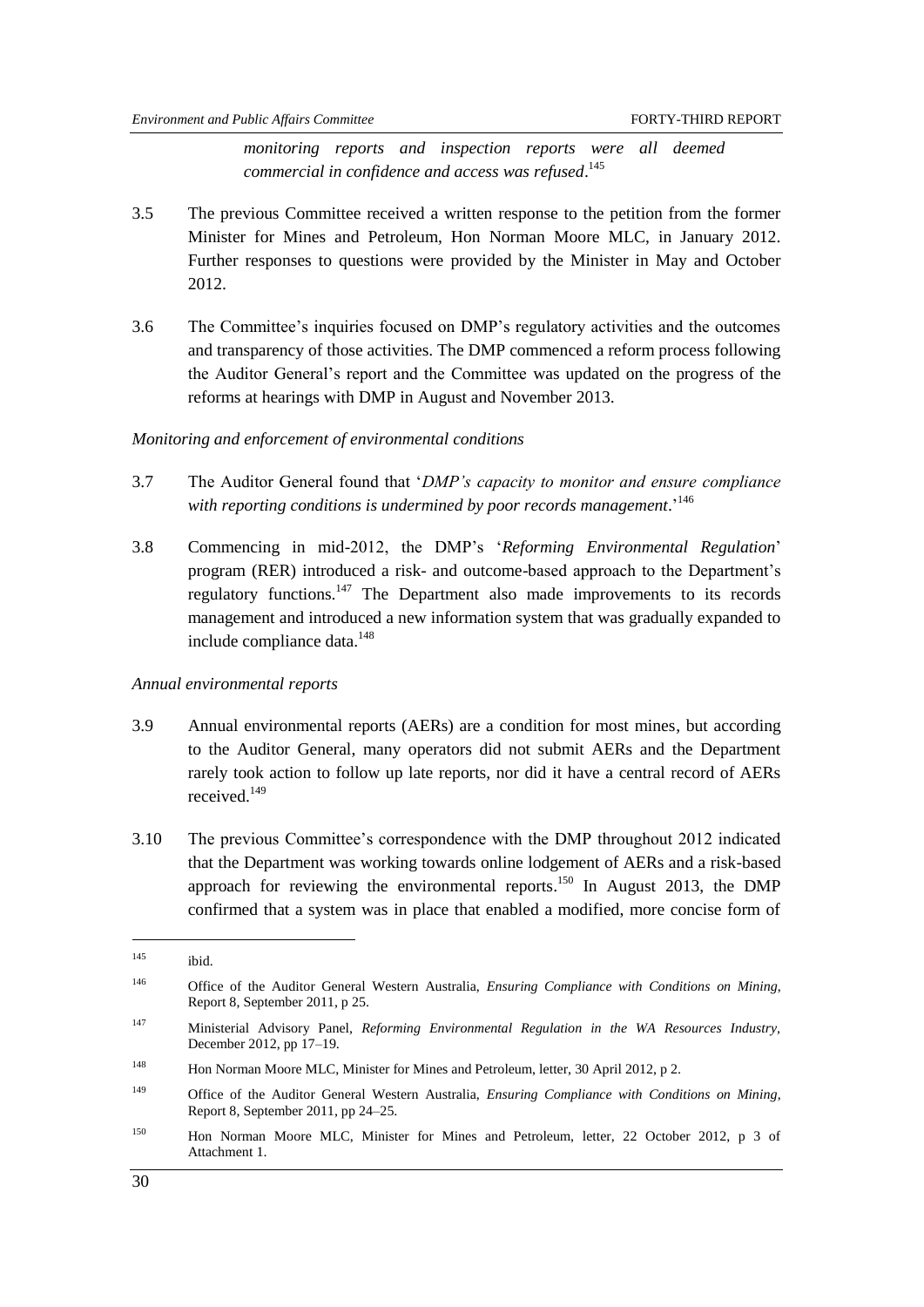AERs to be lodged online. Through the online facility, DMP can track lodgement of reports and screen for non-compliance with conditions that would trigger action by the Department.<sup>151</sup>

#### *Mine closure plans*

3.11 Following amendments to the *Mining Act 1978* in 2010, mining proposal applications (received after 30 June 2011) must include a Mine Closure Plan<sup>152</sup> and these will be publicly available on the DMP website.<sup>153</sup>

#### *Offsets*

3.12 The Auditor General was critical of the management of environmental offsets:

*There are numerous examples of where the state has agreed to offset arrangements in response to significant environmental impacts arising from particular mining projects. However, the establishment of offsets is ad-hoc, and there is limited transparency and reporting of what offset arrangements exist and why and whether they have been delivered.*<sup>154</sup>

- 3.13 Following the Auditor General's report, a State-wide policy for offsets was developed. An offset will be considered in situations where the environmental approval process concludes that there will be a significant environmental impact that is not manageable through normal activity.<sup>155</sup>
- 3.14 The Western Australian Government's environmental offsets policy, released in September 2011, explains that offsets will be used 'to compensate for residual *environmental impacts* [of a development or activity] *and be designed to achieve*  long-term outcomes.<sup>156</sup> All offset agreements will be publicly recorded in an offsets register.<sup>157</sup>

<sup>151</sup> Dr Phil Gorey, Executive Director Environment*,* Department of Mines and Petroleum, *Transcript of Evidence*, 21 August 2013, p 10.

<sup>152</sup> Department of Mines and Petroleum, *Guidelines for Preparing Mine Closure Plans*, June 2011, p 6.

<sup>153</sup> Hon Norman Moore MLC, Minister for Mines and Petroleum, letter, 11 January 2012, p 2.

<sup>154</sup> Office of the Auditor General Western Australia, *Ensuring Compliance with Conditions on Mining*, Report 8, September 2011, p 19.

<sup>155</sup> Richard Sellers, Director General*,* Department of Mines and Petroleum, *Transcript of Evidence*, 21 August 2013, p 4.

<sup>156</sup> Department of Environment Regulation, WA Environmental Offsets Policy, September 2011, p 1. Available at[: http://www.der.wa.gov.au/your-environment/offsets.](http://www.der.wa.gov.au/your-environment/offsets) Viewed 19 March 2015.

 $157$  ibid., p 4.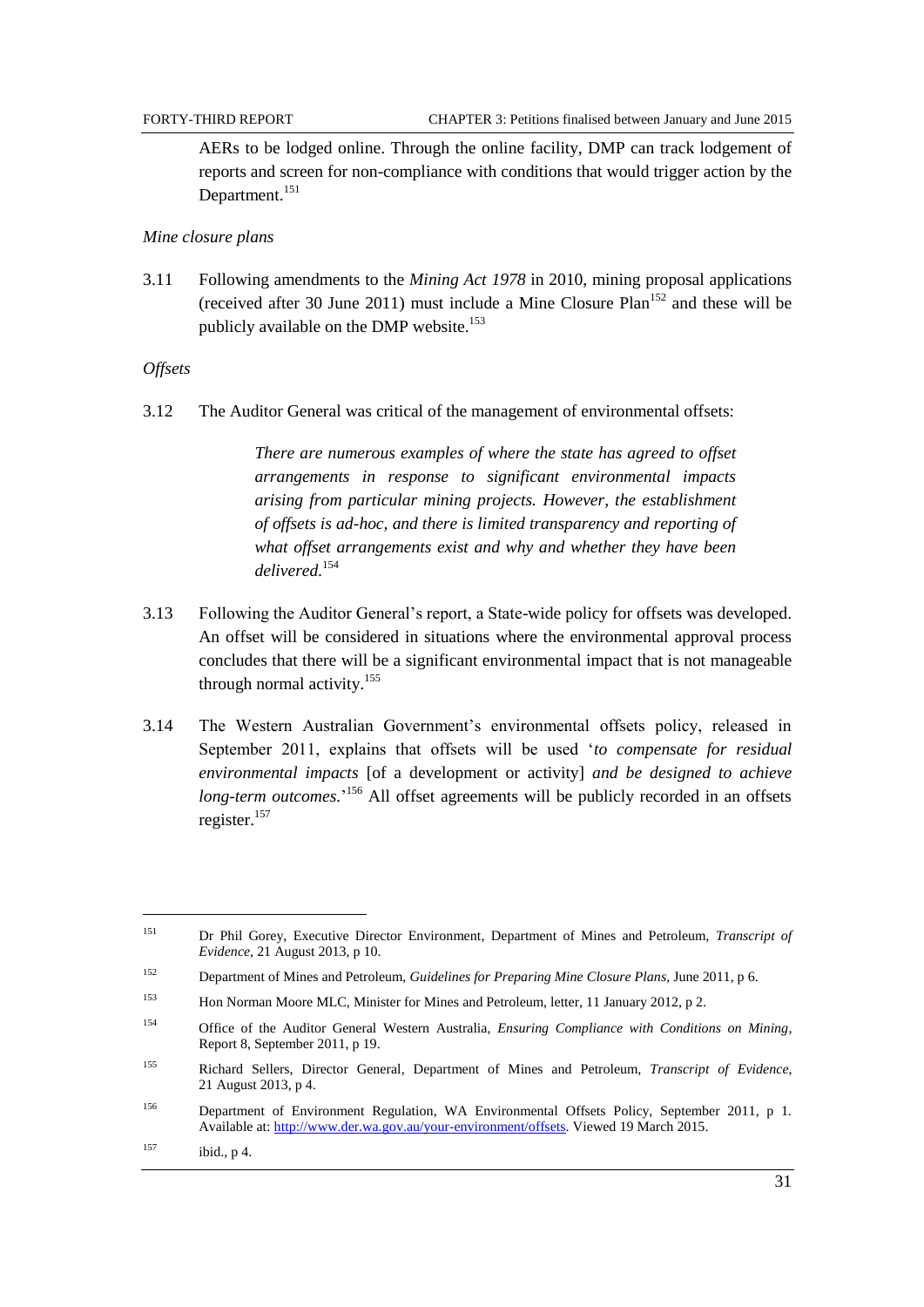*Historical mine sites*

- 3.15 The Department's inventory of approximately 11 000 historical mine sites in Western Australia consists of mostly small sites such as costeans, old shafts and small pits. Large mines adjacent to new mining activities are covered by the owners of the current mining lease and are therefore not included in the inventory.<sup>158</sup>
- 3.16 The Department informed the Committee that the rehabilitation of historical sites had been restricted to addressing immediate human or environmental issues *'in small ways*' with limited resources<sup>159</sup> however it was envisioned that the interest generated on the Mine Rehabilitation Fund will enable further rehabilitation work to be done:

*With the commencement of that fund on 1 July this year, and compulsory from 1 July next year, that amount in the fund will rapidly build up over the next seven to 10 years to reach somewhere between \$500 million and \$700 million, which is roughly the environmental risk at the peak of the worst sort of mine we might have here if it had no rehabilitation continually done on it. The interest that is generated in that can be used to ameliorate some of these legacy sites.* 160

3.17 The DMP confirmed that the data on the abandoned mine sites map is available on its website $161$ 

#### *Transparency*

3.18 In November 2013, the DMP advised the Committee that Programmes of Work (PoW) applications were not publicly available however accessibility of these and other documents was being considered:

> *At the moment we are preparing to go out for consultation on what might appear in the draft regulations. The basis of that consultation is that the following documents would be made publicly available, and that includes approved exploration applications, what we call programs of work, and they are currently not made publicly available at all; all approved mining proposals; all approved mine closure plans; and consolidating where we can the annual environmental*

<sup>158</sup> Richard Sellers, Director General*,* Department of Mines and Petroleum, *Transcript of Evidence*, 21 August 2013, p 13.

 $159$  ibid.

 $160$  ibid.

<sup>161</sup> Dr Phil Gorey, Executive Director Environment*,* Department of Mines and Petroleum, *Transcript of Evidence*, 21 August 2013, p 14.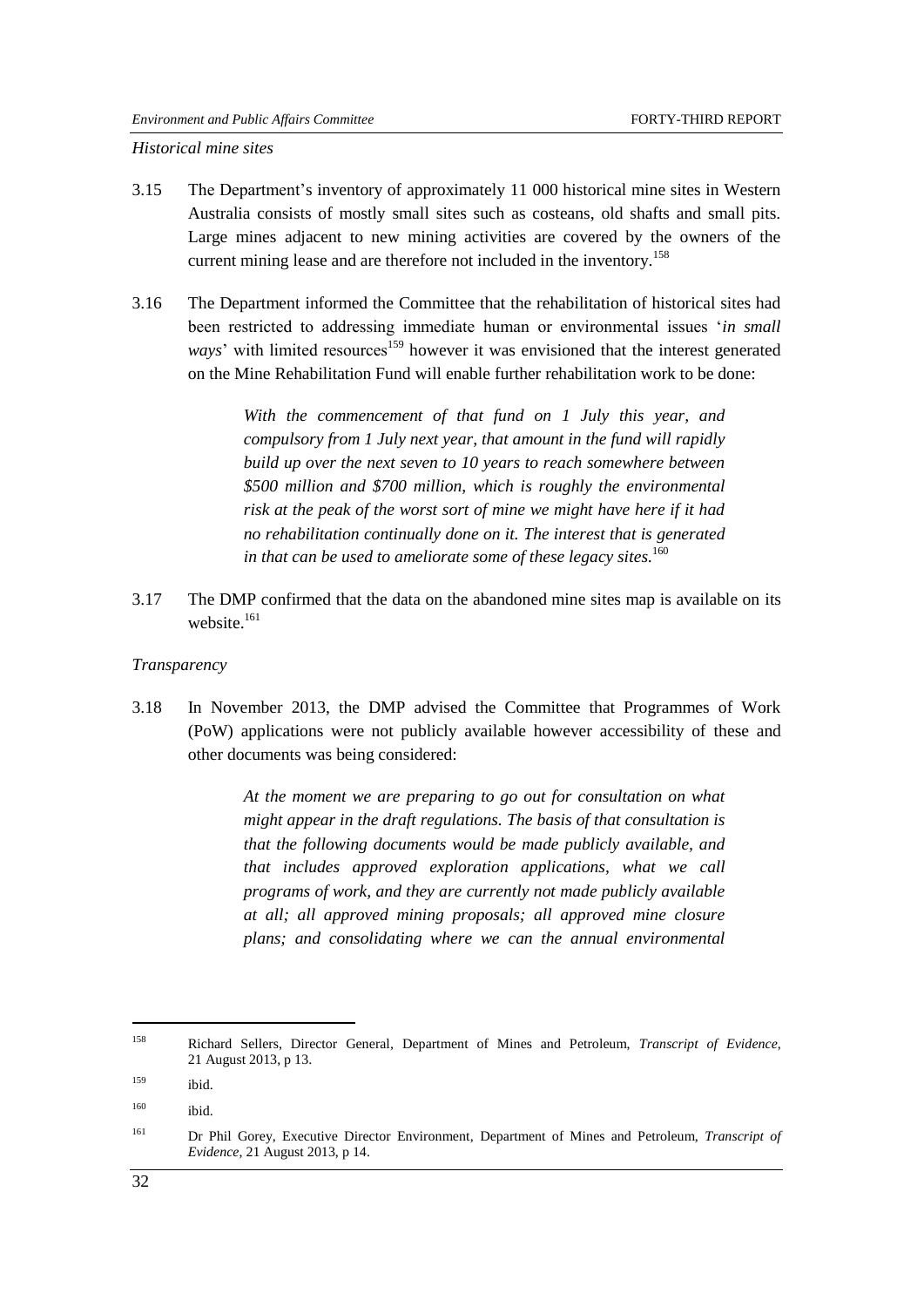*reports*…*About a year ago we actually introduced public reporting of annual environmental reports*. 162

3.19 Approved mining proposals and mine closure plans are available on the Department's website.<sup>163</sup> It is not expected that commercial confidentiality will significantly restrict public access to mining proposals since most do not require the disclosure of confidential financial information:

> *If it is a reasonably straightforward mining operation where they are not doing processing, then the chances of there being commercially sensitive information is limited. The fact that a company proposes to mine, and they are mining a particular ore, in our view, is not commercially sensitive information. How they might process a particular ore through their processing plant might be*. 164

3.20 AERs are now also available to the public on the Department's website:

*Getting the annual environmental reports online for people to read shows what a company is doing: if there has been an incident; how they have reacted to it; what we have done in terms of responding; and what they have agreed to do to work it out over the next period of time. People can track that through the annual lodgement of those documents*. 165

## *The Auditor General's follow-up report*

- 3.21 In November 2014, the Auditor General's follow-up report on ensuring compliance with mining conditions commended the introduction of the Mining Rehabilitation Fund and noted a number of improvements to the Department's compliance activities, its transparency and accountability.<sup>166</sup>
- 3.22 The Committee concluded its inquiries on 25 March 2015.

<sup>162</sup> Dr Phil Gorey, Executive Director Environment*,* Department of Mines and Petroleum, *Transcript of Evidence*, 27 November 2013, p 3.

 $163$  ibid., p 6.

 $164$  ibid.

<sup>165</sup> Richard Sellers, Director General*,* Department of Mines and Petroleum, *Transcript of Evidence*, 21 August 2013, p 3.

<sup>166</sup> Office of the Auditor General Western Australia, *Ensuring Compliance with Conditions on Mining – Follow-up*, Report 20, November 2014, p 4.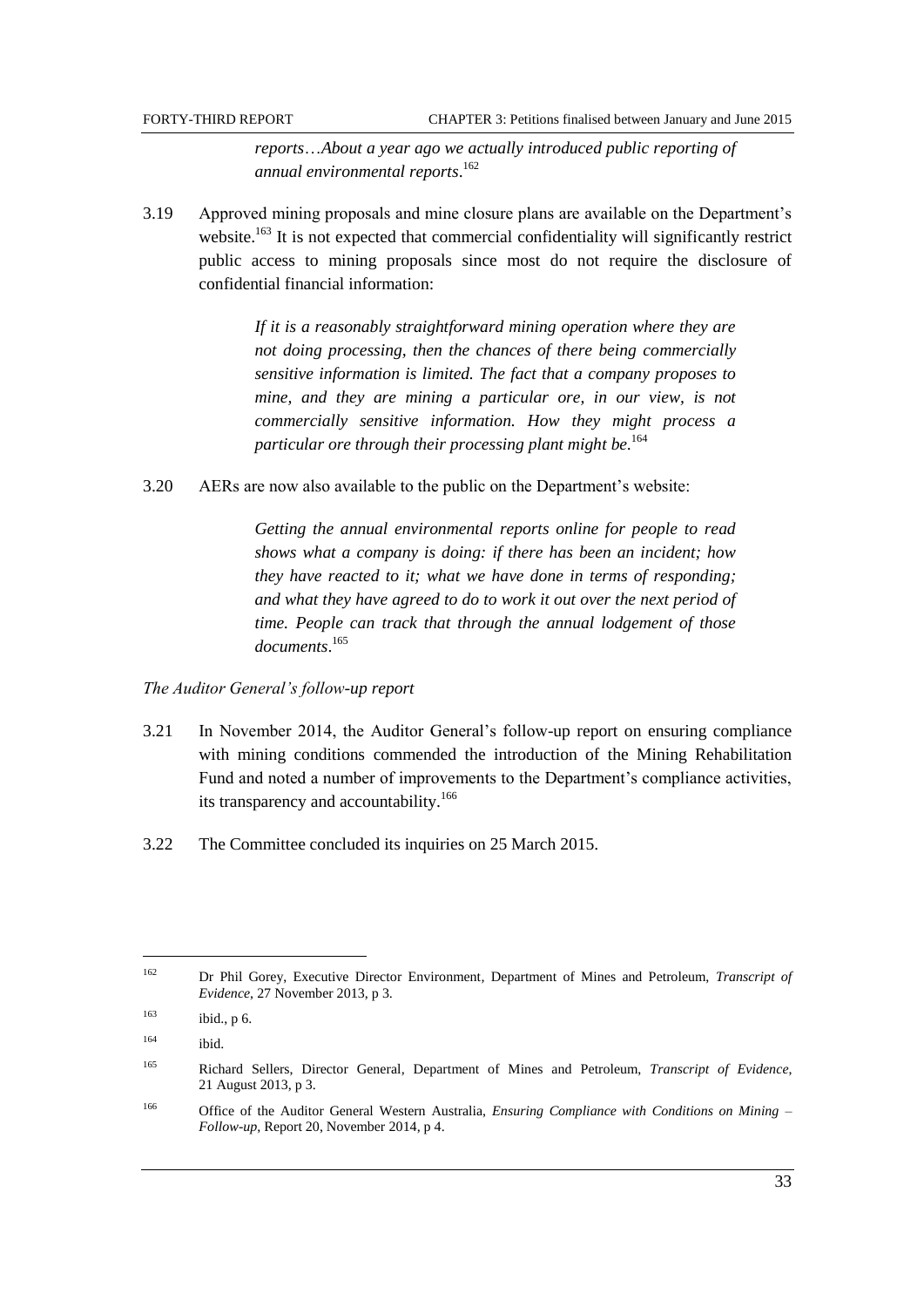## **Petition 23—Increase number of mental health beds in new Perth Children's Hospital**

3.23 Refer to Committee Report 40, *Petition Number 23*—*Increase Number of Mental Health Beds in New Perth Children's Hospital*, 26 March 2015.

## **Petition 31—Traffic crash barriers, Merriwa**

- 3.24 This petition was tabled on 27 February 2014 by Hon Amber-Jade Sanderson MLC and contained 672 signatures. The petition requested that the Legislative Council inquire into and recommend to the Government that traffic crash barriers be erected on the verges and median strip along Hester Avenue, Merriwa, between Baltimore Parade and Connolly Drive.<sup>167</sup>
- 3.25 The impetus for the petition was a concern for the safety of local residents, brought to light by the tragic death of eight-month old Nate Dunbar on 25 January 2013. Nate was killed when a drunk driver, travelling along the relevant stretch of road, crashed her car into his family's home. Nate's mother and principal petitioner, Mrs Stacy Dunbar, was of the view that the traffic crash barriers would provide an effective and economical method of protection for residents living close to Hester Avenue and road users, while maintaining adequate traffic flow.<sup>168</sup>
- 3.26 Members of the Committee were very concerned with the circumstances that gave rise to this petition and conveyed their sympathy for the Dunbar family's loss.
- 3.27 The Committee made inquiries with the Ministers for Transport and Police and the City of Wanneroo regarding the concerns raised by the petition. The Committee was also briefed on the *Interagency Report on the Safe System Review of the Dunbar Crash* by the Office of Road Safety.
- 3.28 The information received by the Committee indicated that the planting of trees and soft vegetation in the area of the crash site will be a safer and more effective option than traffic crash barriers. In addition, the City of Wanneroo will continue to monitor the average traffic speed along Hester Avenue and Western Australia Police will strategically target speeding and drink driving in the area.<sup>169</sup>
- 3.29 The Committee is aware that the recommendations of the interagency report were discussed with the Dunbar family and that the family was satisfied with the measures adopted by the authorities in response to the tragic event. Accordingly, the Committee concluded its inquiries into the petition on 25 March 2015.

<sup>167</sup> Tabled Paper 1257, Legislative Council, 27 February 2014.

<sup>168</sup> Submission from Stacy Dunbar, principal petitioner, 27 March 2014, p 2.

<sup>169</sup> Hon John Day MLA, Acting Minister for Police and Road Safety, letter, 14 October 2014, p 2.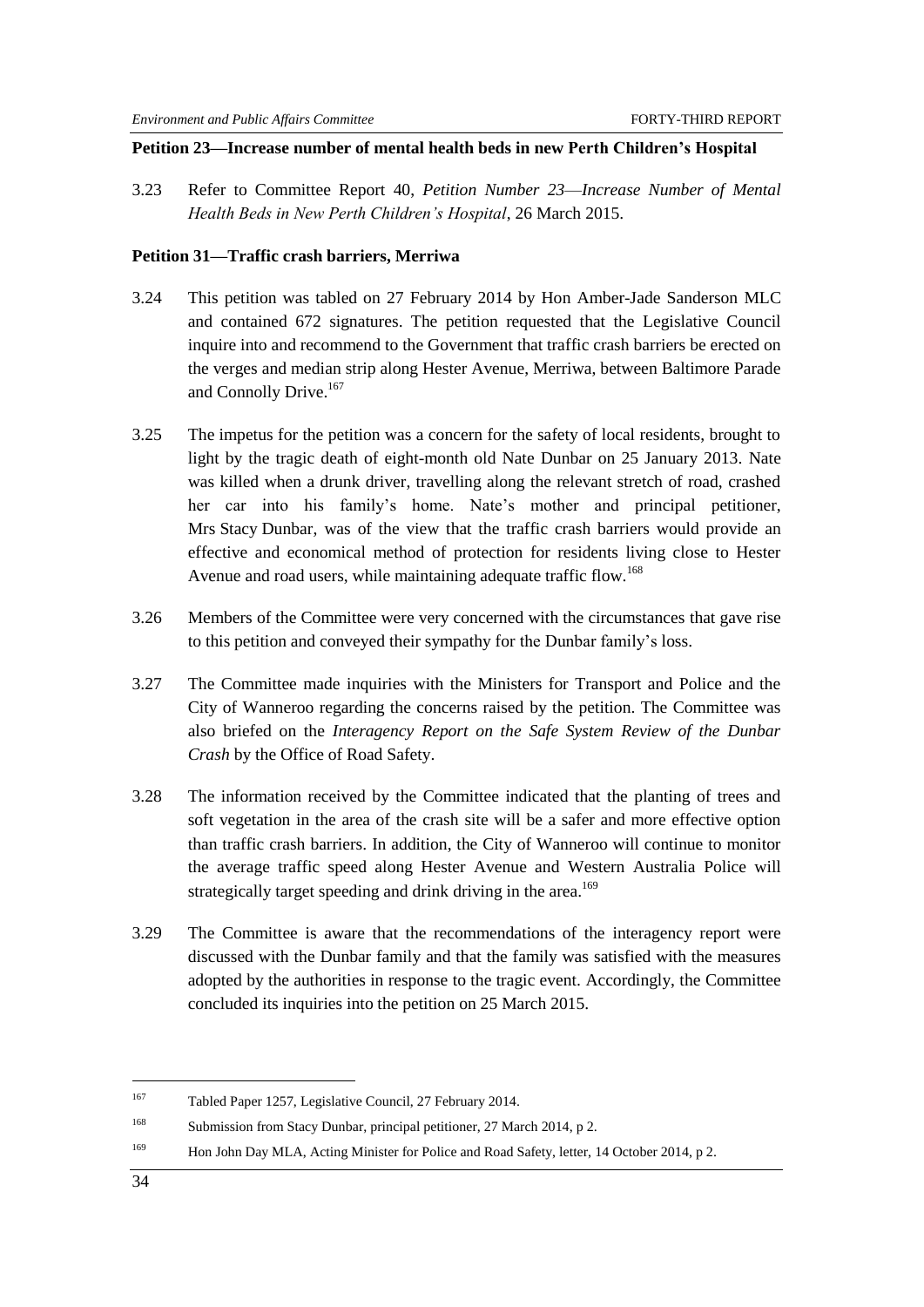#### **Petition 37—Initiate judicial inquiry into the Shire of Carnarvon**

- 3.30 This petition, tabled on 8 May 2014 by Hon Stephen Dawson MLC, contained 212 signatures. The petition requested that the Legislative Council inquire into and recommend the establishment of a judicial inquiry into the ‗*affairs of the Shire of Carnarvon*.' <sup>170</sup> The motivation for the petition was allegations of corruption, serious misconduct and deficient processes at the Shire. These allegations centred on construction projects, tendering, purchasing and general administrative matters.<sup>171</sup>
- 3.31 The Minister for Local Government advised the Committee that the issues raised in the petition had been investigated by three separate government agencies, the Department of Regional Development, the then Department of Local Government and the Corruption and Crime Commission (CCC), and:

*Each of these agencies has independently come to the determination that, while there have been examples of poor practice at the Shire, there were no matters that should reasonably be the subject of any prosecution or indeed findings or opinions of misconduct, or serious misconduct, by councillors or Shire employees.*<sup>172</sup>

- 3.32 The Committee's inquiries indicated that one of the principal petitioners, Mr Lino Paggi, had also made complaints to the Ombudsman, Western Australia Police and the Public Sector Commissioner, among others.<sup>173</sup>
- 3.33 The Committee was of the view that the appropriate authorities had investigated Mr Paggi's complaints about the Shire. Consequently, the Committee resolved to conclude its inquiries on 25 February 2015 and the petition was finalised on that date.

#### **Petition 46—Disability Services Commission accommodation services**

- 3.34 This petition was tabled on 26 June 2014 by Hon Stephen Dawson MLC and contained 2775 signatures.<sup>174</sup>
- 3.35 The petition opposed the outsourcing of Disability Services Commission (DSC) group homes to private providers and warned that the proposed accommodation changes were causing distress to the intellectually disabled residents, their families and DSC employees.

 $172$  ibid.

 $\overline{\phantom{a}}$ 

<sup>170</sup> Tabled Paper 1454, Legislative Council, 8 May 2015.

<sup>171</sup> Hon Tony Simpson MLA, Minister for Local Government, letter, 21 July 2014, p 1.

<sup>173</sup> Lino Paggi, principal petitioner, email, 8 December 2014, p 1.

<sup>174</sup> Tabled Paper 1648, 26 June 2014.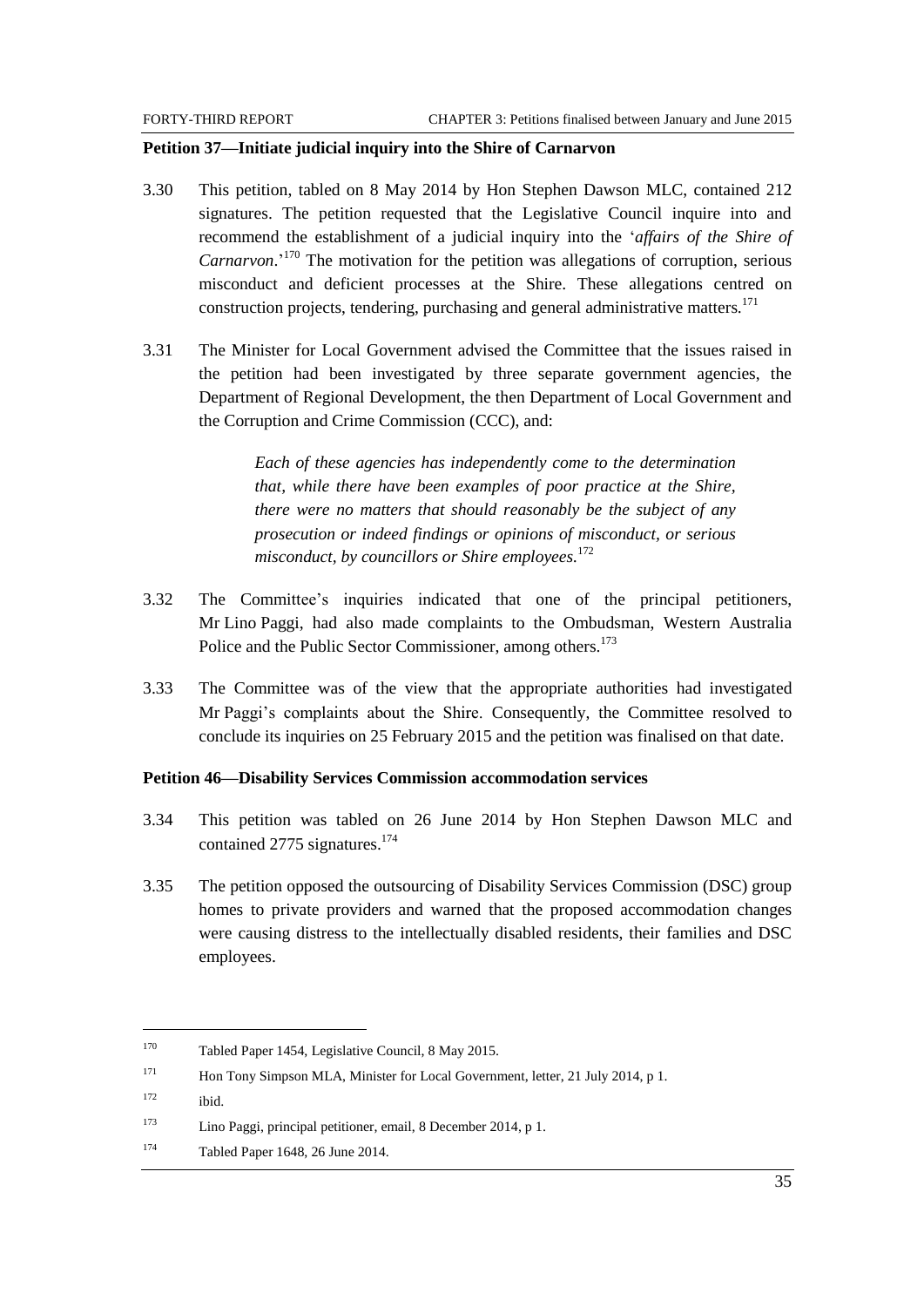- 3.36 In addition to submissions from the principal petitioner—the Community and Public Sector Union (CPSU) and the tabling Member—the Committee received many submissions from the families of residents of DSC accommodation services.
- 3.37 The submission from the CPSU asserted that the proposed changes limited the choices available to DSC clients and removed the (preferred) choice of those who wished to stay in a DSC group home. Families were concerned about the impact of the changes on their relatives living in group homes, many of whom had developed close, long term relationships with fellow residents and staff. $175$
- 3.38 The tabling Member, Hon Stephen Dawson MLC, explained that:

*This decision is causing immense heartache to many of the families involved who are now faced with great uncertainty and the need to resettle their loved ones in new homes with new staff and new housemates.*<sup>176</sup>

3.39 The Committee was moved by the many submissions received from families of residents and the heartfelt concern expressed for the well-being of their loved ones. The Committee extends its gratitude to all those who provided submissions. Some extracts are provided below:

> *The residents of Melento are very high care people most cannot talk to communicate so having a well known carer and a very familiar face to see every day is very important for them.*<sup>177</sup>

> *I am very concerned about the lack of Duty of Care being shown by the Department and the anxiety it is causing families. Many of the parents of the residents are quite elderly and where they were very comfortable with the care their children or family members were receiving this has been taken away and created a situation that many are unable to cope with*. 178

> *These are people who do not marry, they depend on family contact and the friendship of housemates and staff for their emotional security*. *Change is very difficult for them to cope with. Yet long-term family-like relationships with housemates and with DSC staff are now*

<sup>178</sup> Submission from Maxine Longbottom, 8 August 2014.

-

<sup>&</sup>lt;sup>175</sup> Submission from Toni Walkington, Community & Public Sector Union, principal petitioner,  $30$ July 2014, pp 1–2.

<sup>&</sup>lt;sup>176</sup> Submission from Hon Stephen Dawson MLC, tabling Member, 30 July 2014, pp 1–2.

<sup>177</sup> Submission from Ron and Barri Petricevich, 27 July 2014.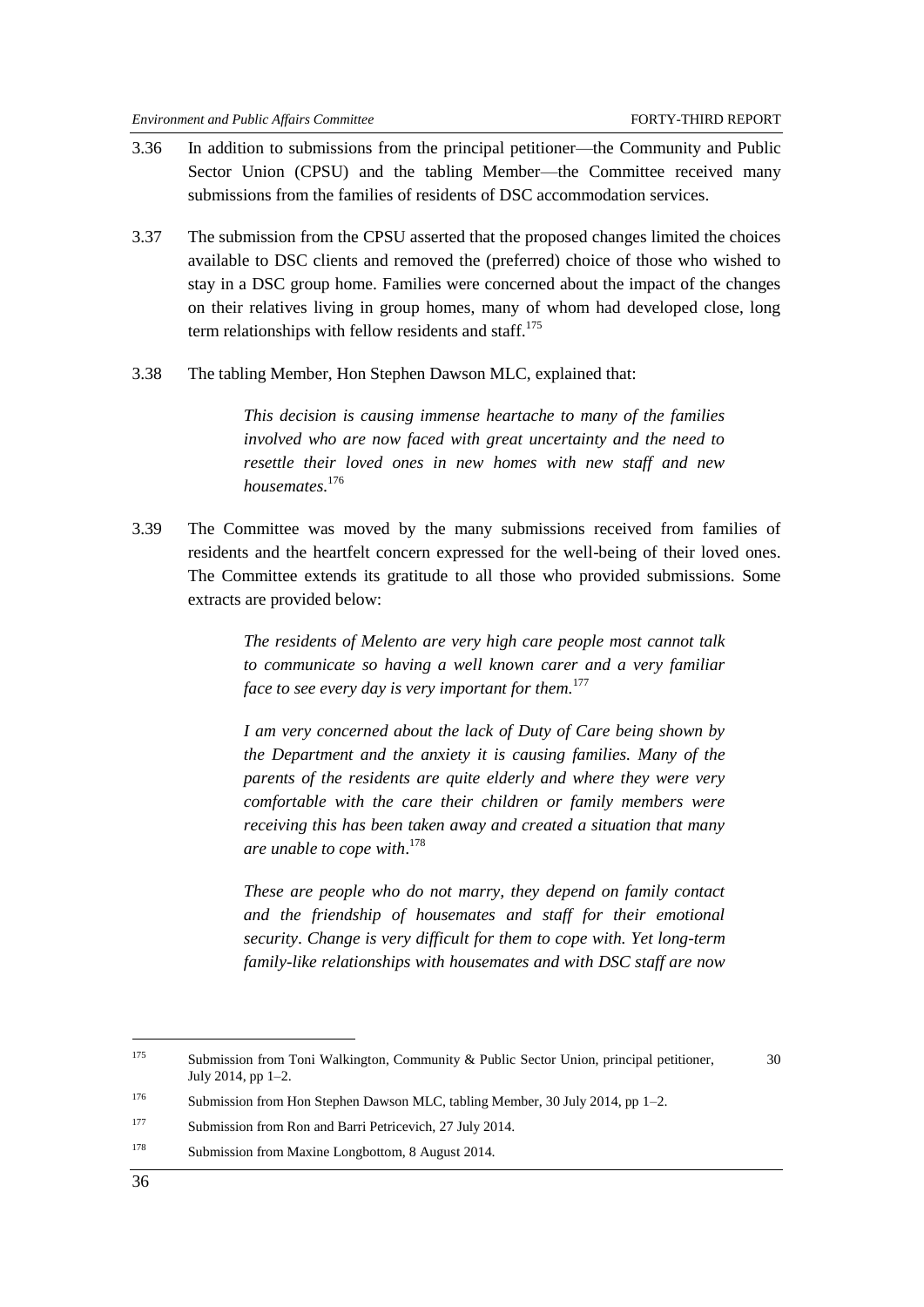*under threat. Companions may be separated if placed with different providers. It can take years for trust in new staff to develop*. 179

*I have received lots of information, treating the transition process as a given and causing me a lot of heartache*. *Then the time frame or process changes and there is a new scenario, which creates a tense atmosphere of uncertainty. I don't know why this is happening as Jeff is perfectly happy and well supported where he is.*<sup>180</sup>

*We are told Shane is being given better choices but in fact he has no choice, because if he had a choice it would be for everything to stay the way it is now.*<sup>181</sup>

*Up to date I cannot say we have been given a real valid reason for this, except to be told it is for a much better choice*. *This I cannot believe, if that is the case the choice would be for no change as the present arranges work well and they are very happy*. 182

*None of us would be ‗bucking the proposal' if we did not have real, serious concerns.*

*It is not fear of change per se, but the problems and negative impact that Transition will have on our group's children*. 183

- 3.40 The Minister for Disability Services, Hon Helen Morton MLC, pointed out that in Western Australia, the non-government sector currently provides 85 per cent of accommodation support for people with a disability.<sup>184</sup>
- 3.41 Approximately 60 per cent of DSC's accommodation service will be transitioned to the non-government sector and this will enable clients to access additional options to a group home, such as smaller shared living arrangements and supported individual accommodation.<sup>185</sup>
- 3.42 The government consulted peak bodies (including consumer representative groups) and non-government organisations (NGOs) about the initial decision to commence the transition process, and further consultation occurred regarding how individuals will be

<sup>179</sup> Submission from Terry and Jo Donnellan, 11 August 2014, p 3.

<sup>&</sup>lt;sup>180</sup> Submission from Dr Wendy Naunton, 2 August 2014.

<sup>181</sup> Submission from Gail Russell and Sharon Salmon, dated 8 August 2014, p 2.

<sup>&</sup>lt;sup>182</sup> Submission from Pamela Bell, 14 August 2014.

<sup>183</sup> Submission from Lyrebird Parent Group, 7 August 2014, p 2.

<sup>184</sup> Hon Helen Morton MLC, Minister for Disability Services, letter, 8 September 2014, p 2.

 $185$  ibid.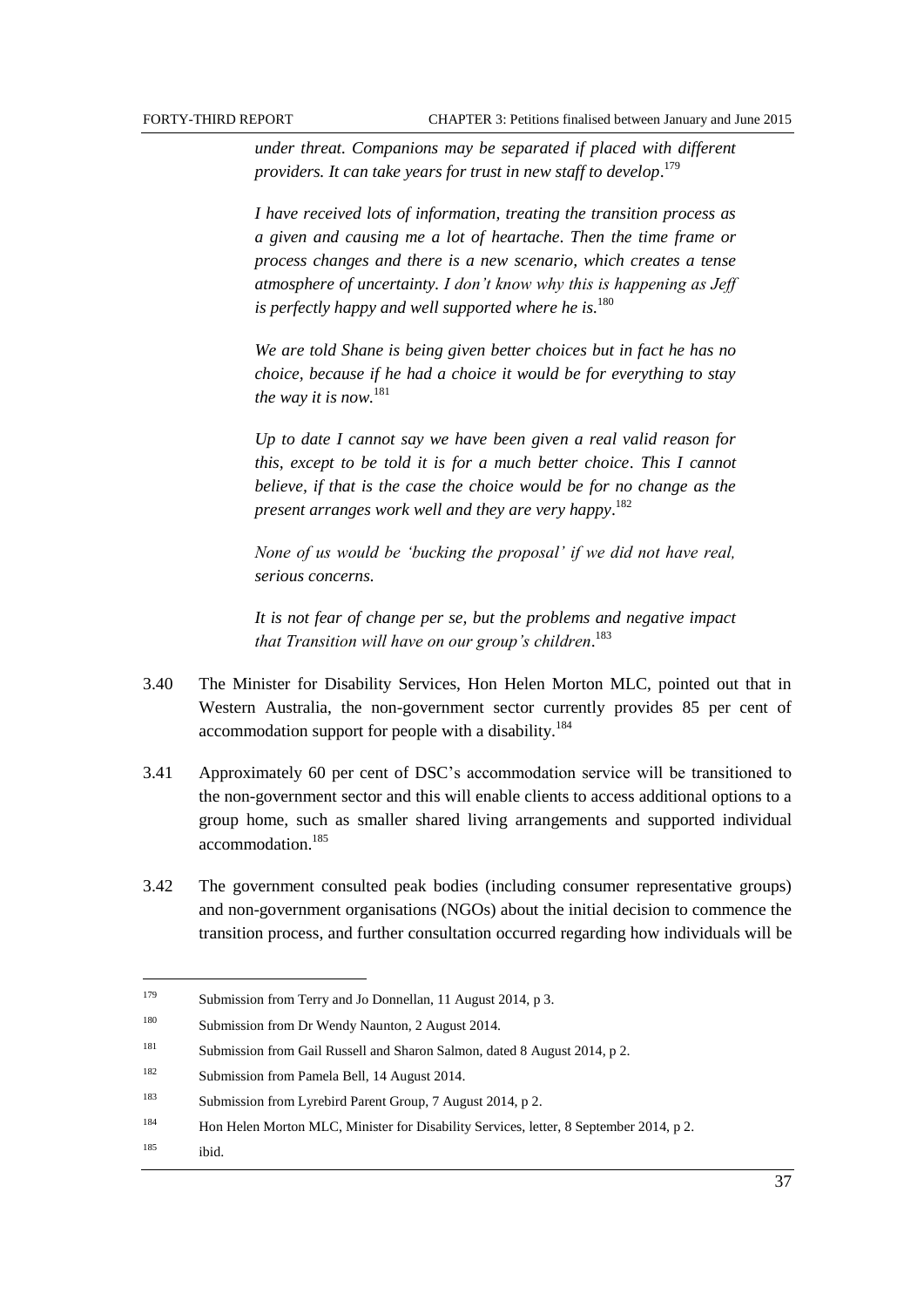prioritised. An information officer position was funded by the government and the DSC provided regular updates and information sessions on the process.<sup>186</sup>

3.43 The Minister emphasised that the transition for each individual would be carefully planned and suited to the individual's needs, with no set time frames:

> *Families and advocates will be closely involved in how the changeover of supports happens, and the planning of the broader transition process. Staged, slow changes of staff with hand-over periods and the potential for secondments of Government staff to non-government organisations are all available*. 187

- 3.44 The Minister confirmed that there would not be a reduction in service standards, lower staff-to-client ratios or changes to the level of training and support for staff.<sup>188</sup>
- 3.45 The Committee conducted separate hearings with the DSC and with a group of non-government service providers.
- 3.46 The DSC outlined the changes that have occurred in accommodation services for people with disabilities over the last few decades, including the growth of the non-government sector. The Committee was told that while changes to living arrangements tend to cause initial anxiety for clients and their families, their concerns are usually short-lived and families are reassured when they see the quality of care given by the new service providers. $189$
- 3.47 The DSC explained that accommodation services for people with disabilities have never been totally static—there will always be some degree of change:

*We are in a constant state of movement in our accommodation service. This is another perception that is there that we have this fixed arrangement with 100 group homes and everyone has been there for years or decades and there is no change. We have a constant movement, and we also have a constant movement of staff in those group homes. Change happens now. People move around to different group homes. Some people pass away, they age, and we are constantly reconfiguring where people are living within that group home environment. It will be no different to that*. 190

 $190$  ibid., p 4.

<sup>186</sup> ibid., p 3.

 $187$  ibid., p 4.

<sup>188</sup> ibid.

<sup>189</sup> Dr Ronald Chalmers, Director General*,* Disability Services Commission, *Transcript of Evidence*, 15 October 2014, p 2.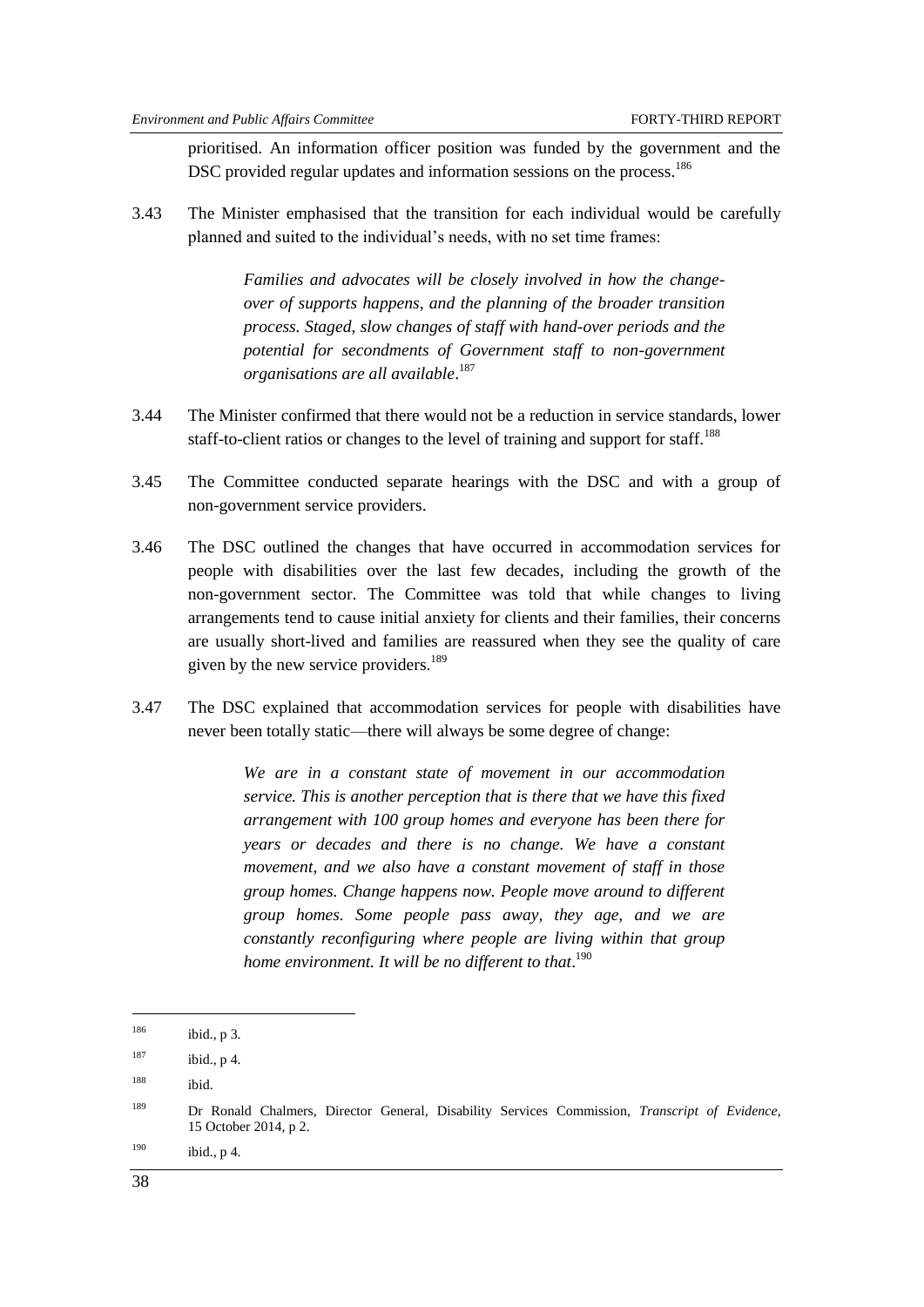3.48 The DSC decided that the transition process would be managed with individual clients, in a gradual way. Consequently, detailed information was not provided to all DSC clients and their families, since it would not necessarily be applicable to their situation:

> *The moment you commit to that* [individual] *approach, you have to tailor your information flow and your communication to match that person-by-person approach. People are now saying, "We just don't know about all of the detail of how this is going to concern me and my loved one", but it might well be that that person and that loved one will not be moving, so why would you want to shower an individual or a family with a whole heap of detailed information, which may, in fact, not be needed by them? So we committed to information at a point where the individual, the family would be needing that information.*<sup>191</sup>

- 3.49 The transition process will be gradual and individual in nature and it will ‗*take as long as it takes, tailored on the needs of the individuals for transition.*' 192
- 3.50 The Committee was assured that quality of care would not be compromised and that the DSC's quality assurance system was also applied to NGOs with the same level of rigour. 193
- 3.51 A hearing with a selection of NGOs involved in the transition process—Rocky Bay, Activ Foundation and Nulsen Disability Services—provided the Committee with practical, first-hand information about the progress of the transition process to date. Each of the organisations reported that the process was proceeding smoothly:

*It has gone really smoothly from our point of view and I think also the families from their feedback…We are not aware at the beginning of how long the transition will take. It really does depend upon how well the individuals who live in the accommodation actually manage with that transition process. The transition could take two weeks to six or eight weeks—who knows? There is no definitive on that.*<sup>194</sup>

3.52 Nulsen Disability Services provided the Committee with two testimonials from families that have experienced the transition process. Wayne and Linda Johnson are the parents of two men with intellectual disabilities, both of whom were in DSC group homes until recently, and Nola Barrett's brother was in one of the first DSC homes to

 $191$  ibid., p 6.

 $192$  ibid., p 7.

 $193$  ibid., p 9.

<sup>194</sup> Jane Edmond, Director*,* Rocky Bay, *Transcript of Evidence*, 18 March 2015, p 2.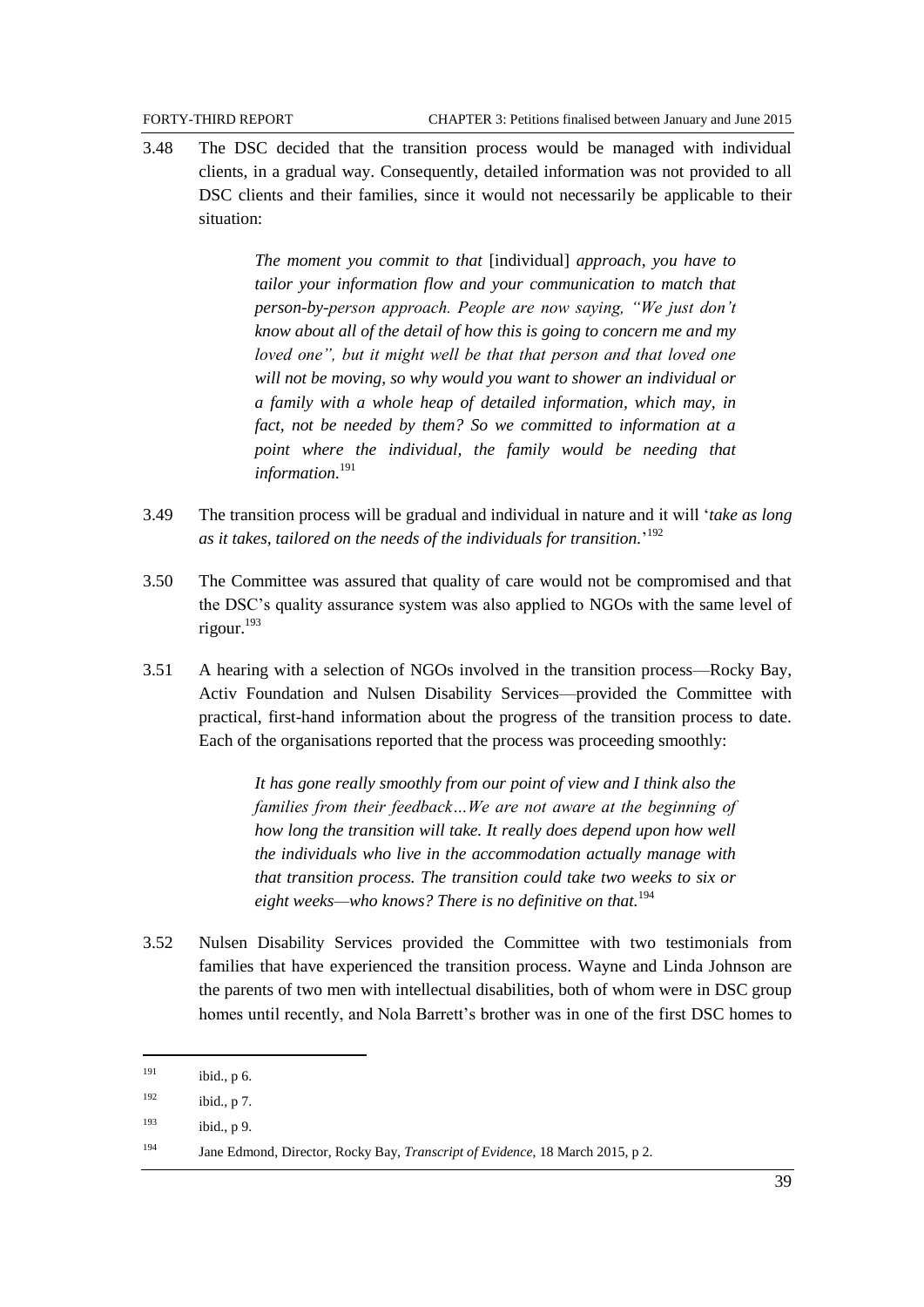undergo the transition process. For both families, the initial anxiety and fear regarding the transition has been replaced with relief and satisfaction with the care that their loved ones are receiving:

*we are confident of a happy and well cared for future for our boys.*<sup>195</sup> (Wayne and Linda Johnson)

*Not only is Kevin a part of this great Family, but we all feel part of this wonderful Nulsen Family. Our whole family feel like they are going to Kevin's family home, not just the place where he lives*. 196 (Nola Barrett)

3.53 The NGOs confirmed that they have the experience and capability to deal with clients with a range of needs:

> *for us these people have a range of complex disabilities which fits our mandate, so there is no difference. We have people with challenging behaviour and people with high medical health needs/supports, or a variant of both, it is just the same*. 197

- 3.54 Some of the submissions from family members expressed concern about the long-term care of their relatives, particularly in relation to the effect of aging or illness on their residential care needs and their level of dependency. The NGOs that appeared before the Committee assured Members that a commitment is made to their clients:
	- Nulsen Disability Services:

*In Nulsen's constitution there is a governing principle that says that we make a commitment to people for the term of their life or for as long as they want to receive the services of Nulsen. There is another governing principle which actually relates and directs the organisation to change the service mix and service model in order to cater for that changed need. So there are two particular governing principles, which mean that we need to stand by the people.*<sup>198</sup>

Rocky Bay:

*we have an 80-year history of transitioning people and ageing in place, so it has been very much a part of our make-up and* 

-

<sup>195</sup> Wayne and Linda Johnson, testimonial, 17 March 2015.

<sup>196</sup> Nola Barrett, to Nulsen Disability Services, email, 16 March 2015.

<sup>197</sup> Gordon Trewern, Chief Executive Officer*,* Nulsen Disability Services, *Transcript of Evidence*, 18 March 2015, p 6.

<sup>198</sup> ibid., pp  $7-8$ .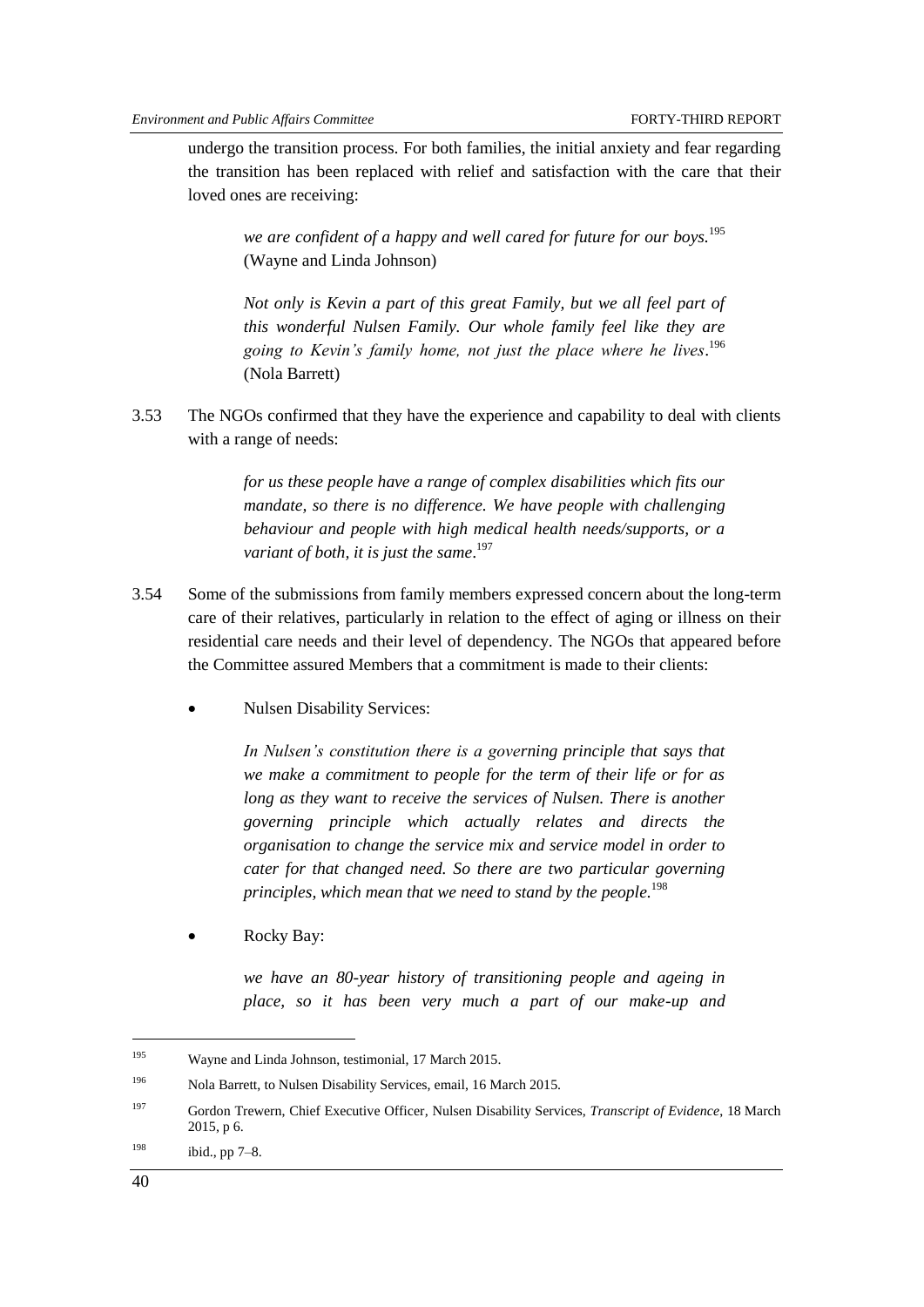*particularly where for probably 25 or 30 years we were the go-to charity for neuromuscular and neurological conditions where degeneration and premature death is very likely.*<sup>199</sup>

Activ Foundation:

*We have not abandoned anybody in our 63 years, and we would not do that.*<sup>200</sup>

3.55 The Committee concluded its inquiries on 6 May 2015.

#### **Petition 57—Gorgon project**

3.56 This petition was tabled by Hon Kate Doust MLC and contained 4790 signatures. The petition requested that the Legislative Council investigate and report on the performance of Chevron and its contractors in complying with clause 15 of the Gorgon Gas Processing and Infrastructure Project Agreement:

> *which requires Australian labour and local suppliers to be given preference in the construction and operation of the Gorgon project.*<sup>201</sup>

- 3.57 The Committee received responses to the petition from the Premier and the Minister for Commerce and obtained information about the Gorgon Local Content Steering Committee from the Department of State Development (DSD).
- 3.58 The Premier explained that the DSD is responsible for ensuring Gorgon Joint Venturers comply with their obligations under the terms of the project agreement:

*The primary mechanism by which the Department monitors the GJV's*  [Gorgon Joint Venturers] *compliance is an assessment of the Clause 15(3) Quarterly Local Reports and the Gorgon Australian Industry Participation Annual Summary Report, in conjunction with the Gorgon Local Content Steering Committee (GLCSC).*

*The reports are evaluated against the GJV's commitments in their development proposals under the Agreement.* 202

3.59 The Premier's response also addresses the concerns expressed about a lack of transparency in reporting details of local content:

<sup>199</sup> Michael Tait, Chief Executive Officer*,* Rocky Bay, *Transcript of Evidence*, 18 March 2015, p 8.

<sup>200</sup> Tony Vis, Chief Executive Officer, Active Foundation, *Transcript of Evidence*, 18 March 2015, p 8.

<sup>201</sup> Tabled Paper 1836, Legislative Council, 10 September 2014.

<sup>&</sup>lt;sup>202</sup> Hon Colin Barnett MLA, Premier and Minister for State Development, letter, 17 November 2015, Enclosure, p 1.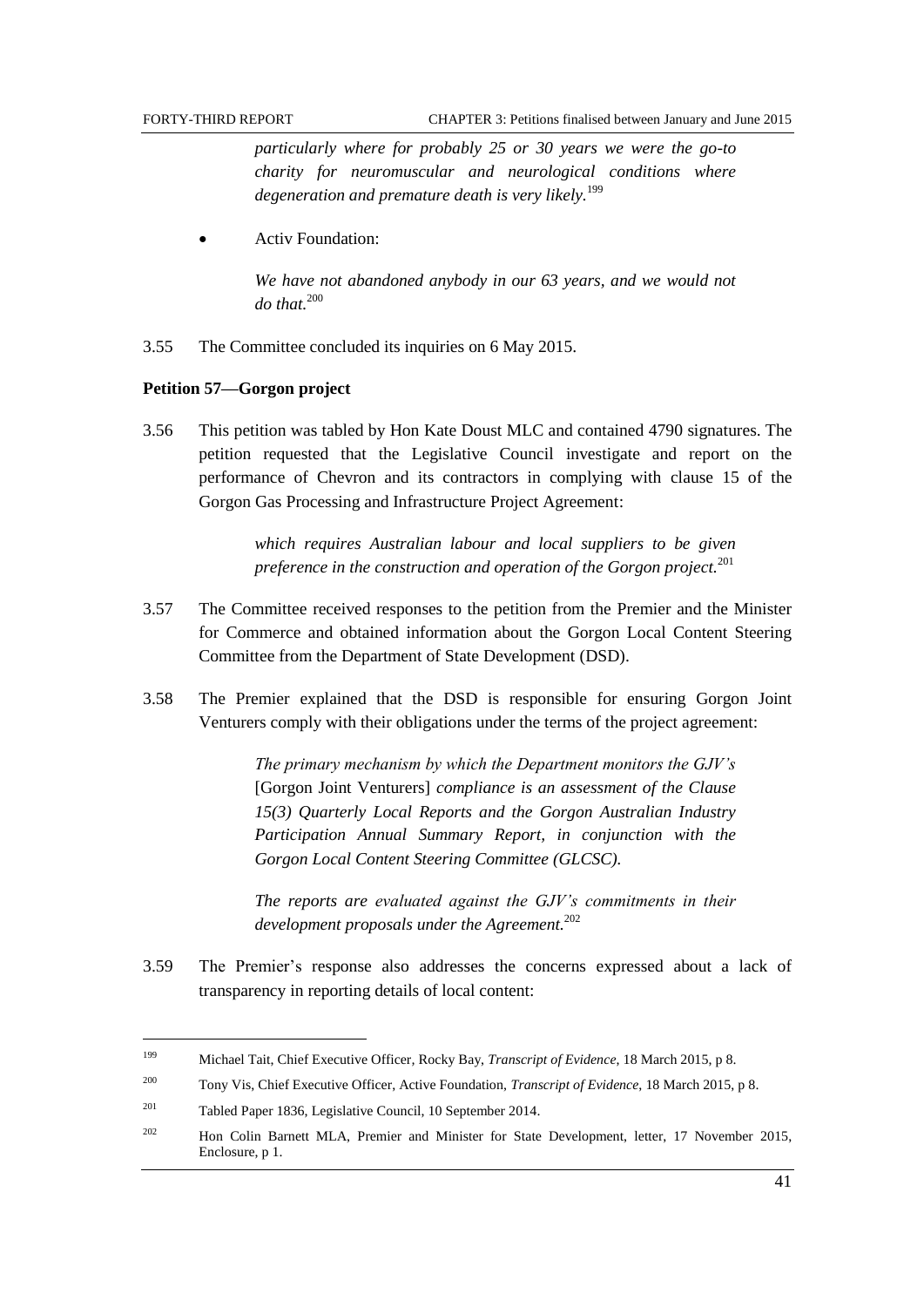*Business information exchanged between Government and industry in respect to State Agreement matters has traditionally been dealt with confidentially as it contains current commercial data.*

*The GLCSC operates under a* [sic] *Terms of Reference negotiated with the GJV to ensure the confidentiality of the local content reports and the information provided during meetings. The information includes costings of contracts awarded and forecasts for procurement and contract requirements, for the purpose of confirming the GJV's compliance with the clause 15 requirements.*<sup>203</sup>

3.60 Quarterly Local Reports are reviewed by the DOC and aggregate data from these reports are tabled in Parliament by the Minister for Commerce on a six-monthly basis. Primarily, these Quarterly Local Reports assist the DOC in monitoring trends in the construction and operation of projects and benchmarking local content for particular commodity sectors.<sup>204</sup> The Premier further explained that:

> *The criteria used by DoC for determining the proportion of local content is consistent with the Australian Industry Participation National Framework. Companies or businesses holding an ACN or ABN are Australian companies and the work that they undertake and the people that they employ within Western Australia constitute local content.*

> *Additionally, the fabrication of steel products by local manufacturing businesses using imported steel may also be considered local content.*<sup>205</sup>

- 3.61 Finally, the Premier's advice to the Committee was that the Gorgon Joint Venturers are in compliance with their clause 15 obligations.<sup>206</sup>
- 3.62 The Minister for Commerce stated that the DOC and the DSD:

*have been extremely active in their advocacy of the importance of supporting local industry in onshore based LNG processing projects like Gorgon and Wheatstone.*<sup>207</sup>

3.63 The Committee finalised its inquiries on 25 March 2015. However, the Committee provided the Auditor General with a copy of the petition, submissions and government

 $^{205}$  ibid., p 3.

-

<sup>203</sup> ibid., p 3.

 $204$  ibid., p 2.

 $^{206}$  ibid., p 4.

<sup>&</sup>lt;sup>207</sup> Hon Michael Mischin MLC, Minister for Commerce, letter, 11 November 2015, p 3.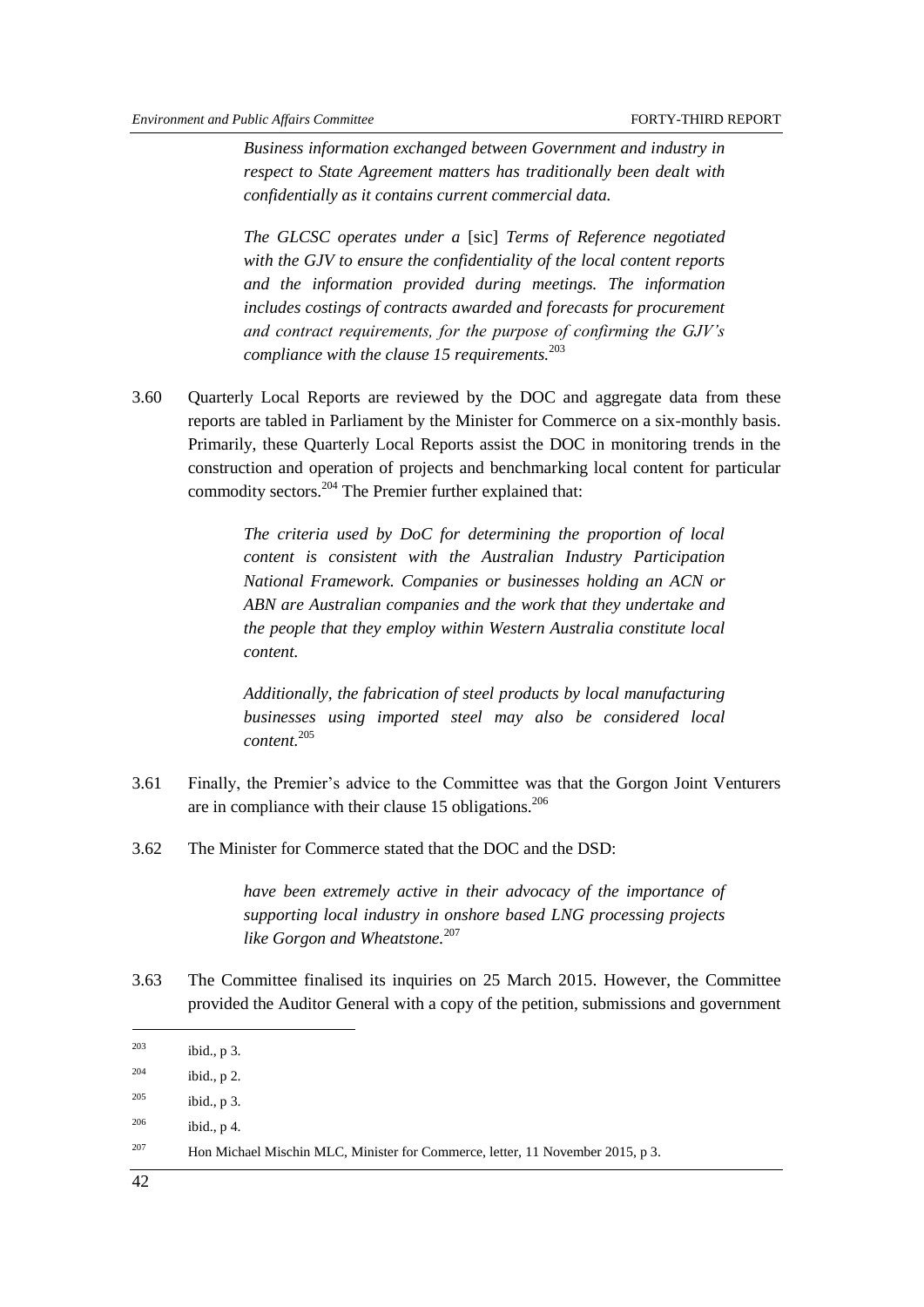responses on the basis that the adequacy of government reporting and monitoring of compliance with the local content requirements of State Agreements may warrant further investigation by his office.

## **Petition 61—Housing conditions Warralong community**

- 3.64 This petition was tabled by Hon Stephen Dawson MLC and contained 51 signatures.<sup>208</sup> The petition requested that the Legislative Council support the provision of urgent government assistance and attention in rectifying the housing conditions at the Warralong Community. More specifically, the petitioners sought a working relationship between the Department of Housing, via a dedicated officer, and the Warralong Community Committee in addressing the following issues:
	- failure to provide a clean and safe living environment for community residents
	- overcrowding of occupancy in each house
	- basic housing maintenance issues
	- the lack of regular tenancy housekeeping development sessions
	- the absence of general weekly rubbish removal and clean up of community before cyclone season
	- lack of planning to expand the community.
- 3.65 The principal petitioner, Mr Kevin Fred, Chairperson of the Karntimarta Aboriginal Corporation, submitted that residents in the community are concerned that:

*a number of agencies are getting funding to provide services at Warralong that…*[they]*…don't believe are being delivered.*<sup>209</sup>

- 3.66 The Committee received responses to the petition from the Ministers for Aboriginal Affairs and Housing. The Minister for Housing advised that the Department of Housing (DOH) is satisfied that Pilbara Meta Maya, which is contracted by the DOH to provide housing management and tenancy support services to 11 of the 16 properties in the community, is meeting its contractual responsibilities and obligations.<sup>210</sup>
- 3.67 The Minister outlined the action taken by the DOH to address residents' concerns since the petition was tabled in the Parliament:

<sup>208</sup> Tabled Paper 1996, Legislative Council, 24 September 2014.

<sup>209</sup> Submission from Kevin Fred, principal petitioner, 30 October 2014, p1.

<sup>&</sup>lt;sup>210</sup> Hon Colin Holt MLC, Minister for Housing, letter, 24 March 2015, p 1.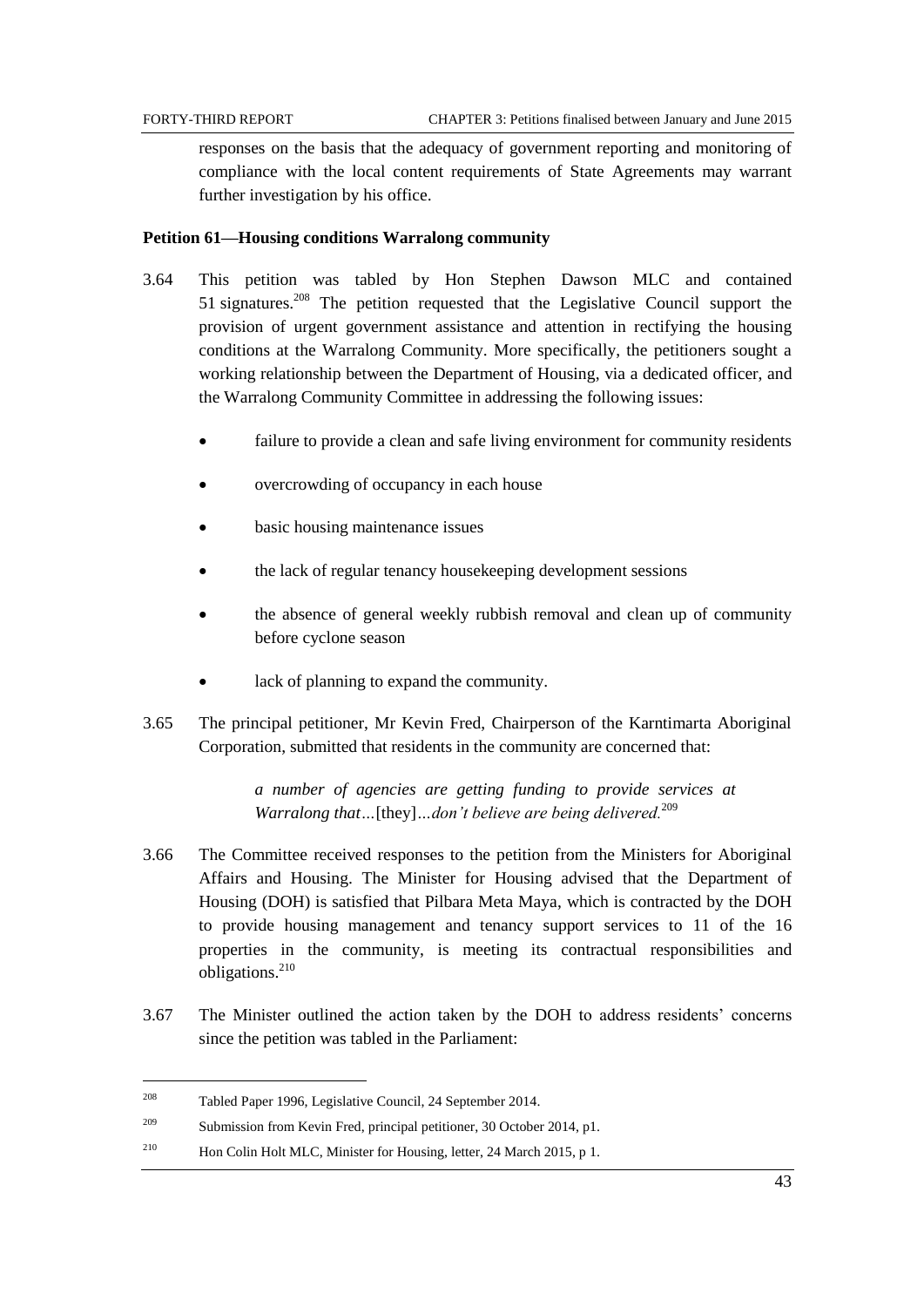*The Department of Housing and PMM have met with the Warralong community on several occasions since the protest day* [20 September 2014]*. All of their basic housing concerns are being addressed and an undertaking was given by the Department to continue consultation with the community.*<sup>211</sup>

- 3.68 Pilbara Meta Maya is also currently funded by the Commonwealth Government to deliver municipal and essential services, including a fortnightly rubbish collection. The Minister for Housing advised that Pilbara Meta Maya is exceeding its contractual obligations in this regard.<sup>212</sup> However, Pilbara Meta Maya has reported to the Department of Aboriginal Affairs (DAA) that it has experienced difficulties in obtaining cooperation from members of the community in relation to arranging pre-cyclone clean-ups. $^{213}$
- 3.69 With respect to overcrowding and the expansion of the community, the Committee was advised that there are no plans for additional houses to be built in 2015–2016. However, any future investment in remote communities across Western Australia will involve consultation with their residents. Such consultation was due to commence in the months after the Minister for Housing's letter. 214
- 3.70 The petition was finalised on 6 May 2015.

## **Petition 63—Police taskforce Port Hedland**

- 3.71 This petition was tabled on 14 October 2014 by Hon Stephen Dawson MLC and contained 644 signatures. The petition requested that the Legislative Council support the assignment of a special police taskforce to Port Hedland to investigate claims of recently increased criminal activity and antisocial behaviour in the town, with a particular emphasis on drug-related crime.<sup>215</sup>
- 3.72 The principal petitioner, Mr Christopher Turland, advised that the petition had been arranged in response to the ‗*public outcry'* on social media against crimes in the area and consistent newspaper reports about drug-related crime.<sup>216</sup>
- 3.73 The Minister for Police informed the Committee that extra police resources had been provided to Port Hedland to tackle the increase in crime, and ongoing police operations are targeting the sale and use of drugs. At the time, the Minister considered

 $211$  ibid.

<sup>&</sup>lt;sup>212</sup> ibid., p 2.

<sup>213</sup> Hon Peter Collier MLC, Minister for Aboriginal Affairs, letter, 13 January 2015, p 1.

<sup>&</sup>lt;sup>214</sup> Hon Colin Holt MLC, Minister for Housing, letter, 24 March 2015, p 2.

<sup>215</sup> Tabled Paper 2110, Legislative Council, 14 October 2014.

<sup>216</sup> Submission from Christopher Turland, principal petitioner, 6 November 2014, p1.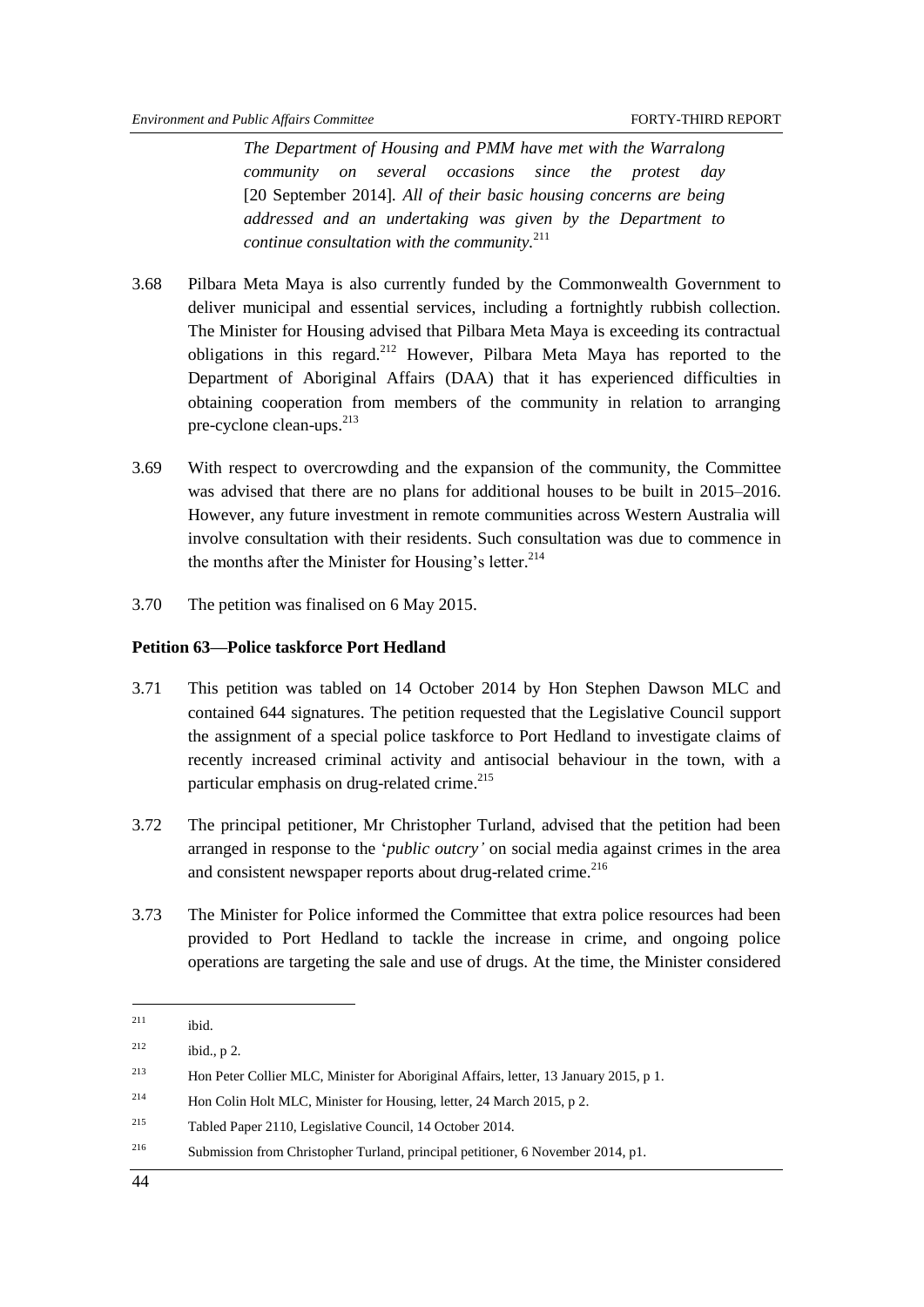that a police taskforce was unnecessary. The Minister also advised that a senior police officer had contacted Mr Turland to discuss his concerns and brief him on the police response to these issues. $217$ 

3.74 The Committee concluded its inquiries into the petition on 16 February 2015.

## **Petition 64—Canal estate developments**

- 3.75 This petition, tabled by Hon Lynn MacLaren MLC, contained 460 signatures.<sup>218</sup> The petition opposed the construction of proposed canal estate developments at Point Peron and Ocean Reef on the basis of environmental risks, ‗*inevitable*' damage from extreme weather events, insurance difficulties for nearby property owners and economic costs. The petitioners requested that the Legislative Council:
	- legislate to ban canal estate developments in Western Australia in line with New South Wales and Victoria
	- recommend that the State Government ensure the construction of marinas to address any shortfall in boat pens.
- 3.76 The petition related specifically to the proposed development of the Mangles Bay Marina in Rockingham and the redevelopment of the Ocean Reef Marina. In addition to a submission from the principal petitioner, Ms Leisha Jack, the Committee received supportive submissions from five members of the public.
- 3.77 The Committee noted that both developments are subject to planning and environmental assessment processes, which are outlined in detail in the government responses to the petition from the Ministers for Environment, Transport and Planning and the Cities of Joondalup and Rockingham. In addition, the WAPC's *Development Control Policy 1.8: Canal Estates and Artificial Waterway Developments* provides a framework for assessing and managing the impacts of these types of developments on the marine and coastal environments.
- 3.78 In relation to the Ocean Reef Marina redevelopment, the government responses noted that the proposal is not considered to be a canal estate.<sup>219</sup> Importantly, the assessment and approval processes, which include public consultation, were not yet complete. The City of Joondalup submitted that, consistent with the petition's second request, the

<sup>217</sup> Hon Liza Harvey MLA, Minister for Police, letter, 31 December 2014.

<sup>218</sup> Tabled Paper 2111, Legislative Council, 14 October 2014.

<sup>&</sup>lt;sup>219</sup> Garry Hunt, Chief Executive Officer, City of Joondalup, letter, 9 December 2014, p 2, Hon Dean Nalder MLA, Minister for Transport, letter, 23 December 2014, p 1 and Hon John Day MLA, Minister for Planning, letter, 11 December 2014, p 1.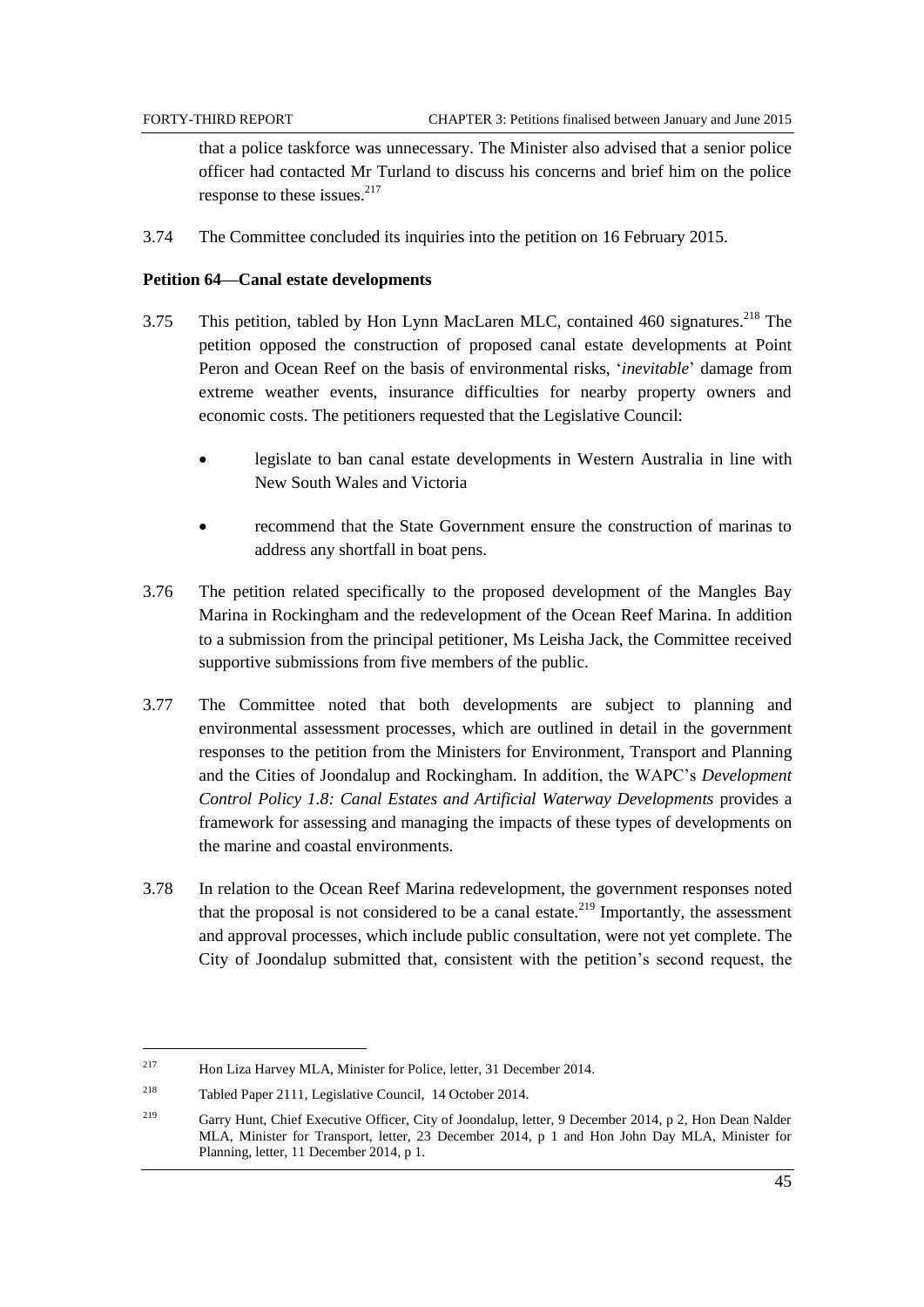completion of the Ocean Reef Marina will assist the State Government in delivering a long-term supply of boat pens.<sup>220</sup>

3.79 With respect to the proposed Mangles Bay Marina, the EPA had completed its environmental impact assessment and submitted its recommendations to the Minister for Environment. In giving environmental approval for the proposal, the Minister advised that he had ‗*strengthened*' some of the conditions recommended by the  $EPA<sup>221</sup>$  The Committee noted that the City of Rockingham's response to the petition addressed Ms Jack's concern about the burden of canal developments on local government, <sup>222</sup> as follows:

> *Until (and if) the City is satisfied that the management of the marina will not expose the City to inappropriate financial risk, and all the elements of the management are fully understood, it will not enter into the requisite Deed of Agreement* [with the proponent]*. The City has stated its position to the proponent.*<sup>223</sup>

- 3.80 The Minister for Planning explained that both developments require a major amendment to the MRS. Such amendments include a statutory consultation period in which the public may make comment and the amendments will also be considered by the Parliament. $224$
- 3.81 The Committee finalised its consideration of this petition on 16 February 2015.

#### **Petition 65—Metropolitan local councils**

3.82 This petition was tabled on 16 October 2014 by Hon Simon O'Brien MLC and contained 1751 signatures. The petition requested that the Legislative Council urgently instigate an inquiry into the proposal to:

> *abolish and completely restructure the existing, well founded community-based system of local government in the Perth Metropolitan area.* 225

3.83 The principal petitioner, Professor Martyn Webb, submitted that any local government reform should have been implemented through a bill, thereby allowing the Parliament an opportunity to debate the proposal. The planned reforms should only have been put

<sup>&</sup>lt;sup>220</sup> Garry Hunt, Chief Executive Officer, City of Joondalup, letter, 9 December 2014, p 3.

<sup>&</sup>lt;sup>221</sup> Hon Albert Jacob MLA, Minister for Environment, letter, 17 December 2014, p 1.

<sup>222</sup> Submission from Leisha Jack, principal petitioner, 14 November 2014, p 1.

<sup>223</sup> Andrew Hammond, Chief Executive Officer, City of Rockingham, letter, 3 December 2014, p 1.

<sup>&</sup>lt;sup>224</sup> Garry Hunt, Chief Executive Officer, City of Joondalup, letter, 9 December 2014, p 2.

<sup>225</sup> Tabled Paper 2162, Legislative Council, 16 October 2014.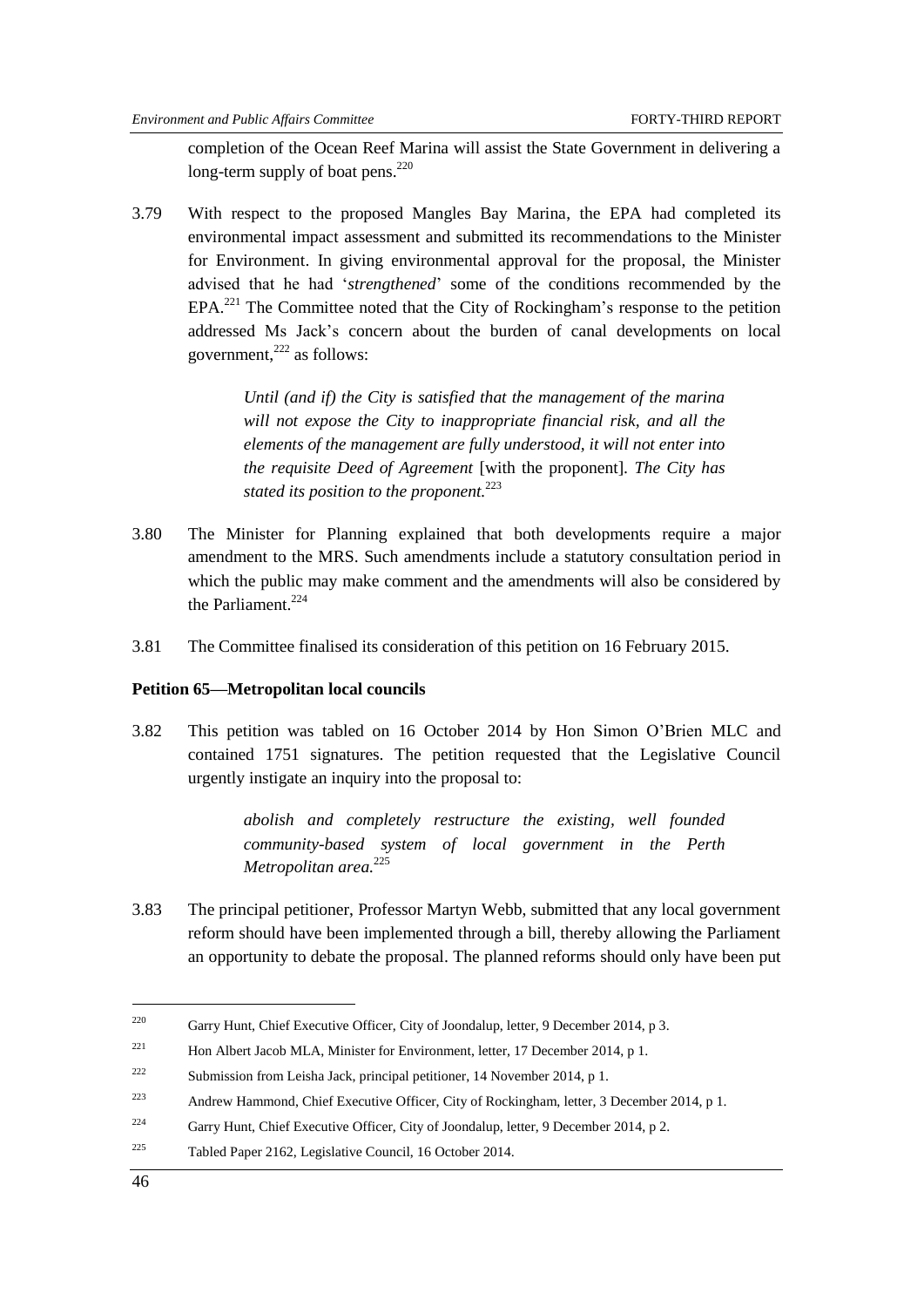forth after sufficient public consultation and research, including evaluating the current local government system and comparing it to those in other jurisdictions.<sup>226</sup>

- 3.84 The Minister for Local Government advised the Committee of:
	- the ‗*extensive and detailed studies'* which have been conducted on this issue over many years—in particular, and most recently, the independent Local Government Advisory Board's Metropolitan Local Government District Inquiries;<sup>227</sup> and
	- the Supreme Court's 25 November 2014 dismissal of two challenges to the legality of the local government reform process. $228$
- 3.85 Soon after considering the Minister's response, the Committee became aware that the Government had put its plans for local government reform on hold and boundary adjustments would only proceed with the support of the affected councils. Any Governor's orders for mergers which are not supported would be revoked.<sup>229</sup> In light of these developments, the Committee resolved to conclude its inquiries into this matter and finalise the petition on 25 February 2015.

#### **Petition 66—Lamp Inc**

3.86 This petition, tabled by Hon Adele Farina MLC, contained 1029 signatures and requested that the Legislative Council support the continuation of government funding for Lamp Inc, a:

> *provider of high quality support services to people with mental illness, their families and carers in the lower South West, including early intervention and preventative programs.* 230

- 3.87 The petitioners also requested an inquiry into the impact of:
	- $\bullet$  the removal of *'block funding*<sup>231</sup> for not-for-profit service providers, their clients and the community

 $\overline{a}$ 

<sup>226</sup> Submission from Professor Martyn Webb, principal petitioner, 18 November 2014, pp 1 and 2.

<sup>&</sup>lt;sup>227</sup> Hon Tony Simpson MLA, Minister for Local Government, letter, 18 December 2014, p 2.

 $228$  ibid.

<sup>229</sup> Hon Colin Barnett MLA, Premier, and Hon Tony Simpson MLA, Minister for Local Government, *Media Statement: Future of LG reform now rests with councils*, 17 February 2015.

<sup>230</sup> Tabled Paper 2163, Legislative Council, 16 October 2014.

<sup>231</sup> Defined as: ‗*where a government or contracted service provider is funded to provide a defined disability support type to a defined number of people or as many people as they can'*: Australian Government, Department of Families, Housing, Community Services and Indigenous Affairs, *Occasional Paper No. 29: Effectiveness of individual funding approaches for disability support*, 2010, p 7.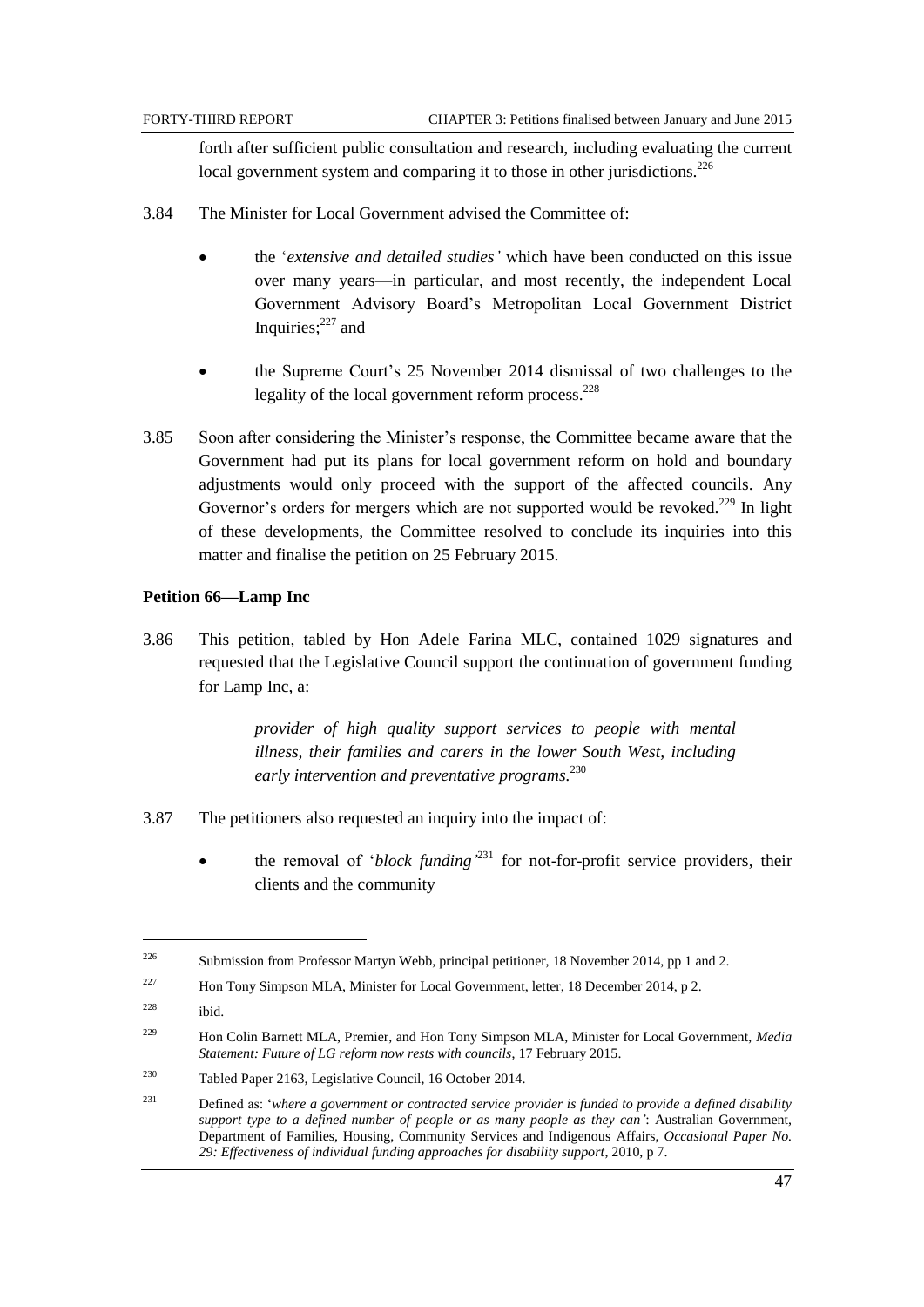- the current implementation of the National Disability Insurance Scheme on the long-term sustainability of not-for-profit mental health service providers.
- 3.88 The principal petitioner, Ms Lorrae Loud, Chief Executive Officer of Lamp Inc, advised the Committee that the organisation's Commonwealth funding was being reduced and its sources of government funding were changing.
- 3.89 After Lamp Inc was included in the National Disability Insurance Scheme 'My Way' trial,<sup>232</sup> it was told that its Commonwealth Department of Social Services block funding would cease after December 2014:

*In real terms this equates to the closure of the entire Warren-Blackwood Centre/services, one third of the Augusta/Margaret River services and the entire Youth and Indigenous Youth and Family Connect programs.*<sup>233</sup>

- 3.90 Lamp Inc informed the Committee that the Indigenous Youth and Family Connect Program, along with the Youth in School and Community Outreach Program, was one of the services in highest demand.<sup>234</sup>
- 3.91 In addition, Lamp Inc understood that the majority of people with a mental illness, and their families, who currently engage and receive services from government-funded organisations are not eligible for the National Disability Insurance Scheme. If the government block funding for these organisations ceased, these people would have few, or no alternative, options for accessing mental health services.<sup>235</sup>
- 3.92 Hon Adele Farina advised the Committee that the funding model for the National Disability Insurance Scheme is shifting from block funding to individualised, client-based funding. The Member cited statistics showing that relatively few people with a mental illness will be eligible for scheme funding. This means that more and more people with a mental illness will require assistance from block-funded service providers if the scheme continues to shift to an individualised funding model. However, the Member argued that a simultaneous fall in the level of block funding in this industry will result in a dramatic overall reduction in publicly-funded mental health services. 236

<sup>232</sup> Australian Government, Disability Services Commission, *My Way – the history*. Available at: [http://www.disability.wa.gov.au/wa-ndis-my-way/wa-ndis-my-way/my-way--the-history/.](http://www.disability.wa.gov.au/wa-ndis-my-way/wa-ndis-my-way/my-way--the-history/)  Viewed 20 October 2015.

<sup>233</sup> Submission from Lamp Inc, 12 November 2014, p 2.

 $^{234}$  ibid., p 1.

 $2^{35}$  ibid., p 2.

<sup>&</sup>lt;sup>236</sup> Submission from Hon Adele Farina MLC, tabling Member, undated, p 2.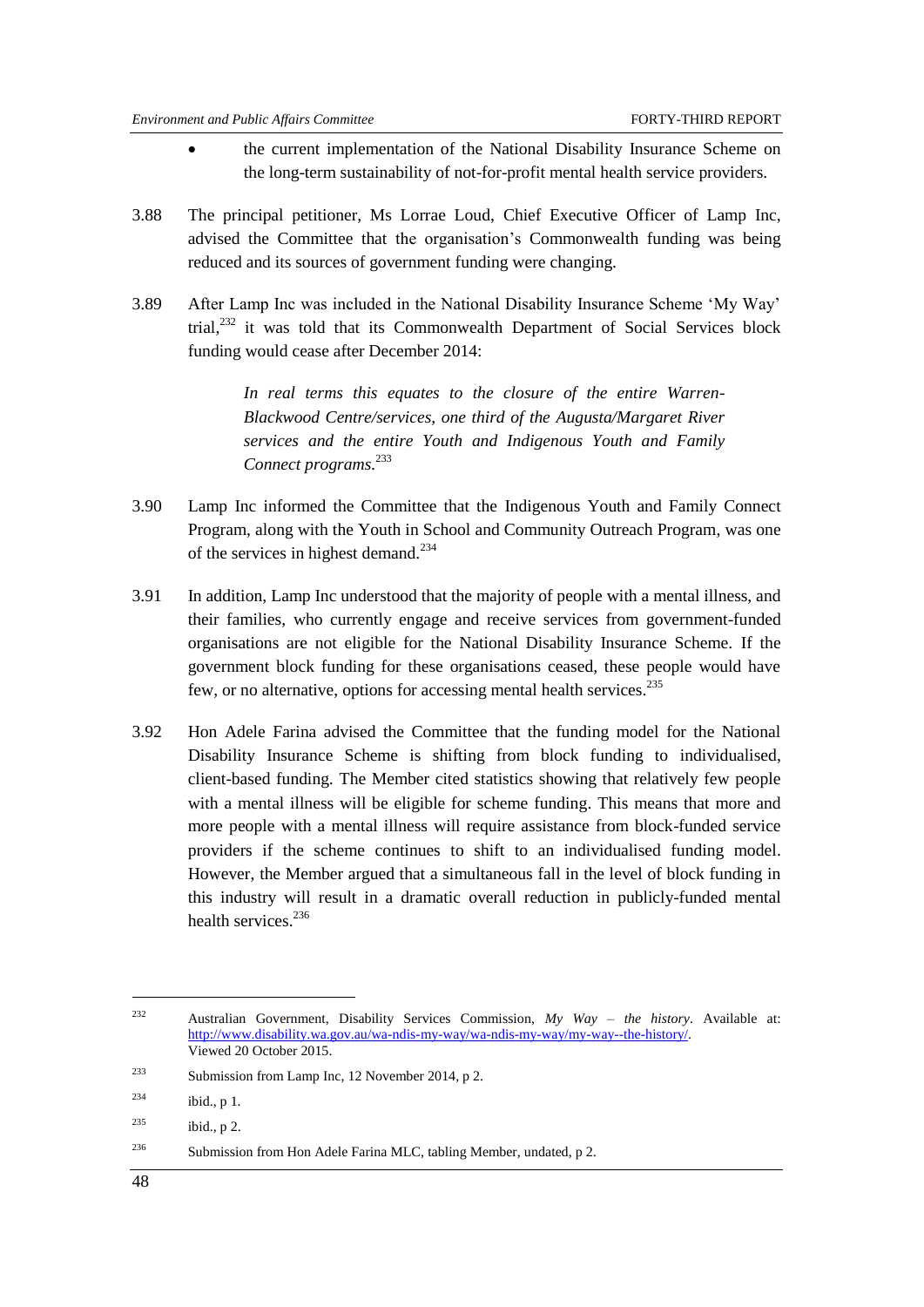3.93 In relation to a National Disability Insurance Scheme ‗My Way' trial in the lower south west, Hon Adele Farina informed the Committee that:

> *less than 2% of trial participants are seeking mental health services. If funding is only delivered on a per client basis, the number of participants is not enough to sustain even one mental health service provider. Without block funding to complement the client focussed funding model, many services will cease to exist.*

> *Longer running NDIS trials elsewhere in the country show the number of eligible participants with a mental health illness is unlikely to ever reach a critical mass that is adequate to support the ongoing sustainability of mental health services without additional block funding.*<sup>237</sup>

3.94 The Minister for Mental Health explained that the State Government continues to fund mental health services in the South West and provided details of the funding given to Lamp Inc until June  $2016$ <sup>238</sup> The Minister also addressed the broader issues of Commonwealth block funding and the National Disability Insurance Scheme, saying that:

> *It would also be premature to inquire into the short or long term impact of cashing out mental health programs to fund the NDIS, as it is unclear which, if any, of the Commonwealth-funded programs will be cashed out in Western Australia in 2015/16.*<sup>239</sup>

3.95 The petition was finalised on 16 February 2015.

## **Petition 67—Kwinana bushland**

- 3.96 This petition was tabled on 23 October 2014 by Hon Lynn MacLaren MLC and contained 373 signatures. The petition requested that the Legislative Council recommend to the Government that residential development on bushland surrounded by Gilmore, Challenger and Meares Avenues and Wellard Road, Kwinana, be ceased and for this bushland to be declared a nature reserve. 240
- 3.97 The Committee did not receive a supporting submission and the petition was finalised on 16 February 2015.

<sup>237</sup> ibid.

<sup>238</sup> Hon Helen Morton MLC, Minister for Mental Health, letter, 14 January 2015, Enclosure, p 1.

 $239$  ibid., p 2.

<sup>240</sup> Tabled Paper 2194, Legislative Council, 23 October 2015.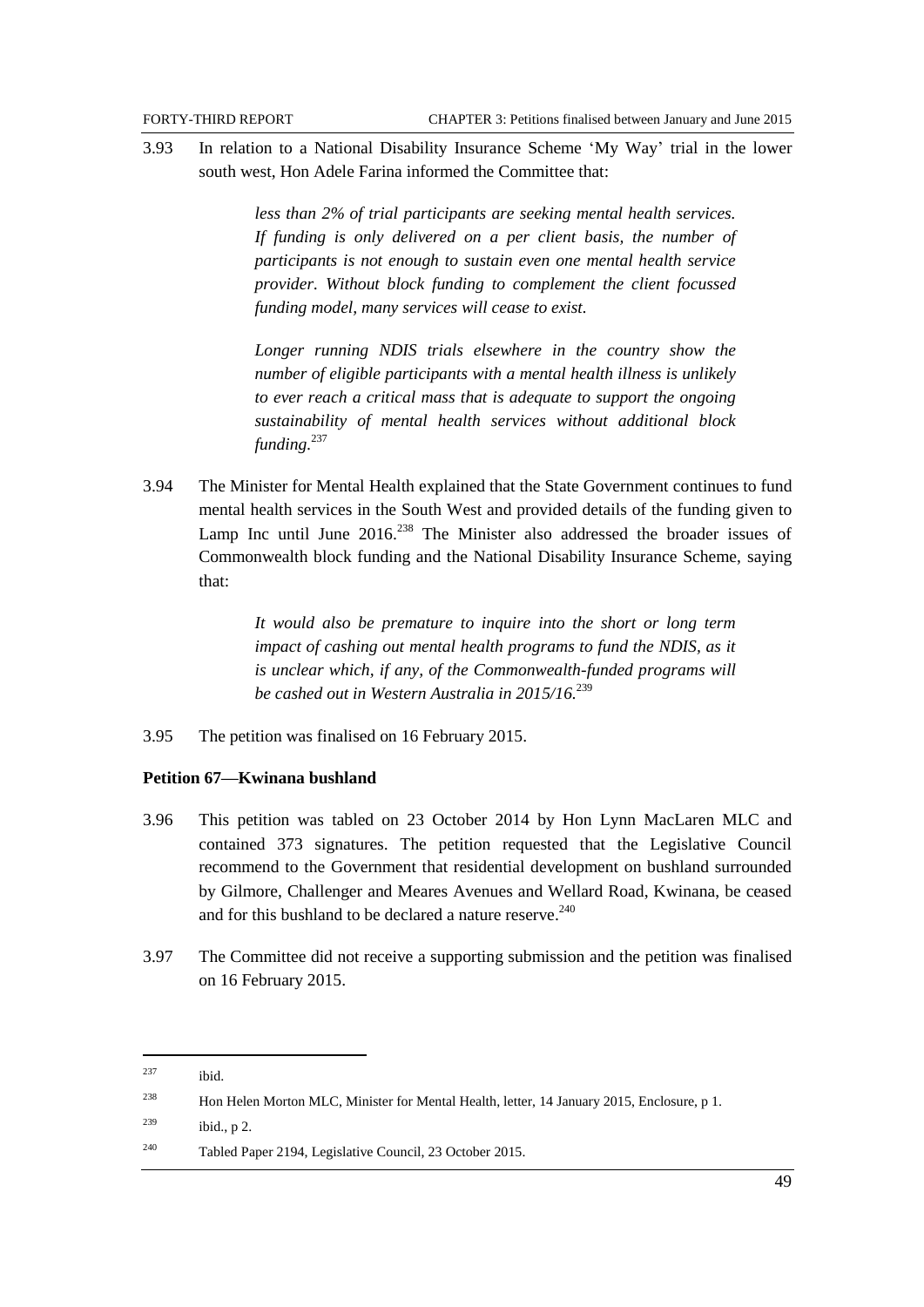## **Petition 68—Royal Association of Justices of WA (Inc)**

- 3.98 This petition, tabled by Hon Ljiljanna Ravlich MLC, contained 1813 signatures. It requested that the Legislative Council recommend that the State Government reinstate the financial support which had been given to the Royal Association of Justices of WA (RAJWA).<sup>241</sup>
- 3.99 The RAJWA submitted that it requires annual funding of \$50 000 to maintain an adequate level of support and training for its members.<sup>242</sup> It is one of the voluntary membership associations available to Justices of the Peace (JP) in Western Australia, assisting its members with:

*the performance of their important and highly regarded voluntary community service. This is achieved by the provision of ongoing education and professional development…and support at individual, local and collegiate levels.*<sup>243</sup>

- 3.100 A JP is a voluntary and statutory position. Holders of the position can perform court and/or judicial functions (such as presiding in court and bail applications) and community functions (for example, issuing search warrants and witnessing documents such as affidavits and statutory declarations). $244$
- 3.101 The Attorney General advised the Committee that the Department of the Attorney General (DOTAG) is the agency responsible, through its Justice of the Peace Branch, for the appointment and coordination of the training of JPs throughout the State.<sup>245</sup> In response to the 2009 State Coroner's inquest into the death of Mr Ward, the DOTAG has improved its provision of training to JPs, particularly those who perform judicial and/or court functions:

*Formal training delivered to JPs across the State is now managed by a JP Training Committee. Its role is to identify and communicate JP training needs and to facilitate and monitor the effective delivery of JP training in WA. The committee is comprised of the Deputy Chief Magistrate, JP Branch staff, DotAG senior managers, Central Institute of Technology (CIT), a representative from RAJWA and a JP from a country location.*<sup>246</sup>

<sup>241</sup> Tabled Paper 2250, Legislative Council, 18 November 2014.

<sup>&</sup>lt;sup>242</sup> Submission from the Royal Association of Justices of Western Australia (Inc), 9 December 2014, p 2.

<sup>243</sup> ibid., p 1.

<sup>244</sup> Hon Michael Mischin MLC, Attorney General, letter, 1 April 2015, p 1.

<sup>245</sup> ibid.

 $246$  ibid., p 2.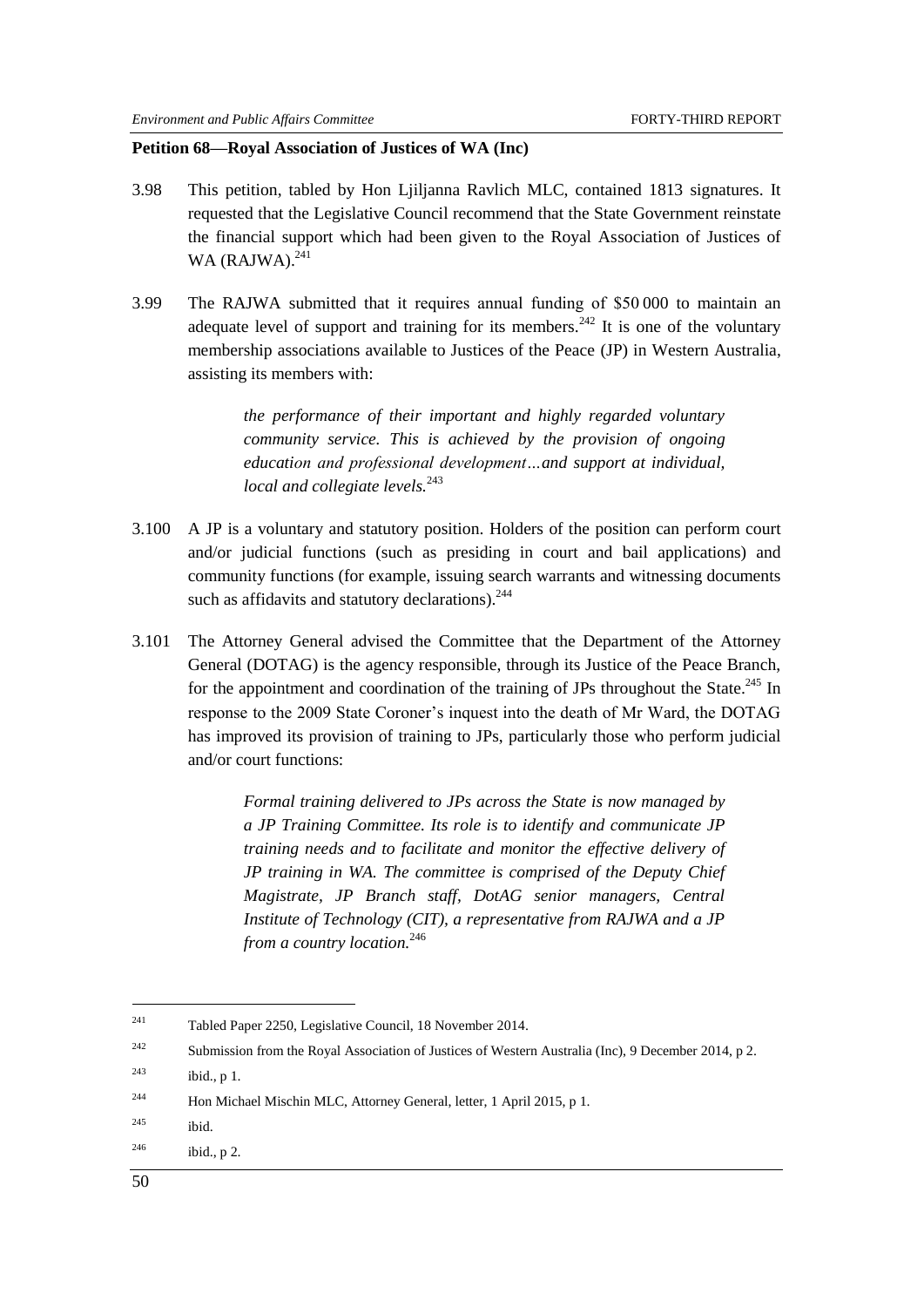3.102 The Attorney General detailed the types of JP training provided by the DOTAG, noting that the department's website is the ‗*central source of relevant and accurate*  information and training material for JPs.<sup>247</sup> In November 2014, the Auditor General reported that:

> *Comprehensive training is provided to all applicants before they are appointed as a JP and JPs presiding in Court are trained annually.*  $[Commitee$  emphasis $]^{248}$

3.103 However, while all existing JPs are provided with the opportunity to receive training, JPs performing community functions are not required to receive ongoing training after they are appointed. In fact:

> *a random sample of 100 JPs found that 58 had not done any voluntary training in the past three years.*<sup>249</sup>

- 3.104 The Attorney General advised that a DOTAG project had been established to implement those recommendations of the Auditor General's report which have been endorsed by the State Government.<sup>250</sup>
- 3.105 While the RAJWA receives government support for accommodation, communications and facilities, the Attorney General explained that, from 2014, the DOTAG:

*will only consider applications for financial support of up to \$10,000 for specific projects that further the training and development outcomes for JPs and that a business case to secure funds should be submitted*. 251

- 3.106 DOTAG advised the RAJWA of this support in February 2014. It was also notified that up to \$10 000 had been provisionally authorised as a contribution to its centenary celebrations in March 2017, subject to the provision of a business case. As at the date of the Attorney General's letter, the RAJWA had not provided that business case.<sup>252</sup>
- 3.107 The Committee finalised the petition on 22 April 2015.

<sup>247</sup> ibid.

<sup>248</sup> Office of the Auditor General Western Australia, Report 21, *Training and Support for Justices of the Peace*, November 2014, p 14.

 $249$  ibid., p 12.

<sup>250</sup> Hon Michael Mischin MLC, Attorney General, letter, 1 April 2015, p 3.

 $^{251}$  ibid., p 4.

 $^{252}$  ibid., p 4.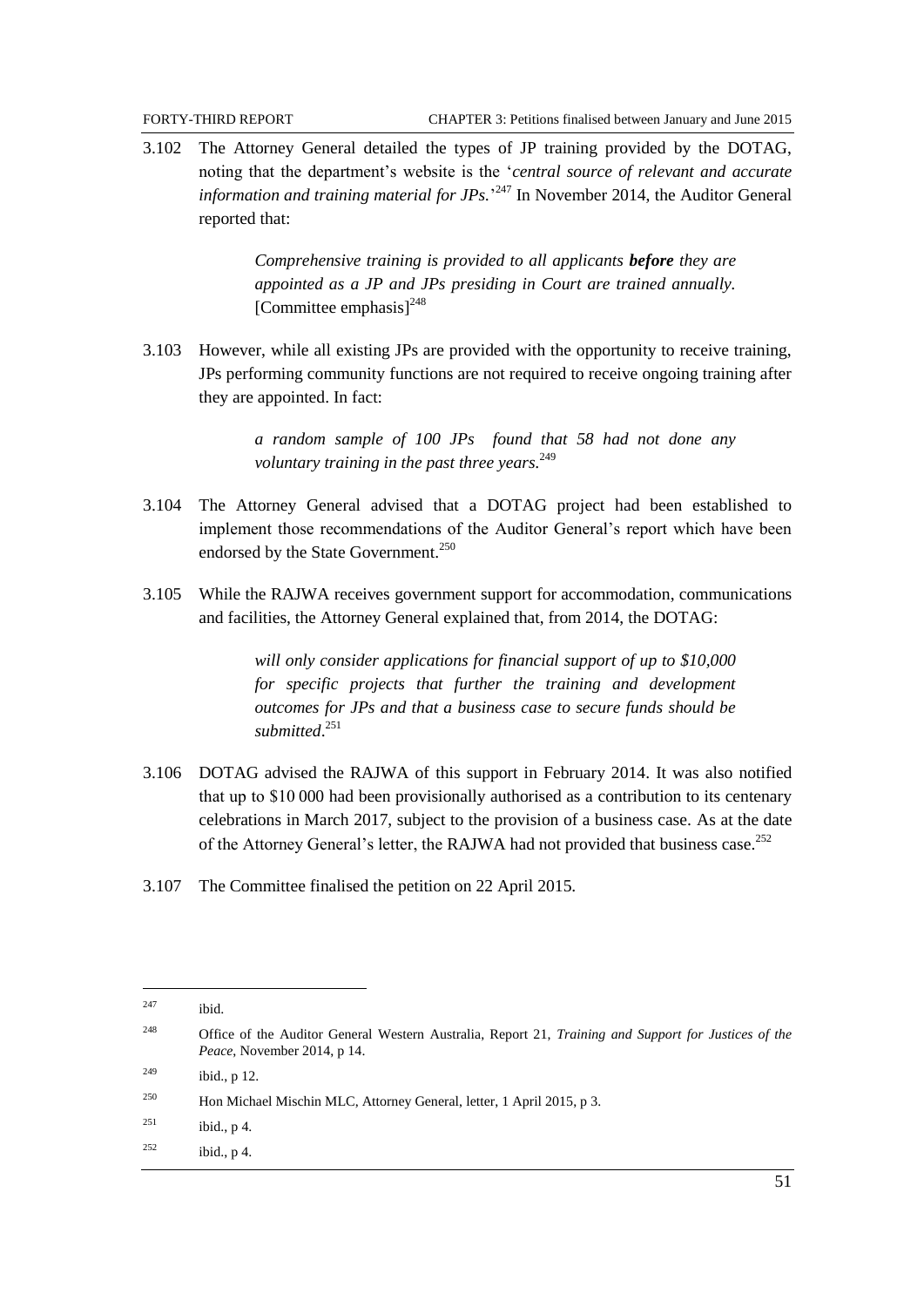#### **Petition 70—WA truck drivers' workplace safety**

- 3.108 This petition was tabled on 25 November 2014 by Hon Kate Doust MLC and contained 1005 signatures. $^{253}$
- 3.109 The petition expressed concern about the number of truck driver deaths per year and called for better working conditions including adequate rest stop facilities on major freight routes. According to the submission from the Transport Workers Union (TWU):

*The number of Truck driver fatalities on roads each year are increasing. I believe that this is an appropriate time to investigate some of the causes behind these truck driver fatalities, such as fatigue, rosters, shift periods, the spacing of rest breaks and access to appropriate rest break facilities, as well as placement of the rest break facilities around the state.*<sup>254</sup>

3.110 The petitioners believe that accidents involving truck drivers should be recorded as workplace accidents (rather than simply a road traffic statistic) and investigated by WorkSafe Western Australia (WorkSafe):

> *Under the present system, there is little capacity for the industry as a whole to determine causes of workers' fatalities, and to identify solutions that may make the work safer, and reduce or prevent driver deaths on the roads.*<sup>255</sup>

3.111 The Minister for Police advised the Committee that when a truck is involved in a traffic accident, WorkSafe is able to request access to the police investigation files to assist its inquiries.<sup>256</sup> Additionally, further assistance from the WA Police is available if required:

> *If Worksafe WA determines that it wishes to increase investigations into fatal and serious truck collisions that occur on roads then WA Police will work with them to facilitate a mechanism to notify the regulator when an investigation is being conducted that may meet their criteria*. 257

<sup>254</sup> Submission from Tim Dawson, Secretary, Transport Workers Union of Australia, 22 December 2014, p 1.

 $257$  ibid.

<sup>253</sup> Tabled Paper 2303, Legislative Council, 25 November 2014.

 $255$  ibid., p 2.

<sup>256</sup> Hon Liza Harvey MLA, Minister for Police, letter, 20 March 2015, p 1.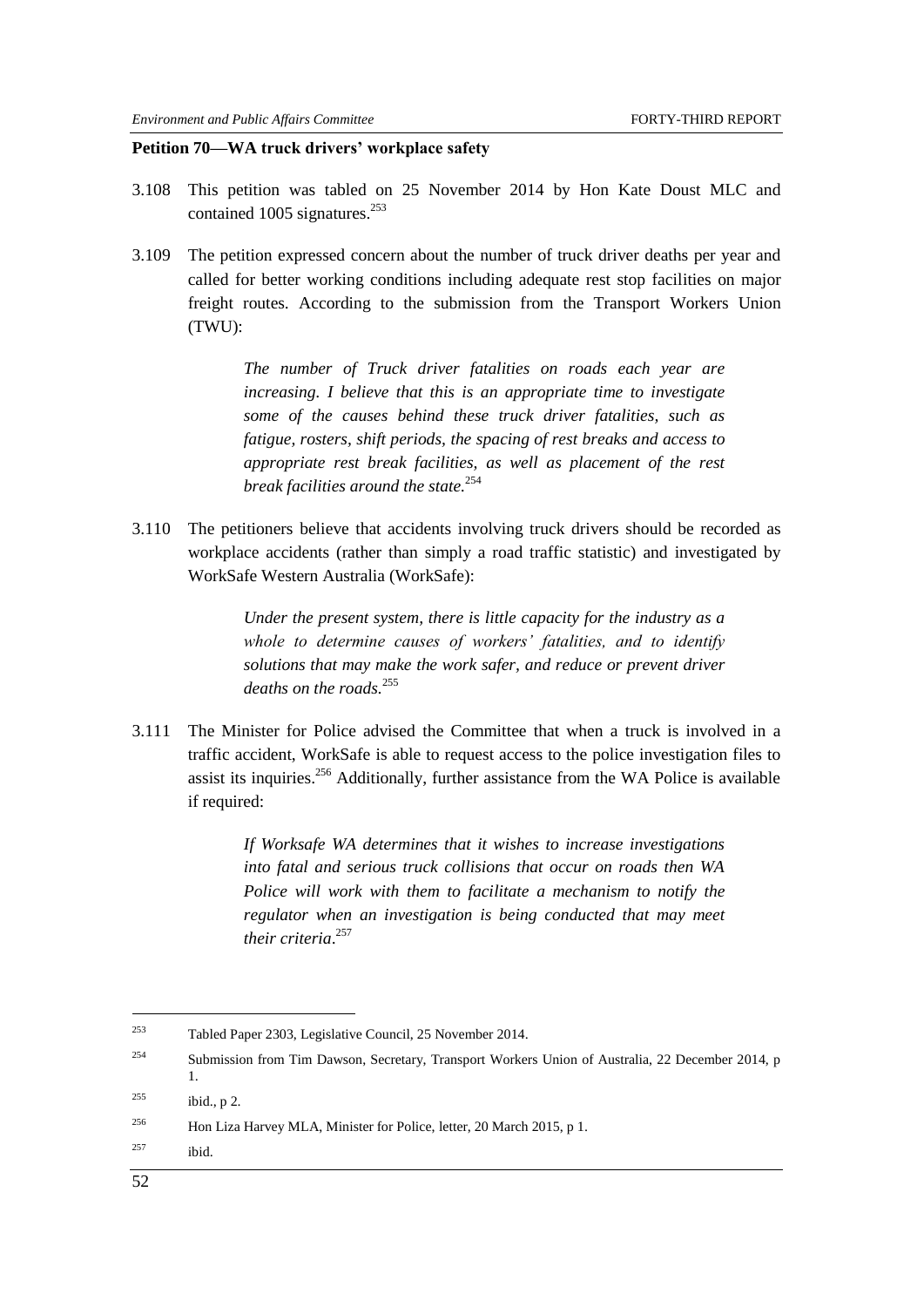3.112 The Minister for Commerce explained that truck driver fatalities are not recorded as workplace deaths because they may be the result of factors beyond the employer's control:

> *Making improvements to a public road or modifying the behaviour of other road users are outside an employer's control—it is not practicable for an employer to implement control measures for matters of public safety. If a control measure is not practicable, an employer cannot be held accountable for failing to implement it and WorkSafe has no statutory power to take action against them*. 258

3.113 The inclusion of all road statistics in workplace statistics would also have unhelpful consequences:

> *The inclusion of all on-duty injuries or deaths of truck drivers as work-related would inflate the statistics for work-related deaths and injuries when there is no practicable means for workplace participants to address or mitigate the causes. Inflated figures may result in a misallocation of government resources to deal with hazards that lie outside the scope of the OSH Act*. 259

- 3.114 In relation to roadside facilities, the Minister for Transport informed the Committee that under the Heavy Vehicle Safety and Productivity Program, funds are being provided to improve roadside facilities including building new rest stops and upgrading existing ones, and the construction of new layover bays. Main Roads WA is also working with commercial operators to encourage more investment in roadhouse facilities.<sup>260</sup>
- 3.115 The Committee concluded its inquiries into the petition on 6 May 2015.

## **Petition 71—Proposed Wellington Street bus tunnel**

- 3.116 This petition was tabled on 25 November 2015 by Hon Ken Travers MLC and contained 6 signatures. $^{261}$
- 3.117 The petition opposes the construction of the Wellington Street bus tunnel entrance in front of a vehicle entrance to Raine Square. The petitioners claim that the commercial operators in Raine Square will be adversely affected and they request that the Legislative Council recommends to the government that the proposed development application be rejected and other options considered.

<sup>258</sup> Hon Michael Mischin MLC, Minister for Commerce, letter, 16 March 2015, p 1

<sup>&</sup>lt;sup>259</sup> ibid., pp  $1-2$ .

<sup>&</sup>lt;sup>260</sup> Hon Dean Nalder MLA, Minister for Transport, letter, 26 March 2015, pp 1–2.

<sup>261</sup> Tabled Paper 2304, Legislative Council, 25 November 2014.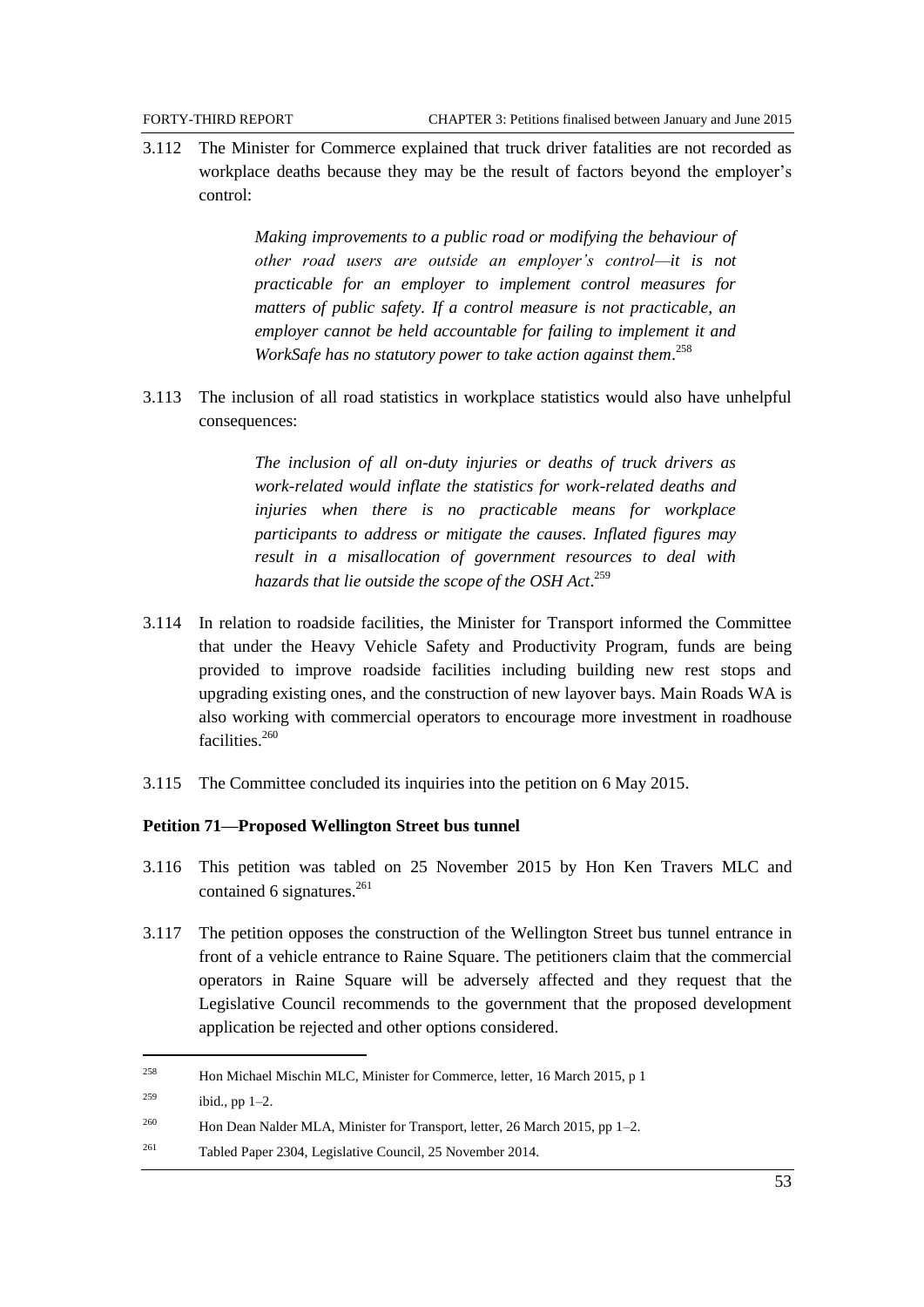- 3.118 The submission from Mr Alf Wilson, the Director of Parkwise public car park, outlines a number of direct and indirect impacts the proposed tunnel entrance will have on business operators, particularly a redirection of traffic through a circuitous loop that will discourage the public from using the Raine Square car park. The petitioners are disappointed that business operators in Raine Square were not consulted about the proposed development.<sup>262</sup>
- 3.119 The Minister for Transport advised that the matter was the subject of legal proceedings brought against the Public Transport Authority by the principal petitioner.
- 3.120 Following consideration of the information obtained, and given the ongoing legal proceedings, the Committee concluded its inquiries into the petition on 6 May 2015.

#### **Petition 73—Regional transport services**

- 3.121 This petition was tabled on 25 November 2014 by Hon Darren West MLC and contained 198 signatures. $263$
- 3.122 The petition opposes the closure of the Tier 3 rail lines and requests the Legislative Council investigate the decision and reinstate all recently withdrawn country transport systems.
- 3.123 The closure of Tier 3 rail lines has been the subject of inquiry by this Committee (Report 26, *Petition No 145—Closure of Tier 3 Rail Lines in the Central Wheatbelt*) and others, including most recently, the Legislative Assembly's Economics and Industry Standing Committee.<sup>264</sup>
- 3.124 The Minister for Transport, Hon Dean Nalder MLA, explained that:

*The operation and investment in the rail network is primarily a commercial matter between Brookfield Rail and its customers. This was the original purpose of leasing the rail network. Tier 3 rail lines could be recommissioned, should demand justify the required investment. However, neither Brookfield rail (Brookfield) nor Cooperative Bulk Handling (CBH) have indicated they are willing to make the necessary investment*. 265

3.125 The Minister indicated that the government was willing to discuss the possible re-commissioning of Tier 3 lines:

<sup>265</sup> Hon Dean Nalder MLA, Minister for Transport, letter, 7 April 2015, p 1.

-

<sup>262</sup> Submission from Alf Wilson, Director, Parkwise, 28 January 2015, pp 1–3.

<sup>263</sup> Tabled Paper 2306, Legislative Council, 25 November 2014.

<sup>264</sup> Western Australia, Legislative Assembly, Economics and Industry Standing Committee, Report 3, *The Management of Western Australia's Freight Rail Network*, 16 October 2014.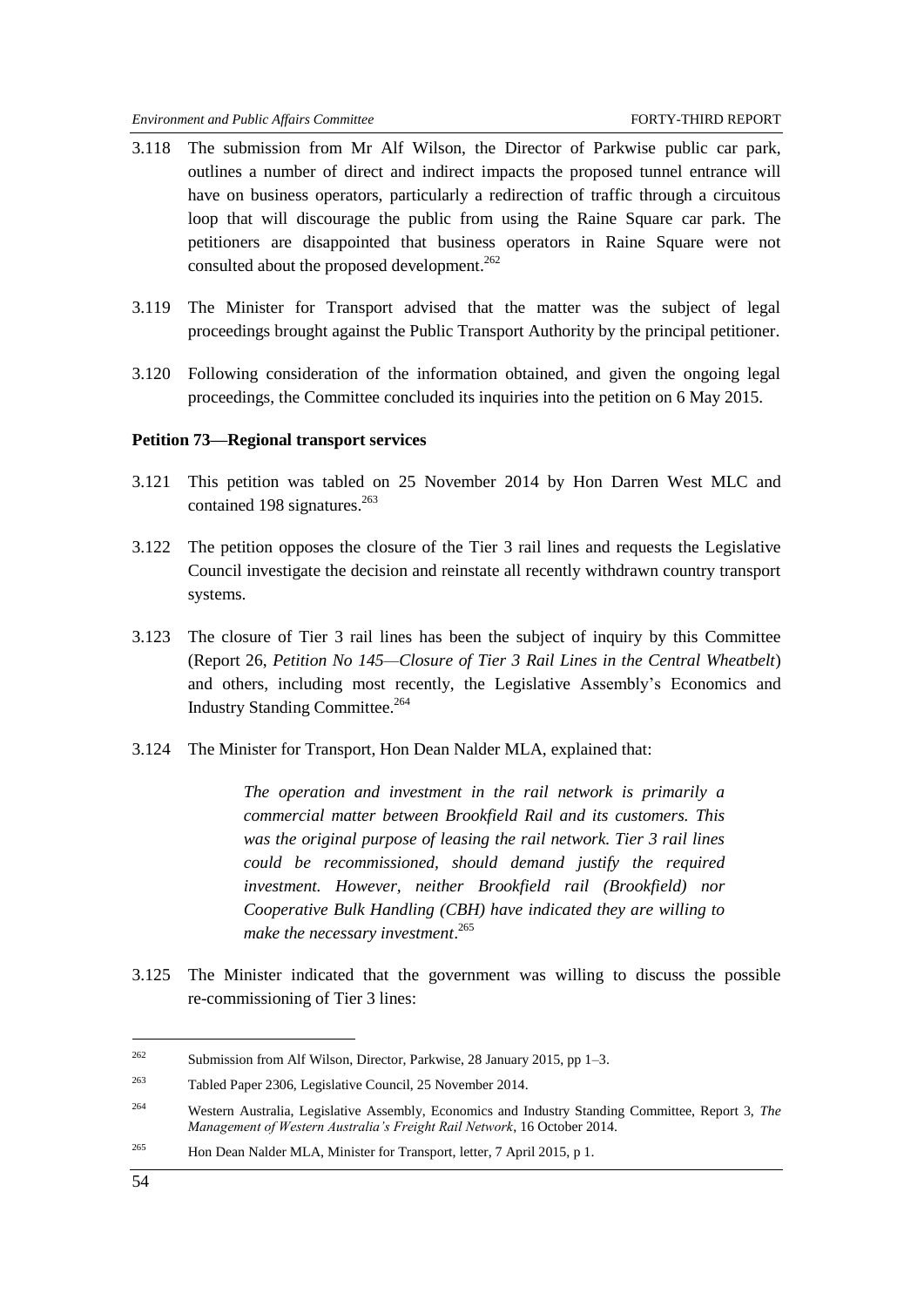*The Government has communicated its willingness to engage in discussion to determine whether a viable business case for recommissioning the Tier 3 lines can be developed, or alternatively consider an industry proposal that adheres to Treasury requirements. To date the Government has not received a proposal that meets these requirements. A proposal for further public investment in the lease rail network will need to be assessed against other budget, Royalties for Regions and public priorities.*<sup>266</sup>

3.126 The Committee concluded its inquiries into the petition on 22 April 2015.

#### **Petition 74—Mowen Forest logging**

- 3.127 This petition was tabled on 26 November 2014 by Hon Lynn MacLaren MLC and contained 7285 signatures. $267$
- 3.128 The petition opposes the Forest Products Commission's (FPC) plans to log 1610 hectares of the forest and requests that the Legislative Council support the protection of Mowen Forest from all logging operations.
- 3.129 A submission from the principal petitioner contends that logging should not occur in Mowen Forest because:
	- it is home to a number of threatened species
	- logging has a known effect on climate change and water
	- a comprehensive Aboriginal heritage survey has not been conducted
	- logging provides inadequate returns to justify the potential damage to the forest<sup>268</sup>
- 3.130 The Minister for Forestry explained that the FPC only carries out logging in areas identified by the Forest Management Plan 2014–2023 (FMP). The FMP was developed over a period of two years and involved consultation and input by government agencies, independent experts and stakeholders, including conservation groups: 269

*The decision to make areas of forest available for timber harvesting is done through the FMP. Once the Minister for Environment signs off* 

| 266 | ibid., $p$ 2.                                                                 |
|-----|-------------------------------------------------------------------------------|
| 267 | Tabled Paper 2335, Legislative Council, 27 November 2014.                     |
| 268 | Submission from Naomi Godden, Save Mowen Forest, 29 December 2015, pp $1-2$ . |
| 269 | Hon Mia Davies MLA, Minister for Forestry, letter, 26 March 2015, p 1.        |
|     |                                                                               |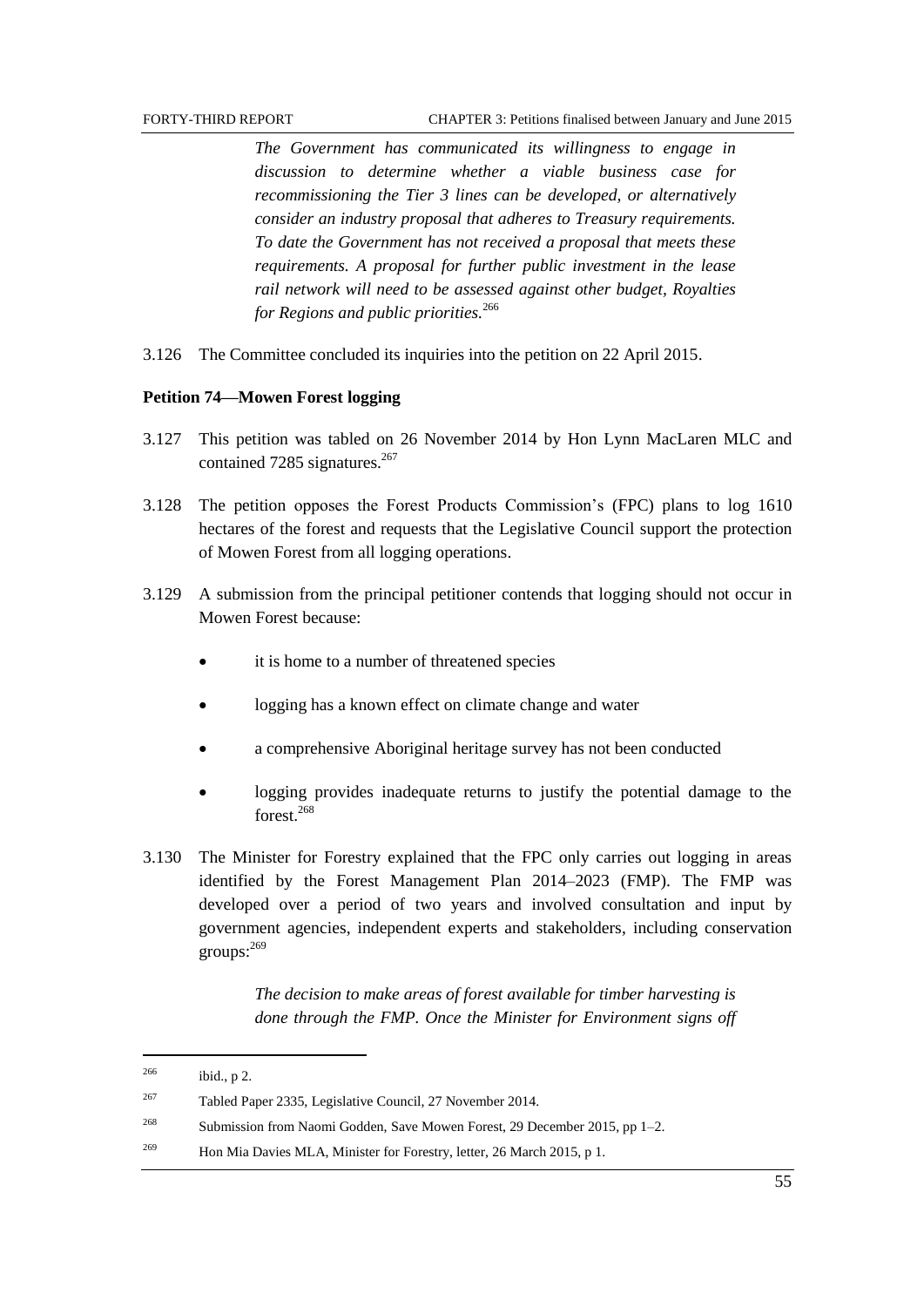*the FMP it is a legal document that governs forest management. The FPC enters into contracts on the basis of being able to access the forest that is available for timber harvesting.*

*The FPC is undertaking timber harvesting in the Mowen Coupes as permitted under the FMP. While some community members would prefer this did not occur, the area being harvested has been assessed as available after consideration of many factors.*<sup>270</sup>

- 3.131 The Office of the Appeals Convenor investigated appeals in relation to the FMP and the resulting report to the Minister for Environment considered many of the issues raised in the petition at length.<sup>271</sup> The Minister for Environment's Appeal Determination of 21 November 2013, which allowed the appeals in part, added further conditions to the implementation statement related to management activities.<sup>272</sup>
- 3.132 The Minister for Forestry informed the Committee that strict policies and procedures govern logging activities and a detailed review of forest values (such as the presence of threatened species) must be conducted before logging commences:

*Harvesting is managed to preserve important habitat elements including mature trees with hollows (habitat trees and potential habitat trees), hollow logs, and secondary storey plants*. 273

3.133 The Committee concluded its inquiries on 6 May 2015.

## **Petition 75—Pilbara Institute (TAFE) funding cuts**

- 3.134 This petition was tabled on 2 December 2014 by Hon Stephen Dawson MLC and contained 43 signatures. $274$
- 3.135 The petition opposes a reduction in the budget of the Pilbara Institute (TAFE) on the basis that it will adversely impact on the courses and support services offered to students in the Pilbara. The petitioners request the Legislative Council investigate the impact of the funding cuts and make recommendations to the government on measures that will enhance learning opportunities in the Pilbara.

<sup>&</sup>lt;sup>270</sup> ibid., pp  $4-5$ .

<sup>271</sup> Appeals Convenor, *Report to the Minister for Environment, Appeals in Objection to the Report and Recommendations of the Environmental Protection Authority, Proposed Forest Management Plan 2014–2023, EPA Report 1483 (Assessment 1921)*, September 2013.

<sup>272</sup> Hon Albert Jacob MLA, Minister for Environment, *Minister's Appeal Determination, Appeals Against Report and Recommendations Proposed Forest Management Plan 2014–2023*, 21 November 2013, p 2.

<sup>273</sup> Hon Mia Davies MLA, Minister for Forestry, letter, 26 March 2015, p 2.

<sup>274</sup> Tabled Paper 2353, Legislative Council, 2 December 2014.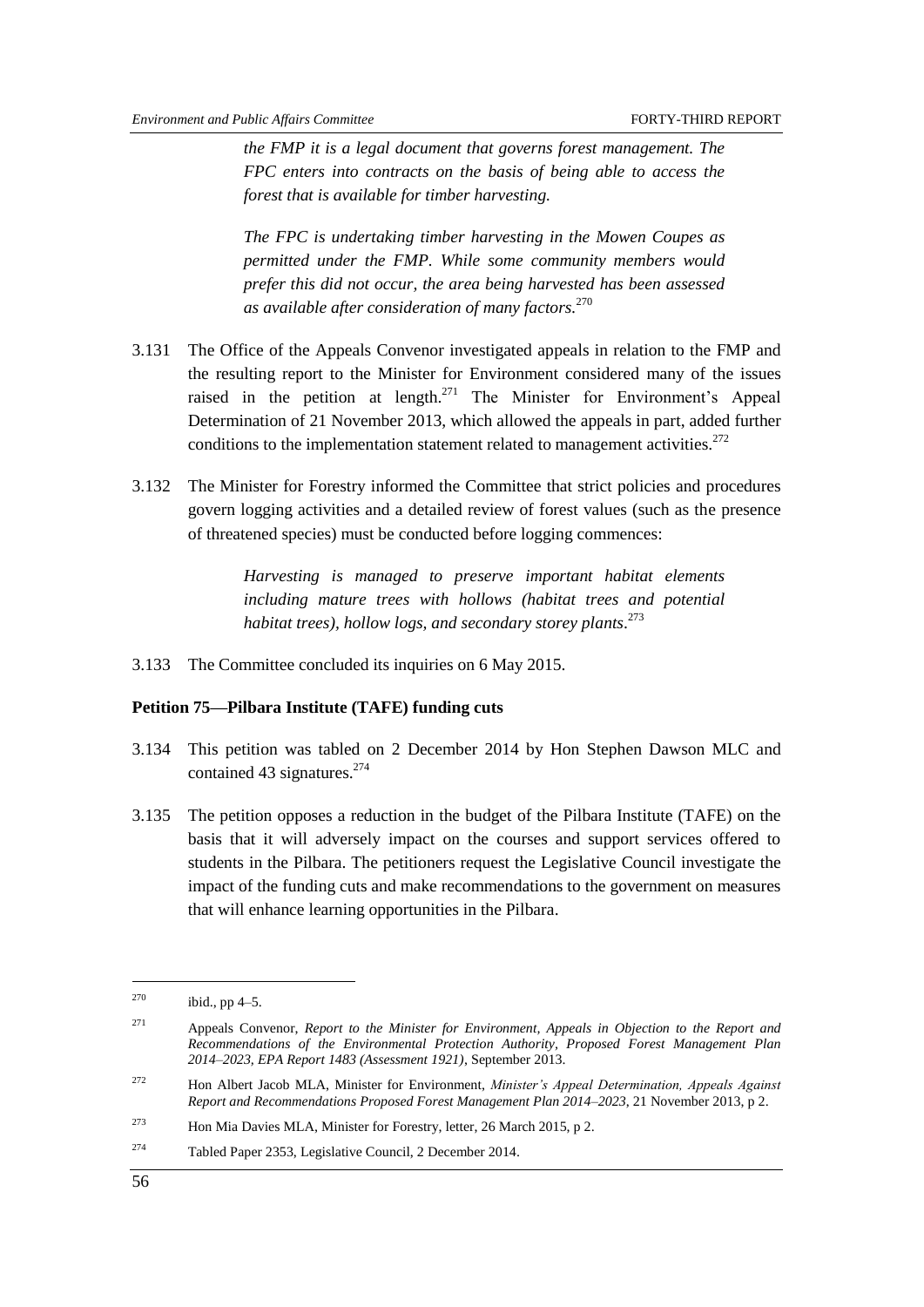3.136 The principal petitioner, the Community and Public Sector Union (CPSU), emphasised the significance of regional TAFE colleges for the development of the economy and for social cohesion:

> *The Pilbara Institute (PI) in particular is a key community asset and is integral to the ongoing development of the Pilbara region into a vibrant, inclusive, diverse and sustainable community. With a slowdown in the mining/construction industry, it is only logical that TAFE should be playing a key role in supporting the community to transition to jobs that can be maintained during a slowdown in mining activity.*<sup>275</sup>

- 3.137 The Minister for Training and Workforce Development, advised that TAFE colleges receive government funding through Delivery and Performance Agreement grants based on the projected level of training delivered. With the downturn in the mining industry in the Pilbara, there was a decline in demand for training in  $2014$ <sup>276</sup>
- 3.138 The Minister explained that the \$6.7 million referred to by the petitioners is not a funding cut but a forecast deficit based on anticipated training demand.<sup>277</sup>
- 3.139 The government compensates for the challenges of providing training in regional areas by providing additional support through a regional loading that is factored into the grants funding.<sup>278</sup> Further support is also being offered:

*Pilbara Institute is currently adjusting its activities to meet the current level of training demand. I have requested that the Department of Training and Workforce Development support the Institute through this process.*<sup>279</sup>

3.140 The Committee concluded its inquiries into the petition on 6 May 2015.

## **Petition 76—***Aboriginal Heritage Act 1972*

3.141 This petition was tabled on 17 February 2015 by Hon Robin Chapple MLC and contained 20 signatures.<sup>280</sup> The petition opposed the amendments to the *Aboriginal Heritage Act 1972* as proposed by the Aboriginal Heritage Amendment Bill 2014 on the basis that they are discriminatory and would detrimentally affect Aboriginal

- <sup>276</sup> Hon Liza Harvey MLA, Minister for Training and Workforce Development, letter, 20 March 2015, p 1.
- $277$  ibid.

- <sup>278</sup> ibid., p 2.
- <sup>279</sup> ibid.

<sup>&</sup>lt;sup>275</sup> Submission from Rob Sheehy, Community & Public Sector Union, 19 December 2014, p 2.

<sup>280</sup> Tabled Paper 2450, Legislative Council, 17 February 2015.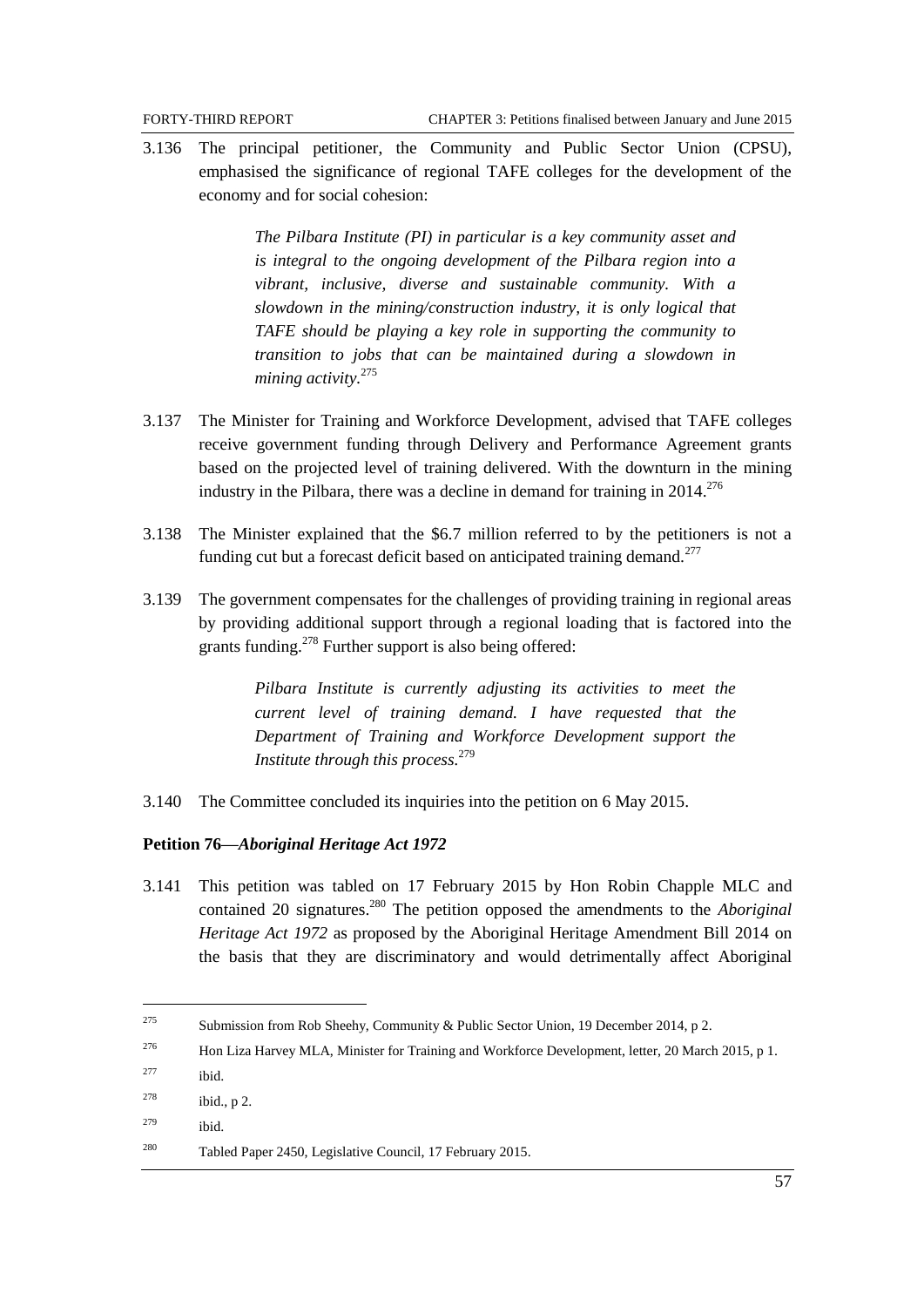heritage. The petitioners requested that the Legislative Council inquire into various matters, such as:

- whether the protections afforded to Aboriginal heritage in Western Australia are consistent with those in other parts of Australia
- whether these protections are consistent with the *United Nations Declaration on the Rights of Indigenous Peoples* and other international standards
- the nature and extent of consultation with Traditional Owners when formulating the bill
- a proposed consultation framework for the development of legislation to replace the Act
- whether the amendments proposed by the bill will strengthen or weaken Aboriginal involvement in the administration of the Act
- whether the DAA has been carrying out its work appropriately.
- 3.142 The principal petitioner, the Kimberley Land Council, submitted that the amendments proposed by the bill would ‗*erode the rights of Indigenous people to protect their cultural heritage.*' <sup>281</sup> It claimed that the bill had attracted ‗*near-universal condemnation*' from Traditional Owners. 282
- 3.143 As this petition and Petition 80 raised very similar issues, the Committee sought a combined response from the Minister for Aboriginal Affairs in relation to both petitions. That Ministerial response and this petition is discussed further at paragraphs [3.153](#page-67-0) to 3.156.

#### **Petition 77—Fracking Gascoyne region**

3.144 This petition was tabled on 17 February 2015 by Hon Robin Chapple MLC and contained  $515$  signatures.<sup>283</sup> The petition requested that the Legislative Council recommend the prohibition of all unconventional gas extraction activities, including hydraulic fracturing, in the Gascoyne region, because of:

> *the unacceptable risk this activity poses to the community, environment and industry in this region.*

<sup>281</sup> Submission from Kimberley Land Council, principal petitioner, 24 April 2015, p 1.

 $282$  ibid., p 2.

<sup>283</sup> Tabled Paper 2452, Legislative Council, 17 February 2015.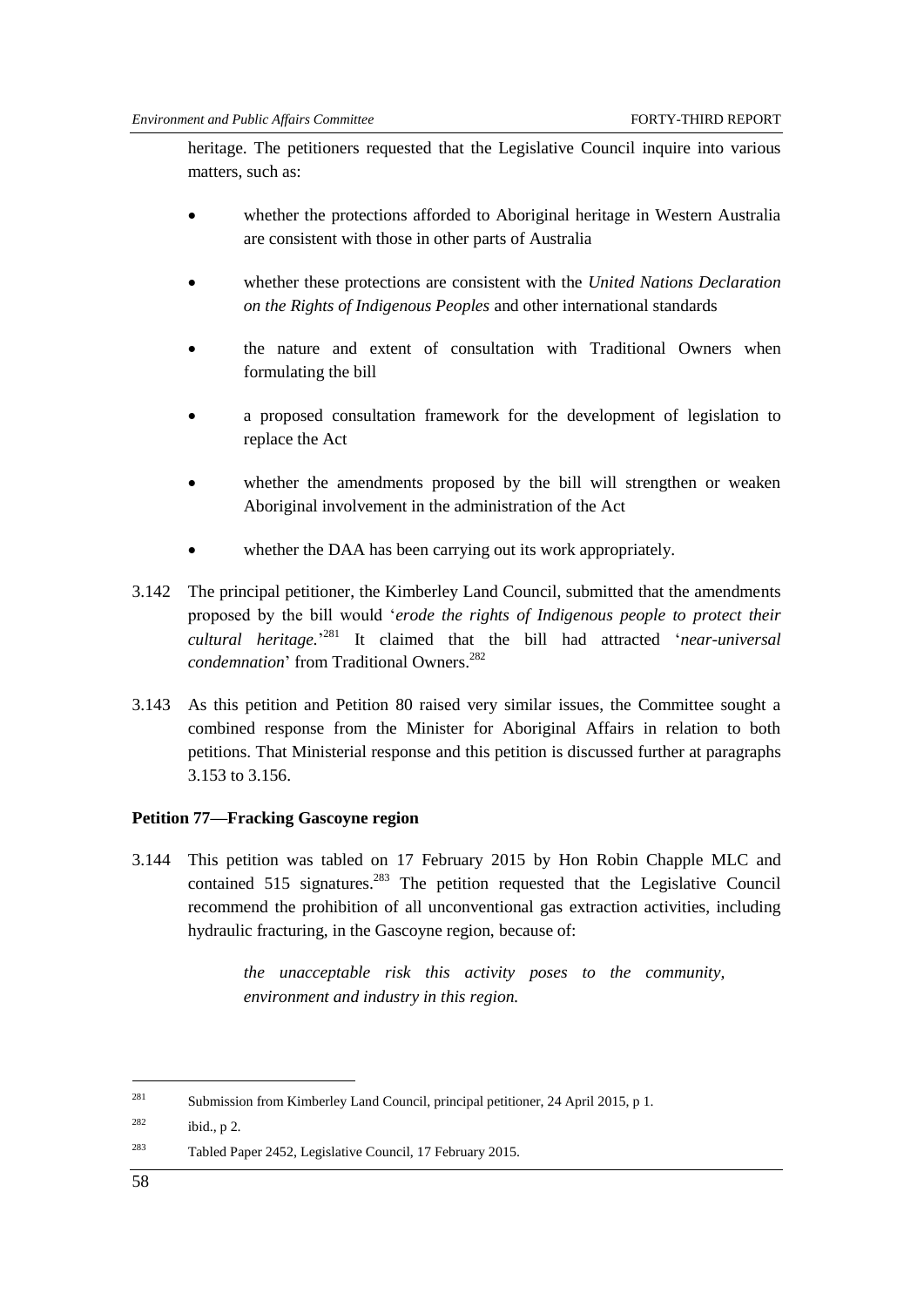3.145 At the time, the Committee's inquiry into the Implications for Western Australia of Hydraulic Fracturing for Unconventional Gas was still on foot.<sup>284</sup> Consequently, the Committee wrote to the principal petitioner, Mr Sonny Waker, and Hon Robin Chapple advising them of the inquiry and finalised the petition on 25 February 2015.

## **Petition 78—Taxation Legislation Amendment Bill**

- 3.146 This petition, tabled on 17 February 2015 by Hon Michael Mischin MLC, contained two signatures. It requested that the Legislative Council amend the Taxation Legislation Amendment Bill (No. 2) 2014 in various ways to allow for land tax exemptions for land owners who lease property to, or ‗*share-farm*' property with, third parties for ‗*legitimate qualifying primary production business purposes*.' 285
- 3.147 At the petition's tabling date, the bill had already been considered and passed by the Parliament. Royal Assent was given on 25 February 2015.
- 3.148 As the bill had already been debated by the Parliament, the Committee resolved not to conduct further inquiries and the petition was finalised on 25 March 2015. However, the Committee forwarded the petition and the principal petitioner's submission to the Minister for Finance to advise him of the issues raised.

#### **Petition 80—Aboriginal Heritage Act Amendment Bill 2014**

- 3.149 This petition was tabled on three occasions by Hon Robin Chapple MLC and contained a total of  $183$  signatures.<sup>286</sup> The petition opposed the Aboriginal Heritage Amendment Bill 2014 on the basis that its proposed amendments to the *Aboriginal Heritage Act 1972*:
	- are ‗*mostly aimed at speeding up approval processes for industry*'
	- will ‗*undermine Aboriginal heritage protection*'
	- will further marginalise Aboriginal people from decisions about their heritage.
- 3.150 The petitioners requested that the Legislative Council withdraw the bill, establish an inquiry into the DAA's management of Aboriginal heritage in this state and form a select committee to develop a proper framework to reform the Act by:

<sup>284</sup> Refer to Parliament of Western Australia, Legislative Council, Standing Committee on Environment and Public Affairs, Report 42, *Inquiry into the Implications for Western Australia of Hydraulic Fracturing for Unconventional Gas*, 17 November 2015.

<sup>285</sup> Tabled Paper 2453, Legislative Council, 17 February 2015.

<sup>286</sup> Tabled Papers 2592, 2706 and 3064, Legislative Council, 25 February 2015, 25 March 2015 and 11 August 2015, respectively.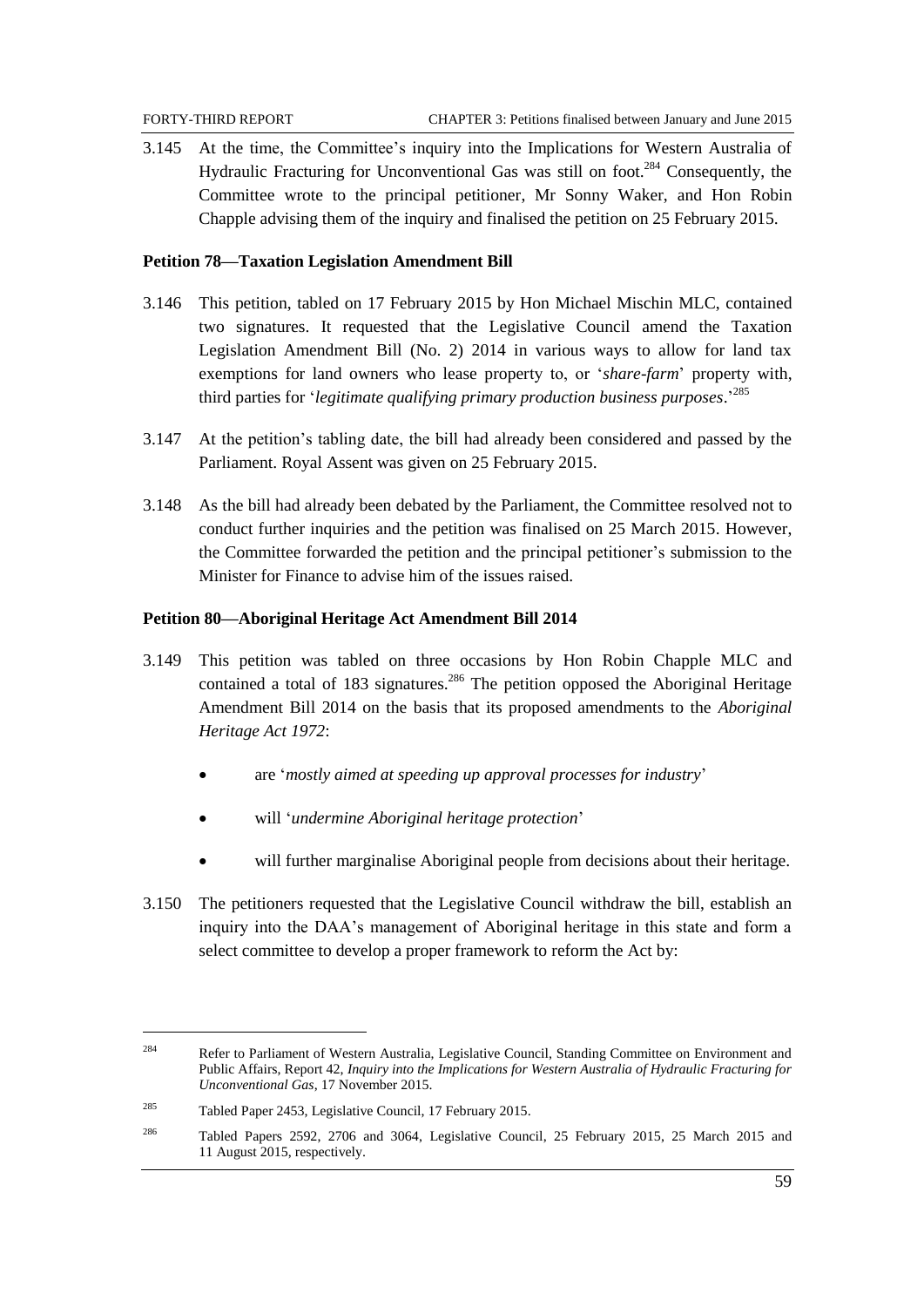- involving Aboriginal people in meaningful ways as custodians of Aboriginal heritage, not mere stakeholders
- by drawing from suggestions made by the ‗1995 Senior Review', ‗1996 Evatt Review' and '1997 Casey Review.'
- 3.151 The principal petitioner, Mr Clayton Lewis, highlighted the bill's proposed reduction and/or exclusion of the participation of Aboriginal people and other Aboriginal heritage experts in the process that has been legislated for protecting Aboriginal heritage.<sup>287</sup> Mr Lewis' submission enclosed an opinion from Mr RI Viner AO QC, who described the bill as:

*truly bad legislation. The Bill is not only offensive to aboriginal heritage but to the modern international approach to the protection and preservation of indigenous heritage and the cultural traditions of indigenous peoples for the benefit of the whole of a national society.*<sup>288</sup>

- 3.152 Hon Robin Chapple's submission was consistent with that of Mr Lewis. In addition, the Member drew the Committee's attention to various fundamental legislative issues in the bill, such as:
	- leaving *'central concerns'* to be dealt with by subsidiary legislation<sup>289</sup>
	- the insufficient review of decisions<sup> $290$ </sup>
	- increased difficulty in enforcing offences related to unregistered sites and objects.<sup>291</sup>
- <span id="page-67-0"></span>3.153 Petition 76 (see paragraph 3.141) and this petition raised very similar issues. Accordingly, the Committee sought, and received, a combined response from the Minister for Aboriginal Affairs in relation to both petitions. The Minister described the amendments proposed by the bill as ‗*a series of modest changes*' designed to ‗*improve the efficiency and effectiveness in managing Aboriginal heritage in Western Australia.*' 292
- 3.154 The Minister refuted the claim that the bill would weaken the level of protection afforded to Aboriginal heritage, adding that when developing the bill, the Government

<sup>&</sup>lt;sup>287</sup> Submission from the Aboriginal Heritage Action Alliance, 27 March 2015, p 2.

<sup>&</sup>lt;sup>288</sup> RI Viner AO QC to the Aboriginal Heritage Action Alliance, letter, 20 March 2015, p 5.

<sup>&</sup>lt;sup>289</sup> Submission from Hon Robin Chapple MLC, tabling Member, 27 March 2015, pp 1-2.

<sup>&</sup>lt;sup>290</sup> ibid., pp 2-3.

 $^{291}$  ibid., p 3.

<sup>292</sup> Hon Peter Collier MLC, Minister for Aboriginal Affairs, letter, 9 June 2015, p 1.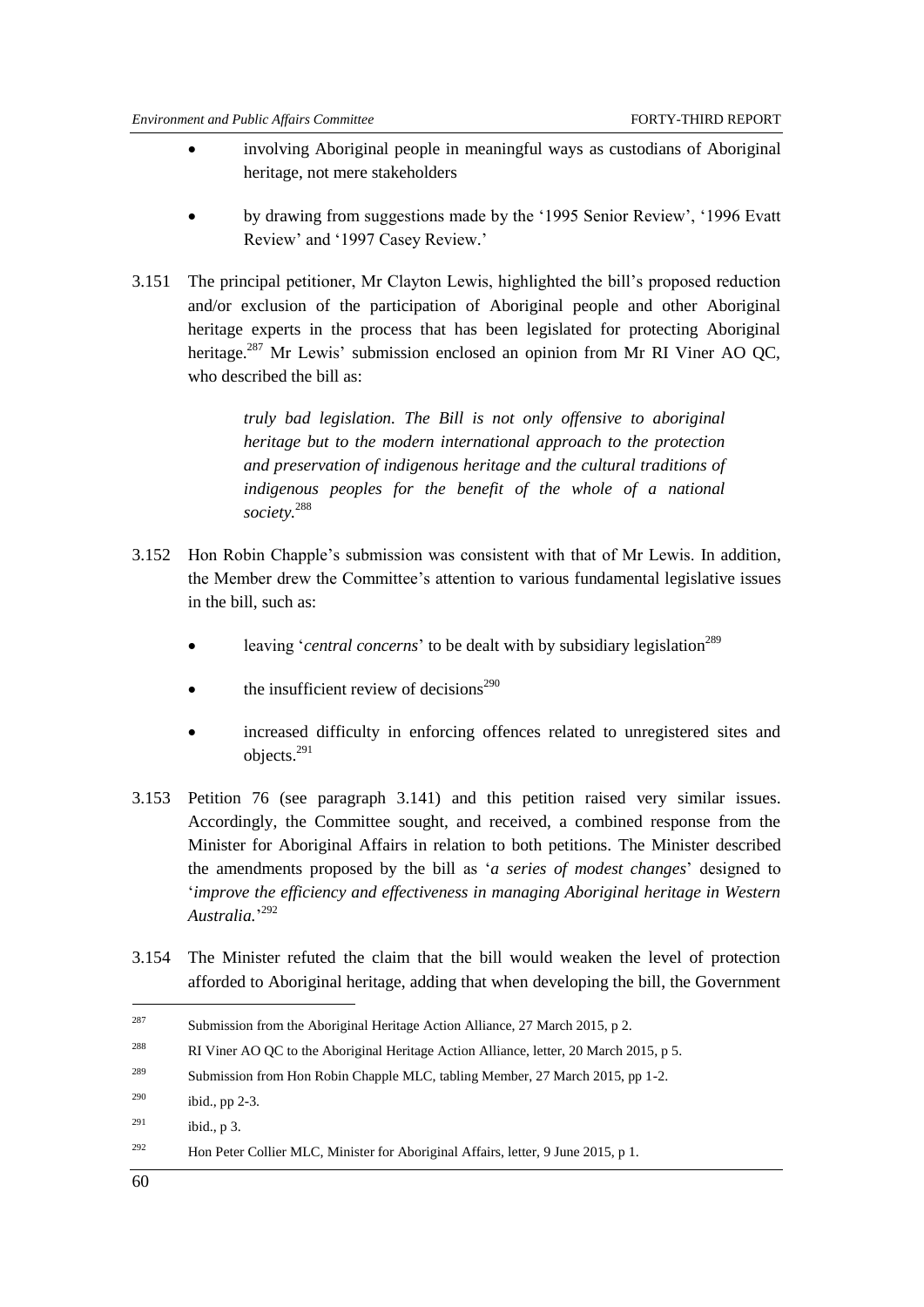did consider the heritage protection regimes in other jurisdictions.<sup>293</sup> On the issue of consultation with Aboriginal people during the development of the bill, the Minister gave an account of the people who, and organisations which, were consulted and advised the Committee that several amendments were made as a result of the feedback received<sup>294</sup>

3.155 Contrary to the petitioners' claims, the Minister contended that the bill would encourage ‗*the early engagement between proponents and relevant Aboriginal people*.' <sup>295</sup> The bill ensured that, when assessing a possible Aboriginal heritage site, the DAA Chief Executive Officer's primary considerations are:

> *the associated sacred beliefs and ritual or ceremonial usage of the place. This information can only come from Aboriginal people with knowledge of the place.*<sup>296</sup>

3.156 The Committee noted that the bill was before the Legislative Assembly and, in due course, would be introduced and debated by Members of the Legislative Council. To inform that debate, the Committee posted a copy of the petitions, submissions and the Government's response on its petitions webpage. Both petitions were finalised on 17 June 2015.

#### **Petition 83—State Administrative Tribunal register of proceedings 2011**

- 3.157 This petition was tabled on 19 March 2015 by Hon Kate Doust MLC and contained two signatures. The petition requested that the Legislative Council support the amendment of the SAT's Register of Proceedings to correct what the principal petitioner, Mr Colin Joyce, considered to be an error.<sup>297</sup>
- 3.158 After making preliminary inquiries with the SAT, the Committee came to the view that it would be inappropriate for the Committee to be involved in this legal matter. Accordingly, the Committee finalised the petition on 22 April 2015 and wrote to Mr Joyce and Hon Kate Doust advising them of this and the possibility of Mr Joyce making a written complaint to the SAT directly.

#### **Petition 86—St John Ambulance employee deaths by suicide**

3.159 This petition, tabled by Hon Adele Farina MLC, contained one signature. It requested that the Legislative Council conduct an inquiry into St John Ambulance, focusing on the culture of the organisation and whether it is a contributing factor to the suicide

<sup>296</sup> ibid.

 $293$  ibid., p 2.  $^{294}$  ibid., p 3. <sup>295</sup> ibid.

<sup>297</sup> Tabled Paper 2667, Legislative Council, 19 March 2015.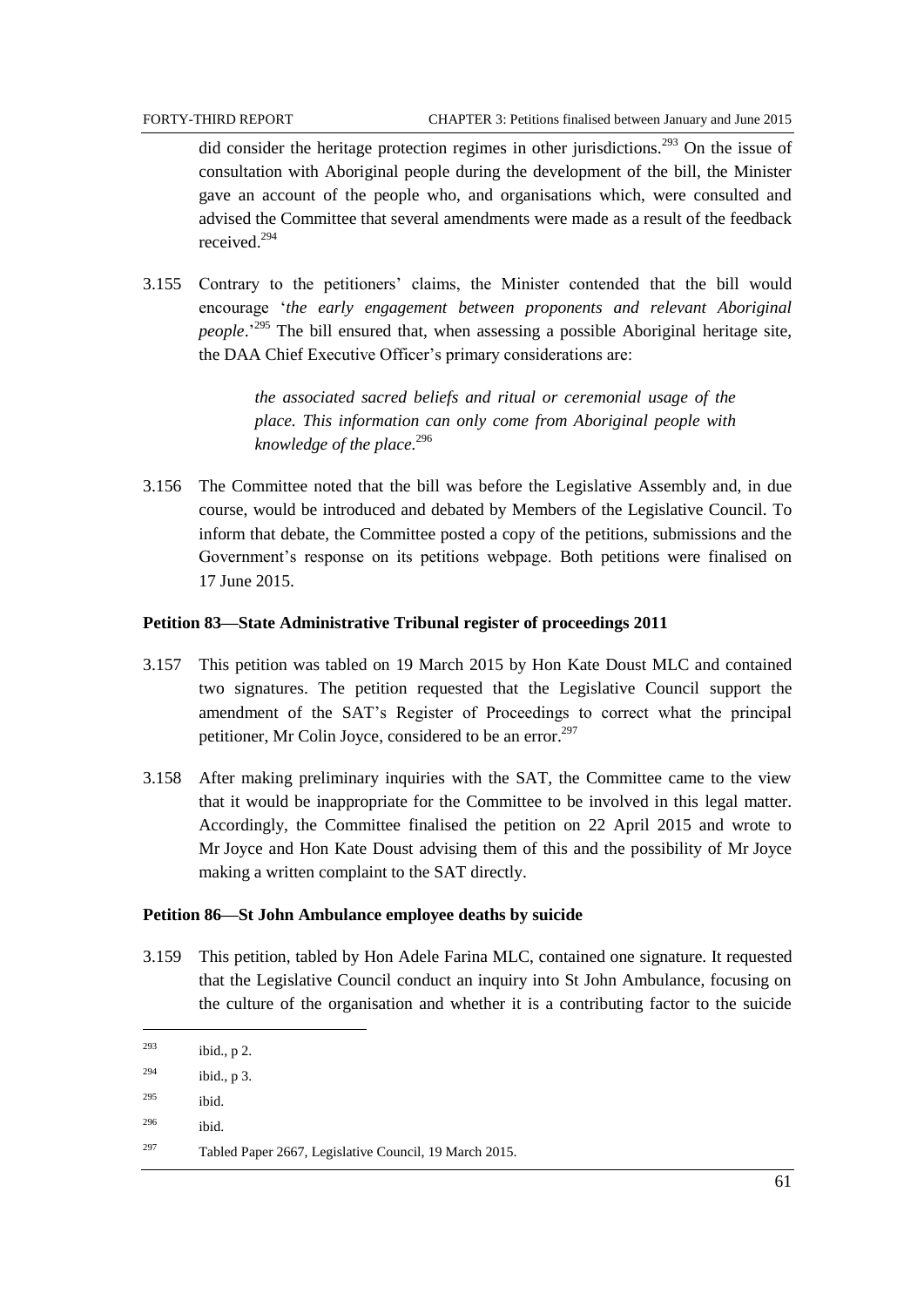deaths of serving and former employees and associates. A list of proposed terms of reference for the inquiry is set out in the petition.<sup>298</sup>

3.160 Hon Adele Farina advised the Committee that she had received a:

*growing number of representations from current and past St John ambulance employees, paramedics and volunteers…*<sup>299</sup>

- 3.161 The Member had been informed of a ‗*culture of fear and intimidation*' within St John Ambulance. This, and a systemic failure to properly manage and resolve conflicts, often resulted in individuals feeling isolated and targeted.<sup>300</sup> Hon Adele Farina also claimed that a range of organisational and administrative deficiencies warranted close investigation. <sup>301</sup> The Member was of the view that the Chief Psychiatrist's investigation of the suspected suicides of five St John Ambulance paramedics and ambulance volunteers, announced on 30 March  $2015$ ,  $302$  would be too narrow to address the matters which have been raised with her and in the petition.<sup>303</sup>
- 3.162 In addition to the Chief Psychiatrist's investigation, which may consider ‗*individual, cohort or systemic factors*' <sup>304</sup>, St John Ambulance also:
	- engaged the Australian Centre for Post Traumatic Mental Health to ‗*evaluate its existing staff support services*' 305
	- established an independent oversight panel to ‗*examine its management, workplace culture and the well-being of staff and volunteers*'. <sup>306</sup> This panel would provide independent oversight of the other two review and receive written and verbal submissions on areas not covered by the other reviews, such as ‗*broader issues associated with employee relations and support and volunteer membership services and support.*' 307

<sup>298</sup> Tabled Paper 2848, Legislative Council, 6 May 2015.

<sup>&</sup>lt;sup>299</sup> Submission from Hon Adele Farina MLC, tabling Member, 8 June 2015, p 1.

 $300$  ibid., p 2.

 $^{301}$  ibid., p 1.

<sup>302</sup> ABC News, *St John Ambulance says linking paramedics' jobs to suicide rates ‗harmful'*, 31 March 2015. Available at: [http://www.abc.net.au/news/2015-03-31/st-johns-ambulance-suicides-review/6361422.](http://www.abc.net.au/news/2015-03-31/st-johns-ambulance-suicides-review/6361422) Viewed 14 May 2015.

<sup>&</sup>lt;sup>303</sup> Submission from Hon Adele Farina MLC, tabling Member, 8 June 2015, p 2.

<sup>304</sup> Hon Dr Kim Hames MLA, Minister for Health, letter, 9 June 2015, Enclosure, p 3.

<sup>&</sup>lt;sup>305</sup> ibid., p 2. See also Tony Ahern, St John Ambulance Western Australia Ltd, letter, 4 June 2015, p 3.

<sup>306</sup> Hon Dr Kim Hames MLA, Minister for Health, letter, 9 June 2015, p 1.

<sup>307</sup> Tony Ahern, Chief Executive Officer, St John Ambulance Western Australia Ltd, letter, 4 June 2015, pp 3-4.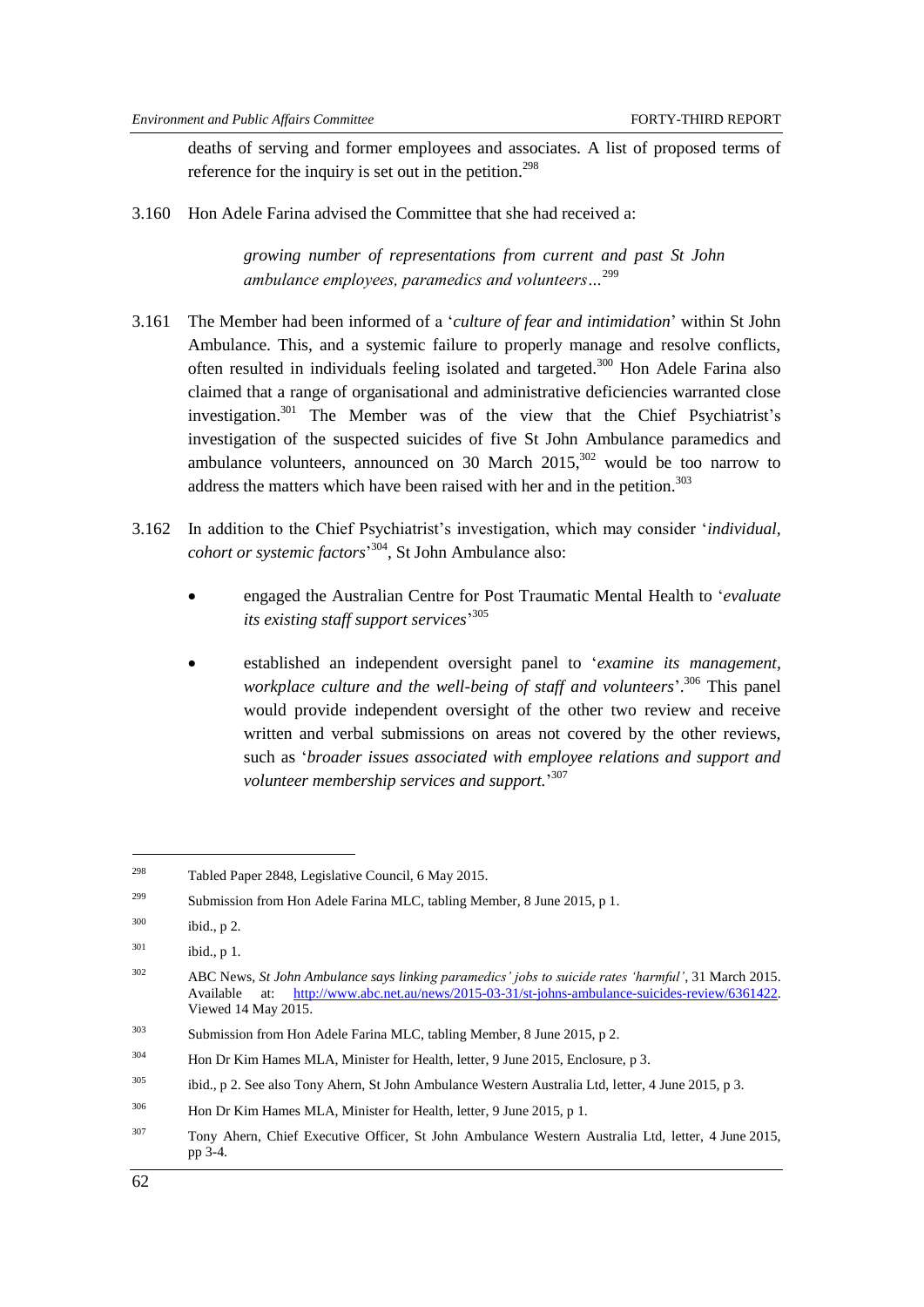3.163 Given that three independent inquiries examining a broad range of issues were already underway, the Committee concluded its work on this matter on 17 June 2015.

#### **Petition 87—Guildford Hotel restoration**

- 3.164 This petition was tabled on 21 May 2015 by Hon Alyssa Hayden MLC and contained 166 signatures. The petition requested that the Legislative Council support the restoration of the Guildford Hotel and the proposed development of a viable mixed-used building to the rear of the site. $308$
- 3.165 The principal petitioner, Mr Luke Martino, co-owner of the Guildford Hotel and a representative of Guildford Activate, submitted that the economic viability of the hotel, due to re-open in October or November 2015, was dependent on the proposed development.<sup>309</sup> The owners of the hotel were seeking to develop an ‗*apartment style, multiple* [unit] *dwelling with commercial space*.' 310
- 3.166 Hon Alyssa Hayden advised the Committee that the general desire of the local community was to see the hotel site restored and the majority of the community and business owners in the area were supportive of the restoration and development plans. However, there was a small group of people who were opposed to the height of the proposed development. Some people within this group would rather not see the hotel restored than support the restoration and development plans as a whole.<sup>311</sup>
- 3.167 The supporting submissions highlighted the following perceived benefits of the restoration and development plans:
	- An increase in the population of the Town of Guildford, which would help to ‗*reinvigorate this important Town Centre*', <sup>312</sup> support local businesses and sustain the use of the nearby Guildford Train Station.<sup>313</sup>
	- The proposed development would provide more varied and affordable housing options for the local community.<sup>314</sup>

<sup>308</sup> Tabled Paper 2915, Legislative Council, 21 May 2015.

<sup>309</sup> Submission from Guildford Activate, 28 May 2015, p 1.

<sup>310</sup> Submission from Hon Alyssa Hayden, tabling Member, 3 June 2015, p 1.

 $311$  ibid., pp 1-2.

<sup>312</sup> Submission from Guildford Activate, 28 May 2015, p 1.

<sup>313</sup> ibid. and Submission from Hon Alyssa Hayden, tabling Member, 3 June 2015, p 2.

<sup>314</sup> Submission from Guildford Activate, 28 May 2015, pp 1-2.